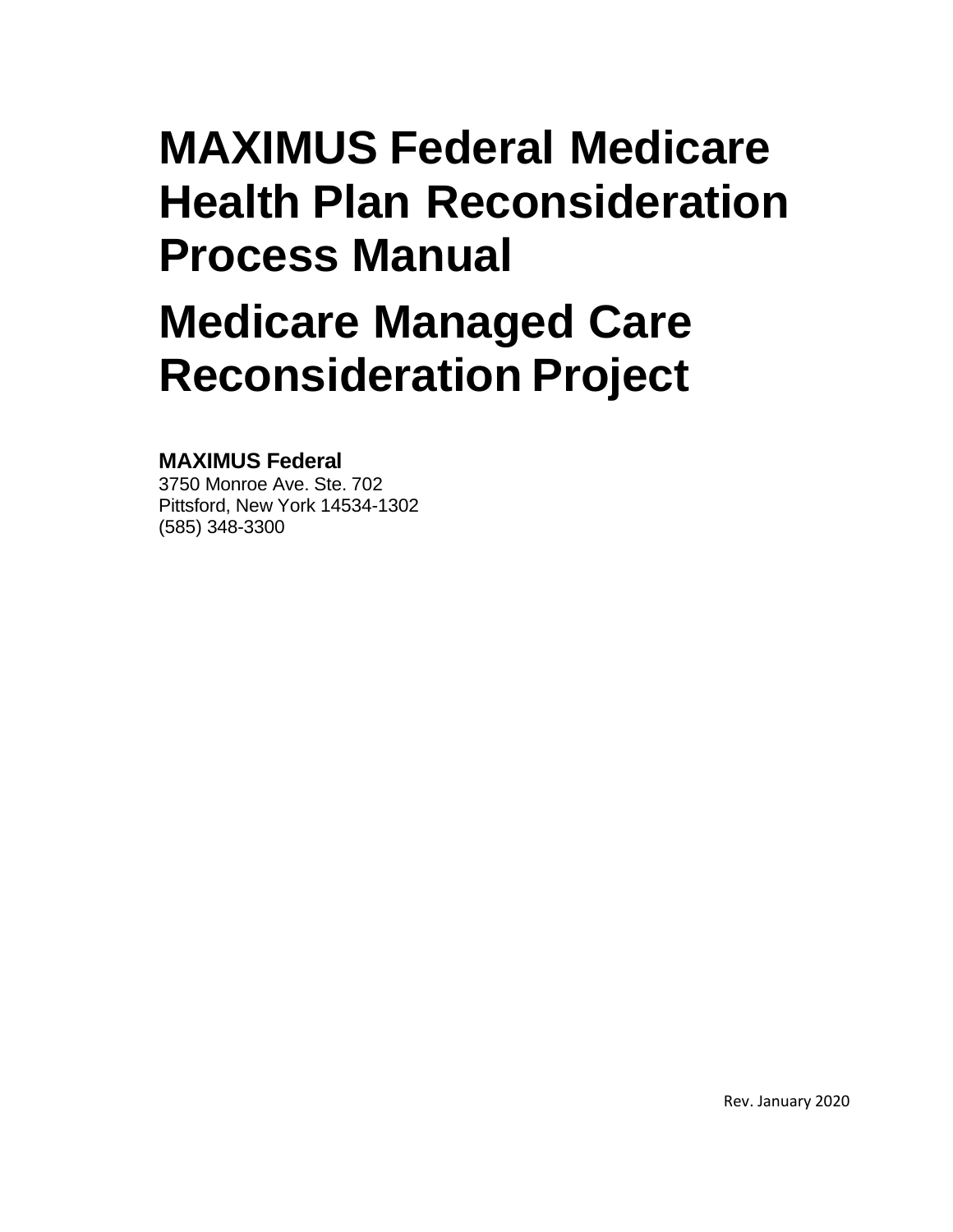#### **MAXIMUS FEDERAL CONTACT INFORMATION**

#### **Address:**

MAXIMUS Federal Medicare Managed Care Reconsideration Project 3750 Monroe Ave. Ste. 702 Pittsford, New York 14534-1302

#### **Telephone:**

Main Number: 585-348-3300

#### **Key Contacts:**

Katy Hanson, MAXIMUS Federal, Project Director, Medicare Managed Care Reconsideration Project

Assistant to Project Director/Part C Plan Liaison, MAXIMUS Federal, Medicare Managed Care Reconsideration Project **Email:** [medicareappeal@maximus.com](mailto:medicareappeal@maximus.com)

Patrick Pinnell, MAXIMUS Federal, QIC Program Director

#### **Please use this email address for all questions: [medicareappeal@maximus.com](mailto:medicareappeal@maximus.com)**

#### **Case Status Inquiries:**

**Web site:** <www.medicareappeal.com> **Email:** [medicareappeal@maxim](mailto:medicareappeal@maxim)us.com **Customer Service:** 585-348-3300

#### **Fax:**

**Case Information** Fax: 585-425-5292

*(Please submit only case-specific information, such as responses to Requests for Information – do not submit confidential case specific information by email)*

#### **Project Web Site:**

<www.medicareappeal.com>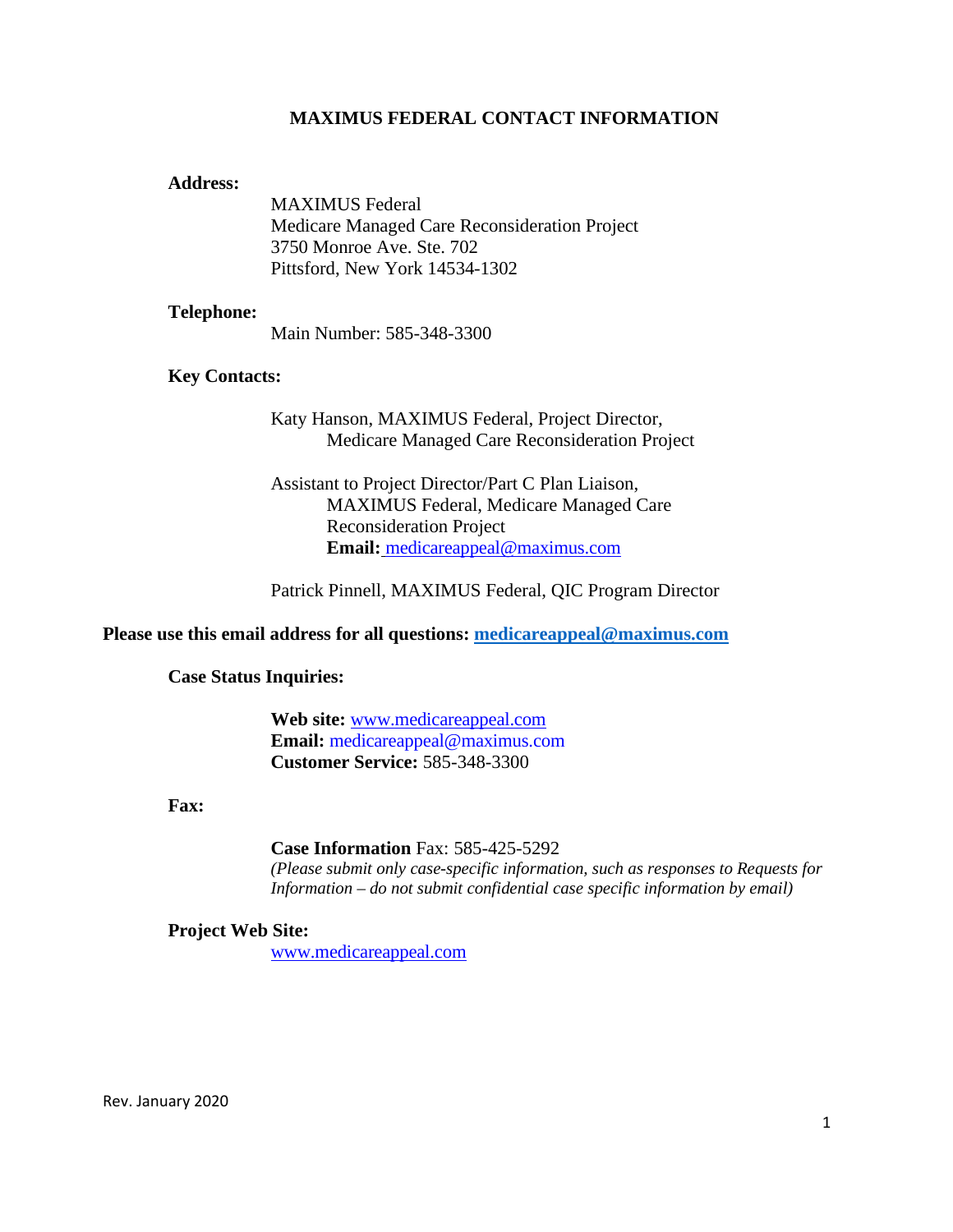# **Table of Contents**

|    | <b>Section</b>                                                                                                                                                                                                                                                                                                                                                                                                                                                                                                                                                                                                                                                                                                   | Page                                                                                                                                                                       |
|----|------------------------------------------------------------------------------------------------------------------------------------------------------------------------------------------------------------------------------------------------------------------------------------------------------------------------------------------------------------------------------------------------------------------------------------------------------------------------------------------------------------------------------------------------------------------------------------------------------------------------------------------------------------------------------------------------------------------|----------------------------------------------------------------------------------------------------------------------------------------------------------------------------|
| 1. | <b>INTRODUCTION</b>                                                                                                                                                                                                                                                                                                                                                                                                                                                                                                                                                                                                                                                                                              | 6                                                                                                                                                                          |
|    | 2. DEFINITIONS                                                                                                                                                                                                                                                                                                                                                                                                                                                                                                                                                                                                                                                                                                   | $7 - 10$                                                                                                                                                                   |
|    | 2.1. Adjudicator<br>2.2. Appeal<br>2.3. Appeal Process<br>2.4. Authorized Representative<br>2.5. De Novo Review<br>2.6. Enrollee<br>2.7. Evidence of Coverage<br>2.8. Expedited Reconsideration<br>2.9. Independent Review Entity (IRE)<br>2.10 Local Coverage Decision (LCD)<br>2.11 Medicare Advantage Organization<br>2.12 Medicare Appeal System (MAS)<br>2.13 Medicare Health Plan<br>2.14 Organization Determination<br>2.15 Reconsideration<br>2.16 Reconsideration Determination Notice<br>2.17 Reopening<br>2.18 Request for Information (RI)<br>2.19 Standard Claim Reconsideration<br>2.20 Standard Service Reconsideration<br>2.21 Standard Service Part B Drug Reconsideration (Effective 1/1/2020) | 7<br>$\overline{7}$<br>$\overline{7}$<br>$\overline{7}$<br>$\overline{7}$<br>$\overline{7}$<br>8<br>8<br>8<br>8<br>8<br>9<br>9<br>9<br>9<br>9<br>9<br>10<br>10<br>10<br>10 |
|    | 3. WORKING WITH MAXIMUS FEDERAL                                                                                                                                                                                                                                                                                                                                                                                                                                                                                                                                                                                                                                                                                  | $11 - 15$                                                                                                                                                                  |
|    | 3.1. Sources of Information about MAXIMUS Federal IRE Reconsideration<br>3.2. Set-Up of New Managed Care Organization with MAXIMUS Federal<br>3.3. Identifying and Changing Medicare Health Plan Point of Contact<br>3.4. Seeking Information about Cases<br>3.5. Suggestions and Complaints<br>3.6. Holidays                                                                                                                                                                                                                                                                                                                                                                                                    | $11 - 13$<br>13<br>13<br>14<br>14<br>15                                                                                                                                    |
| 4. | BACKGROUND - IMPORTANT CONSIDERATIONS PRIOR TO DEVELOPING THE<br>RECONSIDERATION CASE FILE FOR SUBMISSION TO MAXIMUS FEDERAL                                                                                                                                                                                                                                                                                                                                                                                                                                                                                                                                                                                     | 16-24                                                                                                                                                                      |
|    | 4.1. Medicare Health Plan's Organization Determination Notice Requirements<br>4.2. Medicare Health Plan Validation of Party, Representative, and Eligible Appeal<br>4.3. Non-Medicare Plan Services<br>4.4. Reconsideration Priority<br>4.5. Medicare Health Plan Responsibility to Conduct a Full Reconsideration<br>4.6. Medicare Health Plan Reconsideration with incomplete Evidence                                                                                                                                                                                                                                                                                                                         | $16 - 18$<br>$18 - 22$<br>22<br>23<br>23<br>24                                                                                                                             |
| 5. | SUBMITTING VALID RECONSIDERATION CASE FILES TO MAXIMUS FEDERAL                                                                                                                                                                                                                                                                                                                                                                                                                                                                                                                                                                                                                                                   | 25-34                                                                                                                                                                      |
|    | 5.1. Cases that Must be Submitted to MAXIMUS Federal for Reconsideration<br>5.2. Time Standards for Submission of Cases to MAXIMUS Federal<br>5.3. Preparation and Submission of the New Case File to MAXIMUS Federal                                                                                                                                                                                                                                                                                                                                                                                                                                                                                            | 25<br>25-29<br>29-34                                                                                                                                                       |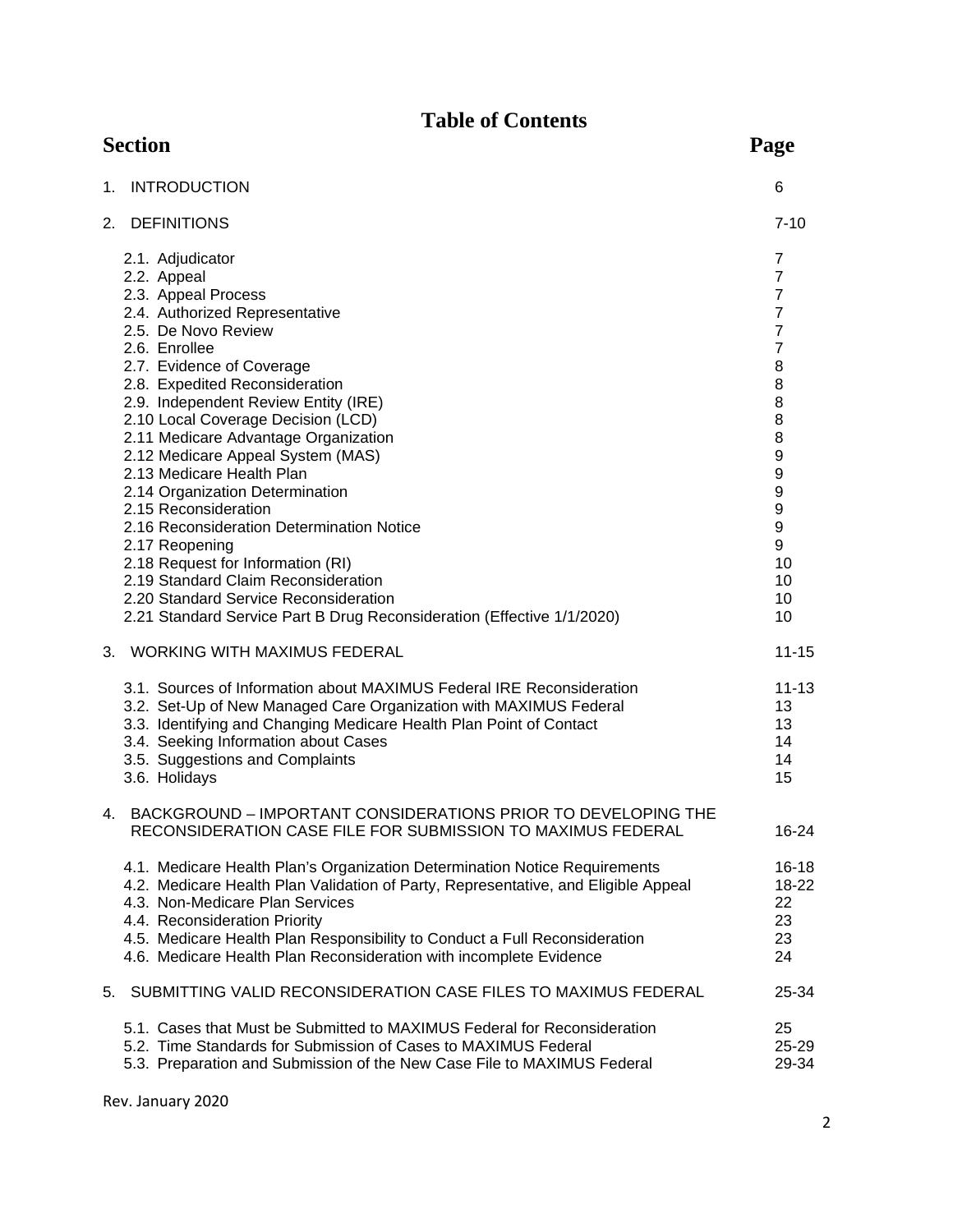| 6. | MAXIMUS FEDERAL RECONSIDERATION PROCESS                                       | $35 - 41$ |
|----|-------------------------------------------------------------------------------|-----------|
|    | 6.1. MAXIMUS Federal Case Processing Time Standards                           | 35        |
|    | 6.2. Administrative Case Intake                                               | 36        |
|    | 6.3. Policies on Communication with Medicare Health Plan and Appellant During |           |
|    | Case Processing                                                               | 36-37     |
|    | 6.4. Adjudicator Case Review                                                  | 37        |
|    | 6.5. Physician Review                                                         | 37-38     |
|    | 6.6. Requests to Medicare Health Plan for Additional Information              | 38-40     |
|    | 6.7. Reconsideration Determination Notices                                    | $40 - 41$ |
|    | 6.8. Enrollee Requests for Case File                                          | 41        |
|    | 7. POST-RECONSIDERATION DETERMINATION PROCESSING                              | 42-47     |
|    | 7.1. MAXIMUS Federal Monitoring of Medicare Health Plan Compliance with       |           |
|    | <b>Overturned Determinations</b>                                              | 42-43     |
|    | 7.2. IRE Reopening Process                                                    | 44-45     |
|    | 7.3. Office of Medicare Hearings and Appeals Process                          | 45-46     |
|    | 7.4. Medicare Appeals Council Process                                         | 46-47     |
|    | 8. HEALTH PLAN DISMISSAL PROCESSING AND APPEALS                               | 48-51     |
|    | 8.1. Notice of Dismissal of Appeal Request                                    | 48        |
|    | 8.2. Dismissal Case File Requests                                             | 48-49     |
|    | 8.3. MAXIMUS Federal Review of Dismissal Decision                             | 49        |
|    | 8.4. Dismissal Case File Documentation                                        | 50        |
|    | 8.5. Timeframes for MAXIMUS Federal Review                                    | 50-51     |
|    | 8.6. Dismissal Review Decisions are Binding                                   | 51        |
|    | 9. RECONSIDERATION DATA                                                       | 52-56     |
|    | 9.1. Medicare Appeals System                                                  | 52        |
|    | 9.2. Medicare Health Plan Monitoring Reports                                  | 52-54     |
|    | 9.3. Using the MAXIMUS Federal Website to Track Timeliness and Effectuation   | 54-56     |

# **LIST OF EXHIBITS**

| <b>Exhibit</b> | Title                                                              | Page |
|----------------|--------------------------------------------------------------------|------|
| $3-1$          | Medicare Managed Care & Pace Reconsideration Project Website       | 12   |
| $5-1$          | <b>Expedited Case Submission Timetable</b>                         | 27   |
| $5-2$          | Explanation of "Case Material"                                     | 31   |
| $5 - 3$        | Suggested Medical Records for Inpatient and Long-Term Care Denials | 33   |
| $5 - 4$        | Suggested Medical Records for Other Common Types of Denials        | 33   |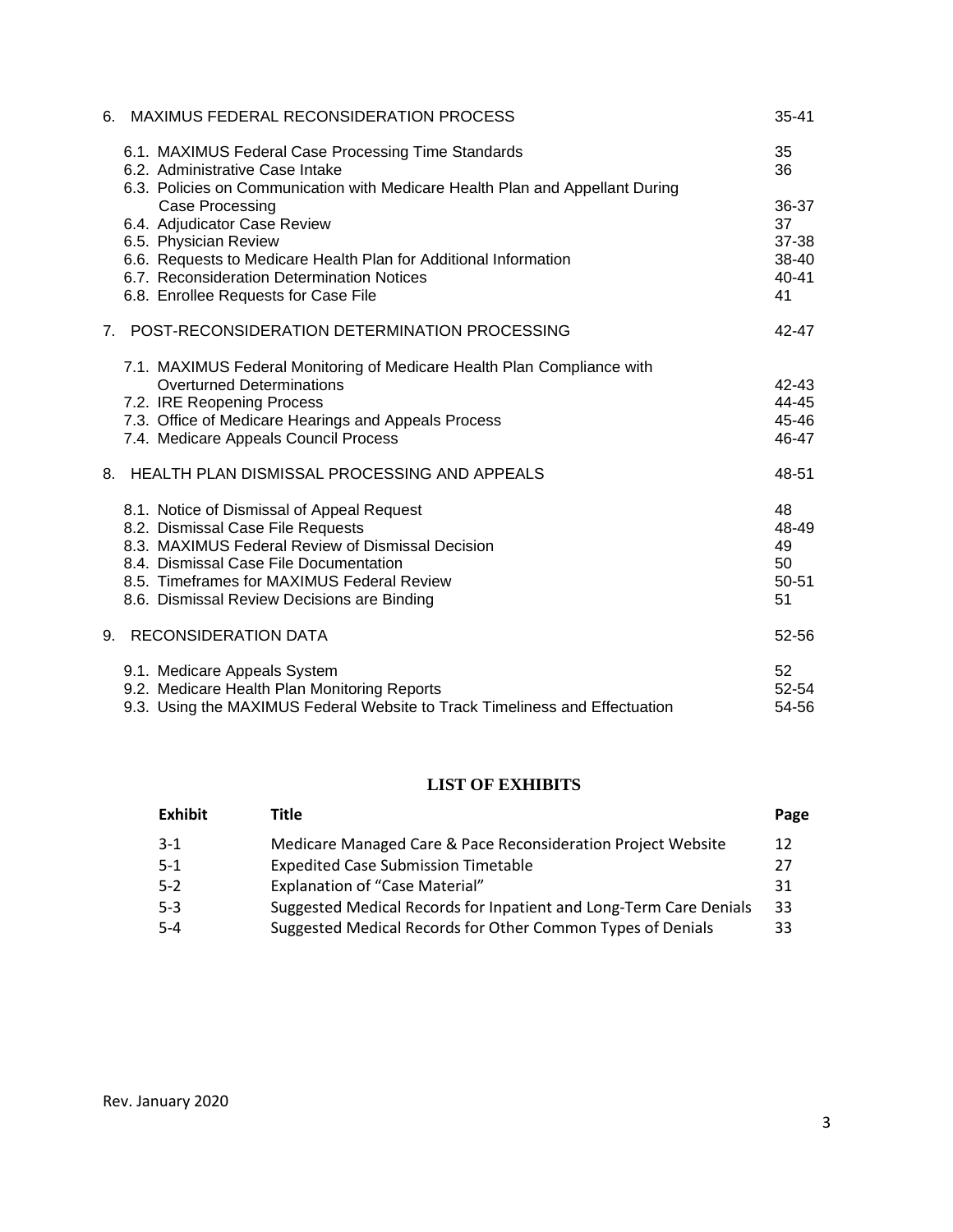#### **APPENDIX**

The following Reconsideration Case Forms and Instructions are contained in the separate Appendix to this Reconsideration Process Manual:

Instructions for Reconsideration Background Data Form (RBDF) and Case Narrative Reconsideration Background Data Form Instructions for Dismissal Case File Data Form (DCFDF) Dismissal Case File Data Form New Reconsideration Case Transmittal Cover Sheet Request for Information Response Cover Sheet Statement of Compliance Form Reopening Request Form Statement of Compliance Form- ALJ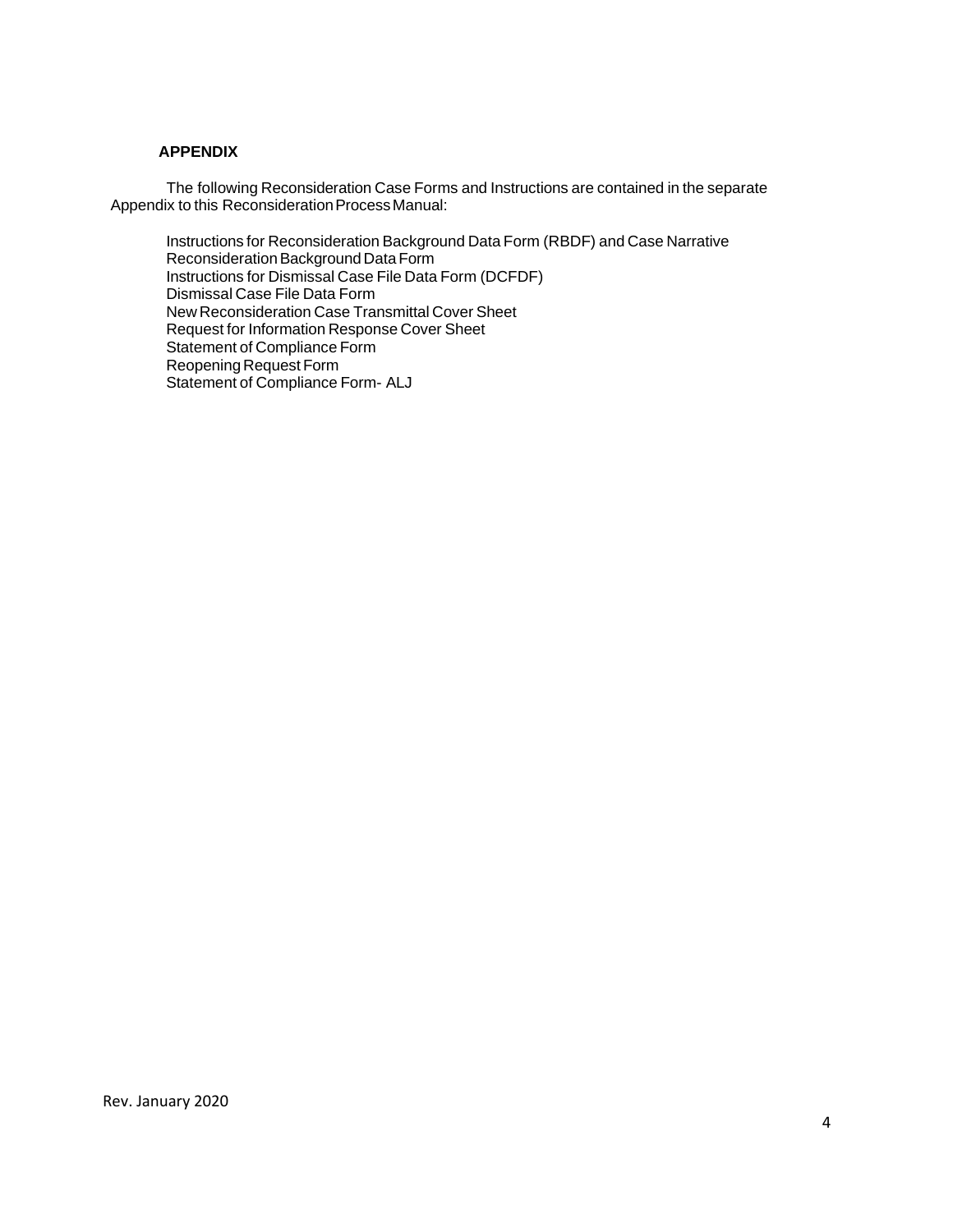*MAXIMUS Federal*

# *MEDICARE HEALTH PLAN RECONSIDERATION PROCESS MANUAL*

# *MEDICARE MANAGED CARE RECONSIDERATION PROJECT*

*Effective October 2019*

Rev. January 2020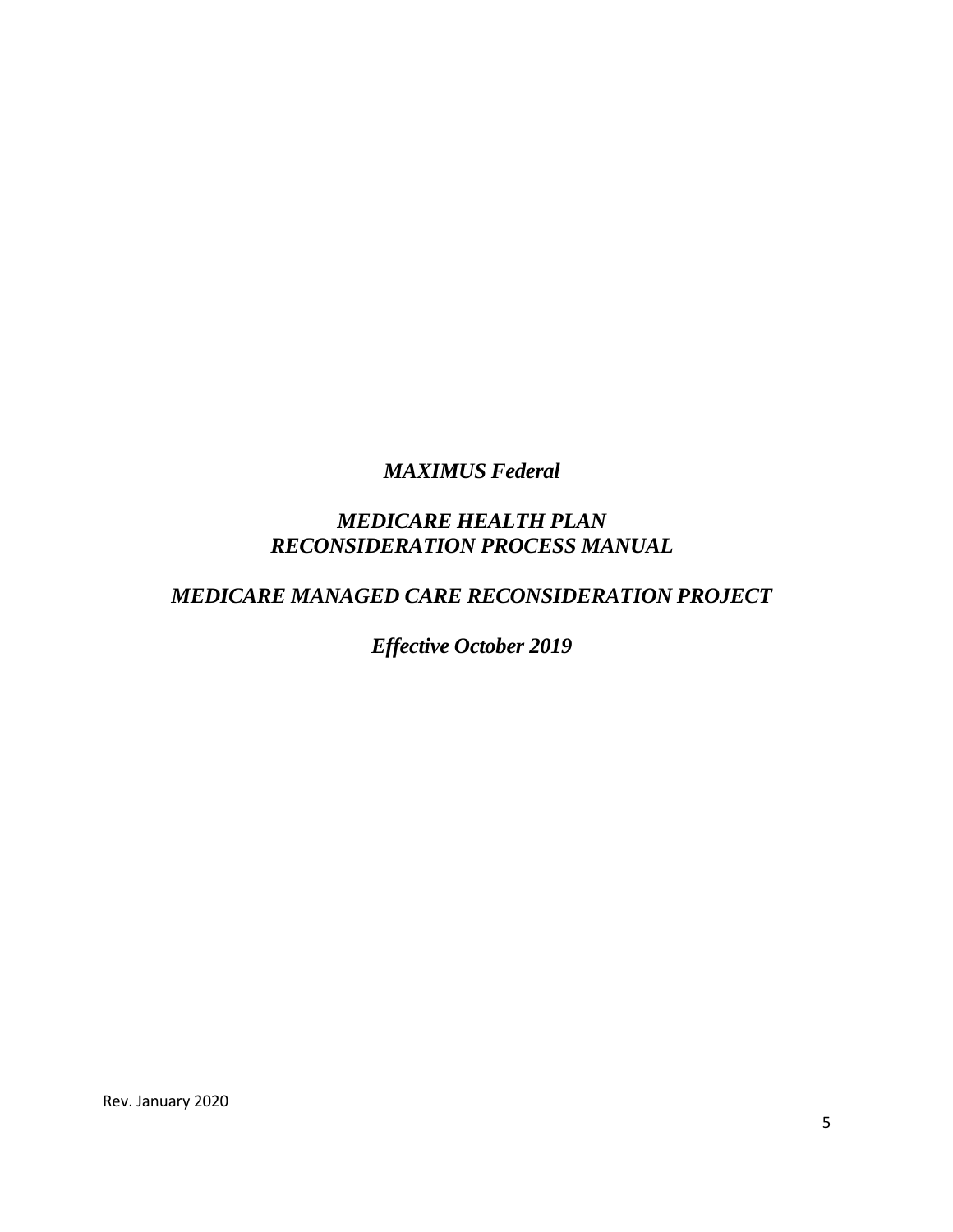# **1. INTRODUCTION**

The Balanced Budget Act of 1997, as amended by Title II of the Medicare Prescription Drug, Improvement, and Modernization Act of 2003 (MMA), requires the federal government to contract with an Independent Review Entity (IRE) to review and resolve coverage disputes between Medicare Advantage Organizations, Cost Plans and HCPPs (collectively referred to as Medicare Health Plans), and Medicare managed care enrollees. The Centers for Medicare & Medicaid Services (CMS) has contracted with MAXIMUS Federal to serve as this independent entity.

This manual contains the procedures for the coordination of Medicare Health Plans with MAXIMUS Federal in the processing of IRE level reconsiderations, and related post- reconsideration activities.

The IRE level reconsideration is one step in a larger multi-level Medicare Managed Care appeal process. For example, Medicare Health Plans are required to adhere to CMS policies for initial organization determinations and Medicare Health Plan level reconsiderations—steps that occur well prior to the submission of a case file to MAXIMUS Federal. The focus of this manual is on the processes by which Medicare Health Plans and MAXIMUS Federal interrelate for the IRE level reconsideration. This manual is not intended to serve as a review of CMS policy governing Medicare Health Plan obligations for the appeal process overall. This manual presumes that the reader has a command of relevant Medicare policies such as:

- 42 CFR §422
- · Medicare Managed Care Manual
- · Program Memoranda and Transmittals

Certain policies, procedures, and operational documents discussed in this manual are mandatory, and complete compliance by the Medicare Health Plan is expected. For such requirements, the term "must" or "mandatory" is used. In other areas we have attempted to provide the Medicare Health Plan with flexibility, but may have offered suggestions for work methods that we believe will enhance the working relationship between Medicare Health Plans and MAXIMUS Federal. In these areas, the term "recommended" or "suggested" or "optional" is used.

Our hope is that the Medicare Health Plan user finds this manual clear and helpful. If you have suggestions or comments, please submit to:

> Katy Hanson, Project Director Medicare Managed Care Reconsideration Project MAXIMUS Federal 3750 Monroe Avenue Ste. 702 Pittsford, New York 14534-1302 Phone: 585-348-3300 Fax: 585-425-5292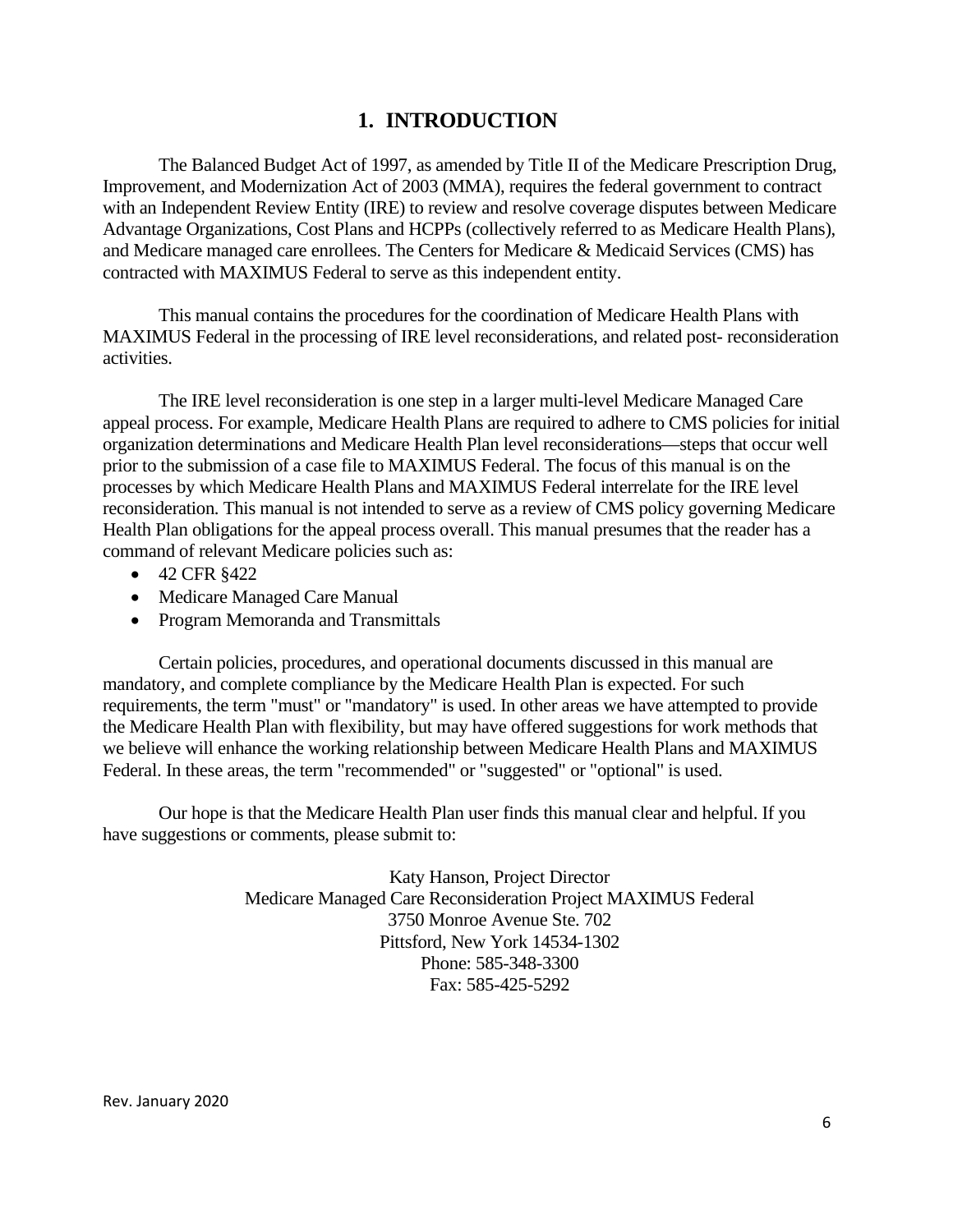#### **2. DEFINITIONS**

The following definitions are provided solely for use in this Manual. These definitions do not address all the significant terms used in 42 CFR §422, and in some instances paraphrase or summarize regulatory text. In the event of any discrepancy or inconsistency, the language of 42 CFR §422 supersedes these definitions.

#### **2.1 ADJUDICATOR**

An appeal professional employed by MAXIMUS Federal to manage individual reconsideration case files. MAXIMUS Federal Adjudicators make coverage determinations. Adjudicators do not make medical necessity determinations. Medical necessity determinations are made by fully credentialed board- certified physicians under contract with MAXIMUS Federal.

#### **2.2 APPEAL**

A procedure to review a Medicare Health Plan's adverse organization determination that is contested by the enrollee or another authorized party. The term appeal applies to such procedures at any level of the multi-step Medicare Managed Care appeal process (for example, Medicare Health Plan reconsideration, IRE level reconsideration, ALJ hearing, and so on).

#### **2.3 APPEAL PROCESS**

The entire multi-level Medicare managed care complaint process for addressing enrollee challenges to a Medicare managed care adverse organization determination. The IRE reconsideration process is one level in the broader Medicare managed care appeal process.

#### **2.4 AUTHORIZED REPRESENTATIVE**

An individual appointed by an enrollee to represent him/her in filing an appeal. See Section 4.2.1 for additional information. Also known as Appointed Representative.

#### **2.5 DE NOVO REVIEW**

A review of an individual dispute by a new and impartial reviewer. The new and impartial reviewer does not give preference to any previous determinations made on the individual dispute.

#### **2.6 ENROLLEE**

Rev. January 2020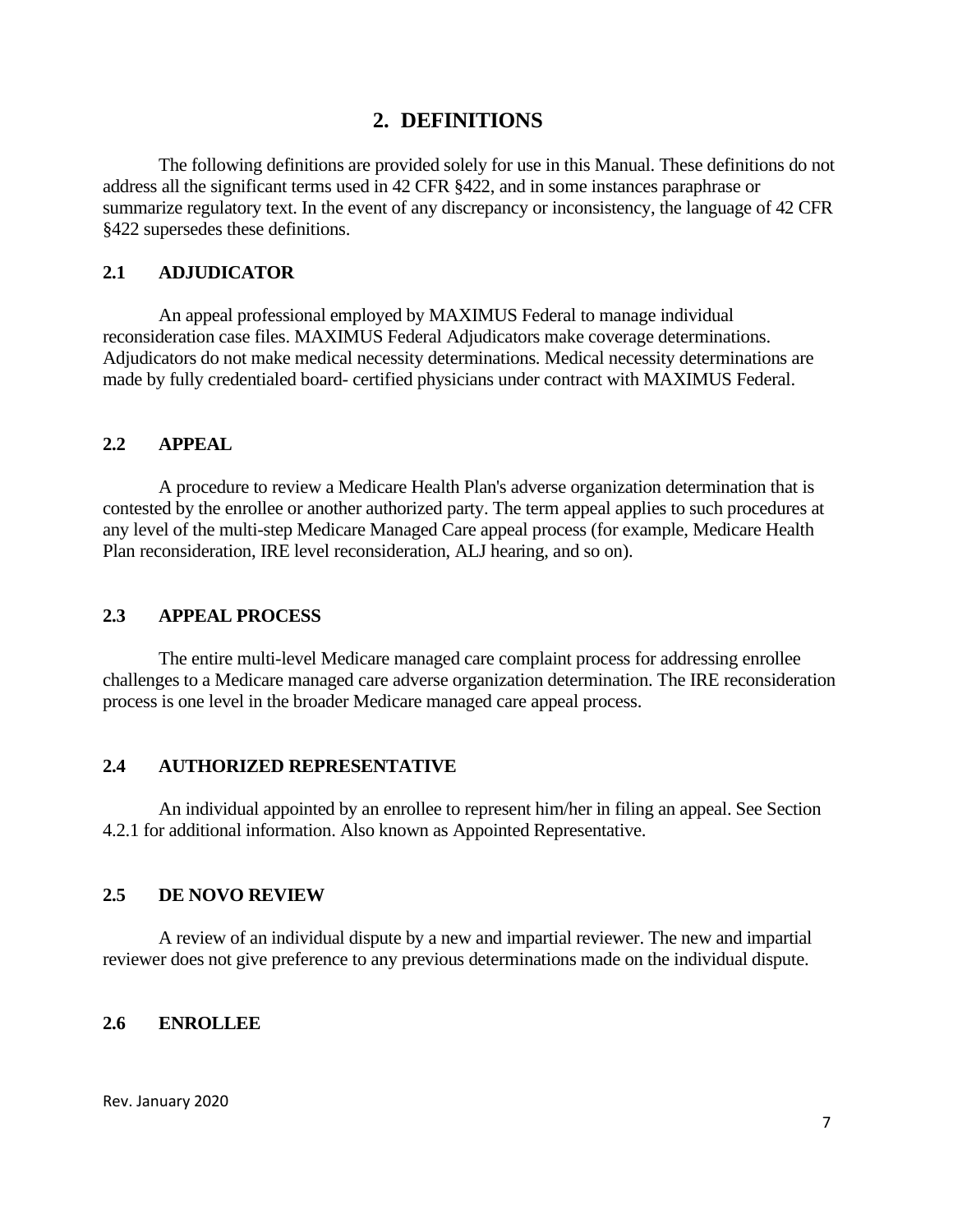A Medicare beneficiary who has enrolled in a Medicare Health Plan. An enrollee may also be known as a member.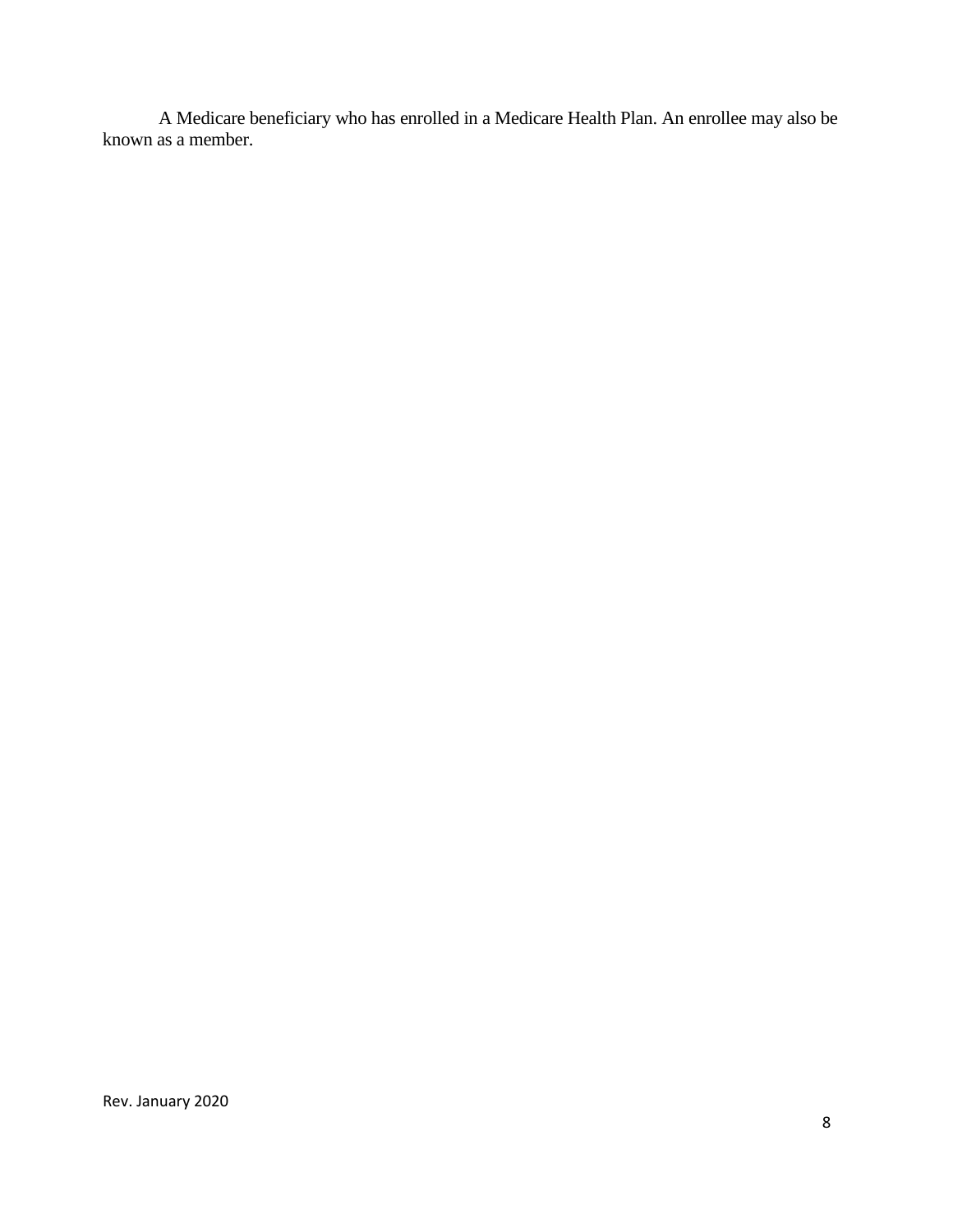#### **2.7 EVIDENCE OF COVERAGE**

This term describes the Medicare Health Plan document that sets forth the terms of coverage for the Medicare Health Plan enrollees. This document is sometimes called a Subscriber Contract or Subscriber Agreement.

#### **2.8 EXPEDITED RECONSIDERATION**

A de novo review of an adverse organization determination that must be processed quickly to avoid endangering the life or health of the enrollee or the enrollee's ability to regain or maintain maximum function. Generally, expedited reconsiderations must be completed as soon as is medically indicated, but not longer than 72 hours, with a possible extension of up to 14 calendar days if the delay is in the enrollee's interest (See 42 CFR §422.590). Examples of cases that should be expedited include pre-service skilled nursing facility cases, pre-service acute inpatient care cases and cases in which a physician indicates that applying the standard timeframe for making a determination could seriously affect the life or health of the enrollee or the enrollee's ability to regain maximum function.

The Medicare Health Plan has an obligation to determine if an appeal should be expedited, including responding to an enrollee or provider request for expedited determination. However, MAXIMUS Federal has the authority to expedite processing of an IRE reconsideration that was not expedited by the Medicare Health Plan.

#### **2.9 INDEPENDENT REVIEW ENTITY (IRE)**

The entity under contract with CMS to perform reconsideration of denials upheld at the Medicare Health Plan level reconsideration. MAXIMUS Federal is the Independent Review Entity.

#### **2.10 LOCAL COVERAGE DECISION (LCD)**

A document, identified as an LCD, published by a Medicare fee for service contractor with jurisdiction over fee for service claims in a defined area that specifies coverage or clinical criteria for fee for service claim reimbursement.

#### **2.11 MEDICARE ADVANTAGE ORGANIZATION**

An entity that is under contract with CMS to provide Medicare benefits to Medicare beneficiaries. Medicare Advantage Organizations offer Medicare Advantage Plans such as HMOs, PSOs, PPOs, SNPs MSAs and private FFS plans and certain other programs and demonstration projects. The determination of whether an entity is subject to the Medicare Advantage appeals requirements is made by CMS, not MAXIMUS Federal.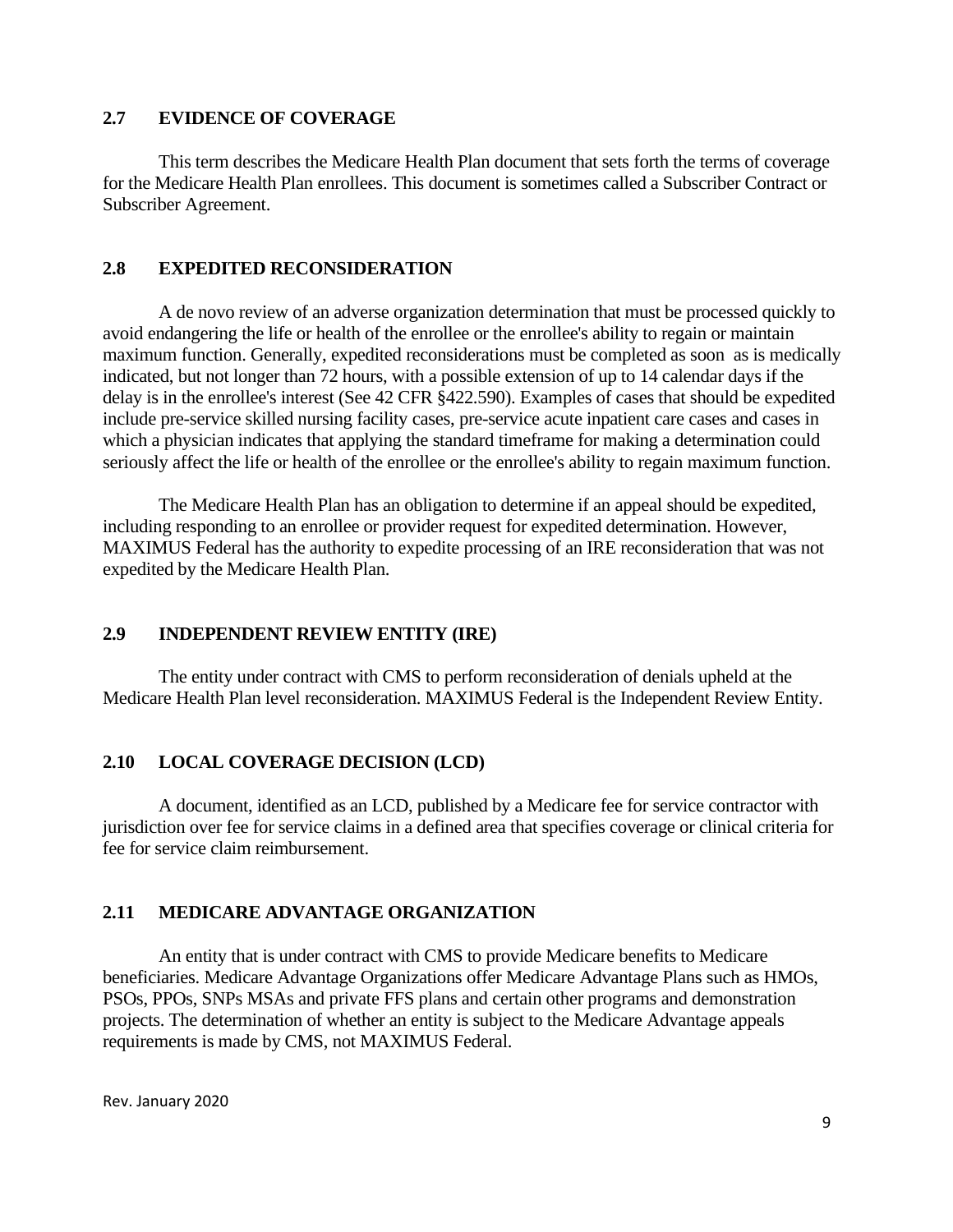#### **2.12 MEDICARE APPEAL SYSTEM (MAS)**

Data system used by MAXIMUS Federal for collecting specific data elements from reconsideration cases and for creating specific reports for CMS.

#### **2.13 MEDICARE HEALTH PLAN**

Term used in this Manual and in MAXIMUS Federal correspondence to refer to a Medicare Advantage Plan, Cost Plan, and/or HCPP.

#### **2.14 ORGANIZATION DETERMINATION**

A decision of the Medicare Health Plan, or a person acting on its behalf, to approve or deny a payment for a health care service or a request for provision of health care service made by, or on behalf of, a Medicare Health Plan enrollee. An organization determination concerns benefits an enrollee is entitled to receive under the Medicare Health Plan, including basic benefits; mandatory and optional supplemental benefits; and cost-sharing (deductible, coinsurance, and/or copayment). An organization determination is the Medicare Health Plan's initial coverage determination. Medicare Health Plans must have procedures for making standard determinations and expedited determinations. Expedited determinations apply to cases in which applying standard determination procedures could seriously jeopardize the enrollee's life, health or ability to regain maximum function (See 42 CFR §§422.566-422.572).

#### **2.15 RECONSIDERATION**

A review of an adverse organization determination. This term applies both to the Medicare Health Plan and IRE level appeal proceeding.

#### **2.16 RECONSIDERATION DETERMINATION NOTICE**

Letter used to communicate MAXIMUS Federal final decision in a reconsideration.

#### **2.17 REOPENING**

A review of a completed IRE reconsideration determination undertaken at the sole discretion of the IRE for the purpose of addressing new information received or a potential error in the determination (See42 CFR §422.616).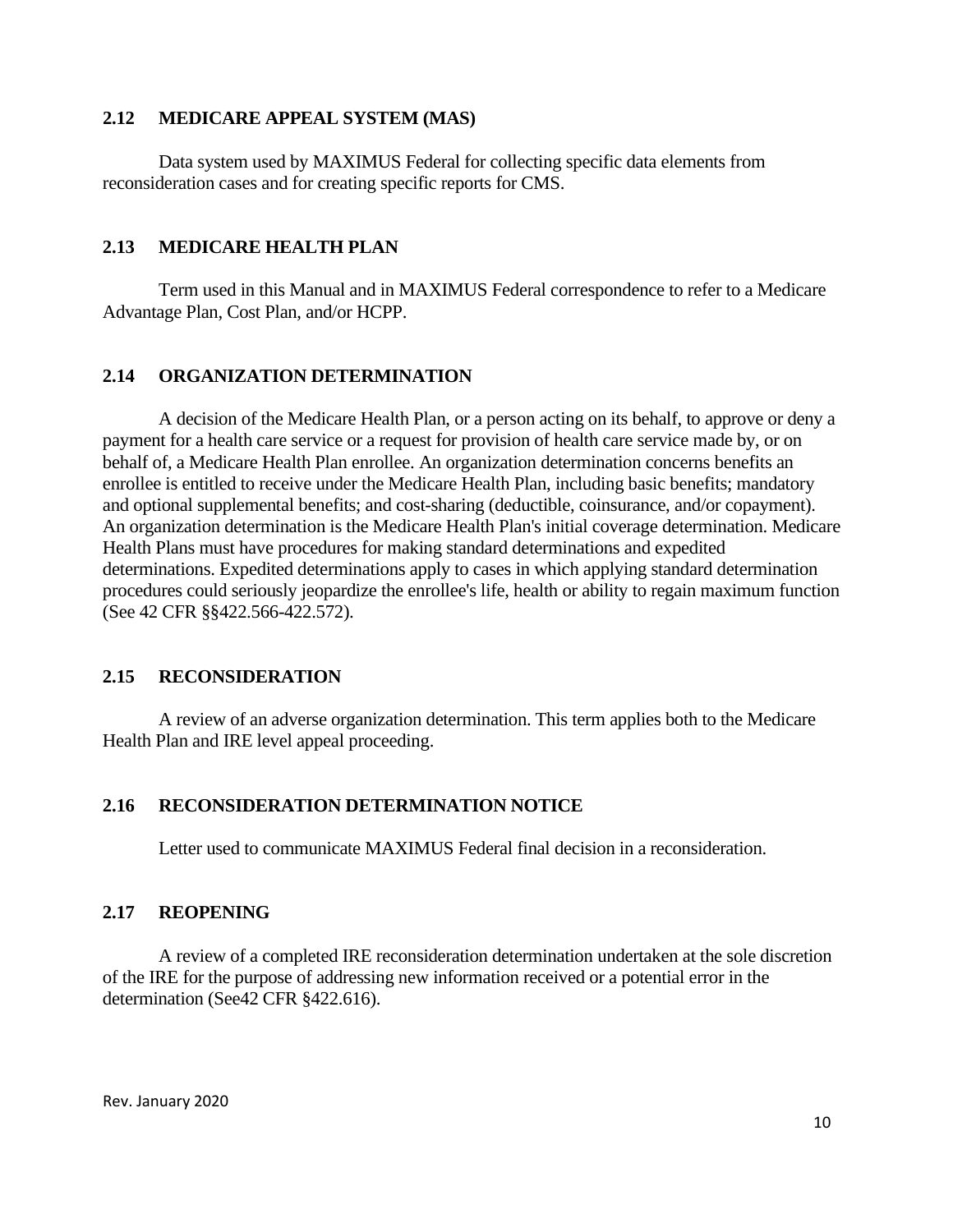#### **2.18 REQUEST FOR INFORMATION (RI)**

A MAXIMUS Federal document submitted to the Medicare Health Plan requesting information from the Medicare Health Plan to correct a case file deficiency.

#### **2.19 STANDARD CLAIM RECONSIDERATION**

Reconsiderations related solely to a denial of claim payment or reimbursement. Claim reconsiderations must be completed within 60 days of request receipt. Claim reconsiderations may not be expedited. May also be referred to as a retrospective appeal.

#### **2.20 STANDARD SERVICE RECONSIDERATION**

Reconsiderations of denials of authorization for items or services, including continuing services, which do not meet the criteria for an expedited reconsideration. Standard service reconsiderations must be completed within 30 calendar days of the request receipt, subject to a possible 14-calendar day extension if in the enrollee's interest. May also be referred to as a preservice appeal.

#### **2.21 STANDARD SERVICE PART B DRUG RECONSIDERATION (Effective 1/1/2020)**

Reconsideration of denials of authorization for Medicare Part B coverable drugs, including continuation of usage of a Part B drug, which do not meet criteria for an expedited reconsideration. Standard Service Part B Drug Reconsiderations must be completed within 7 calendar days of the request receipt. These requests are not subject to any extensions and may also be referred to as preservice Part B drug appeals.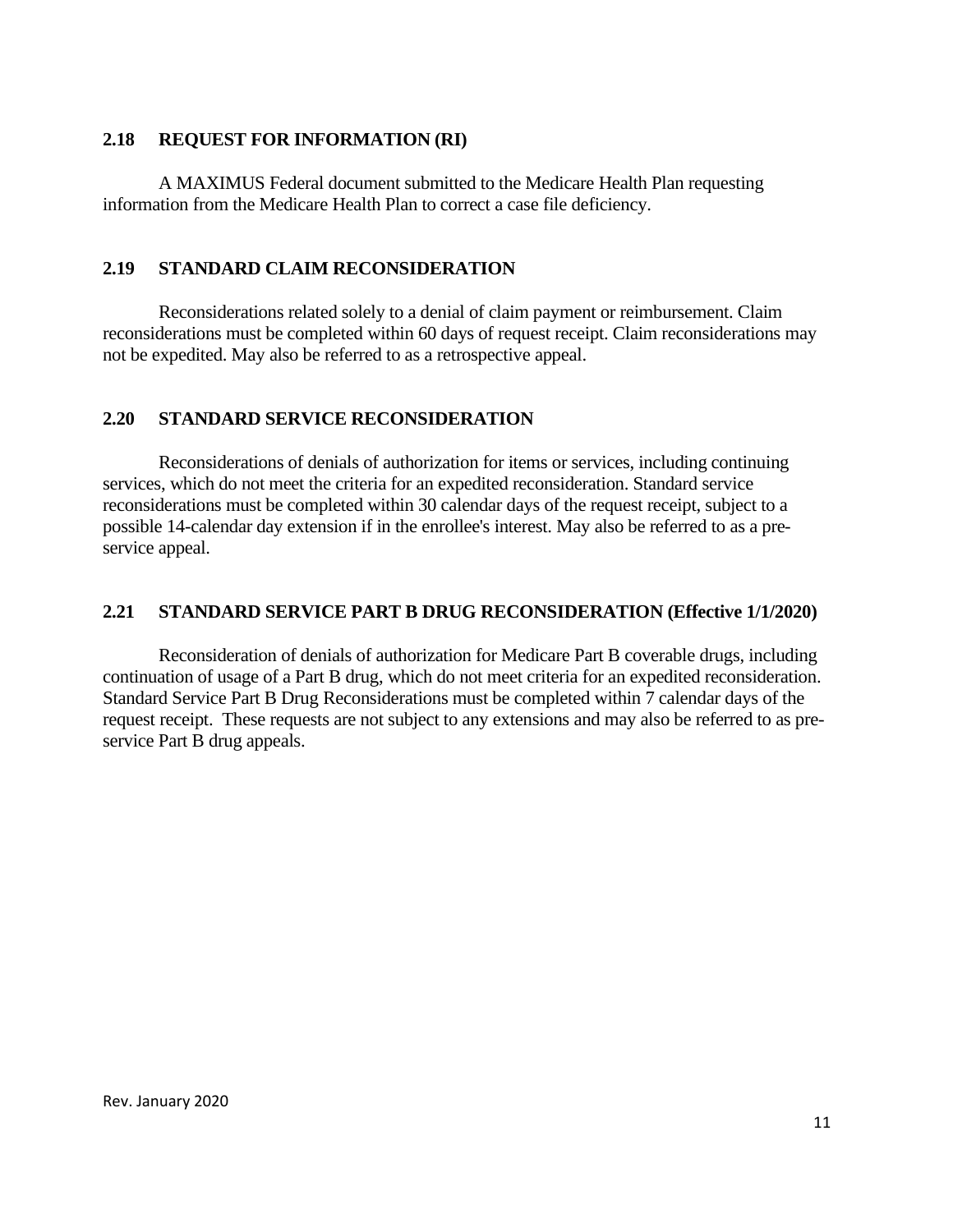# **3. WORKING WITH MAXIMUS FEDERAL**

This Chapter explains the basic processes for communicating with MAXIMUS Federal, under the following headings:

- **3.1** Sources of Information about MAXIMUS Federal IRE Reconsideration
- **3.2** Set-up of New Managed Care Organizations with MAXIMUS Federal
- **3.3** Identifying and Changing Medicare Health Plan Points of Contact with MAXIMUS Federal
- **3.4** Seeking Information about Active Cases
- **3.5** Suggestions and Complaints
- **3.6** Holidays

**Please note that MAXIMUS Federal is not authorized by CMS to guide or instruct Medicare Health Plans on interpretation of CMS coverage policies, or matters related to Medicare Health Plan compliance with CMS appeals process requirements**. For example, we are not able to offer Medicare Health Plans advice on how a hypothetical case would be decided if presented to us. Policy inquiries of this type should be directed by the Medicare Health Plan to its designated CMS Regional Office Account Manager.

# **3.1 SOURCES OF INFORMATION ABOUT MAXIMUS FEDERAL IRE RECONSIDERATION**

# *Medicare Managed Care and PACE Reconsideration Project Process Manuals*

MAXIMUS Federal makes available process manuals for the Medicare Managed Care and PACE Reconsideration Project as the primary print source for information about the IRE program. MAXIMUS Federal makes available on its web site two manuals: one manual for Medicare Advantage plans and one manual for PACE Organizations. Each Manual contains process information specific to the Health Plan type. Medicare Health Plans are welcome to download the applicable manual from the Project web site, <www.medicareappeal.com>.

#### *Medicare Managed Care & PACE Reconsideration Project Web Site*

In addition to the process manuals, the Project web site, <www.medicareappeal.com> (See *Exhibit 3-1*) contains the following information:

- · Links to CMS web sites for statute, regulation and manuals related to Medicare Managed Care Reconsideration
- · Project newsletter, *Recon Notes*
- · Updated Project organization and contact information
- · National, Regional and Medicare Health Plan level Reconsideration data
- · Case Status Information

Rev. January 2020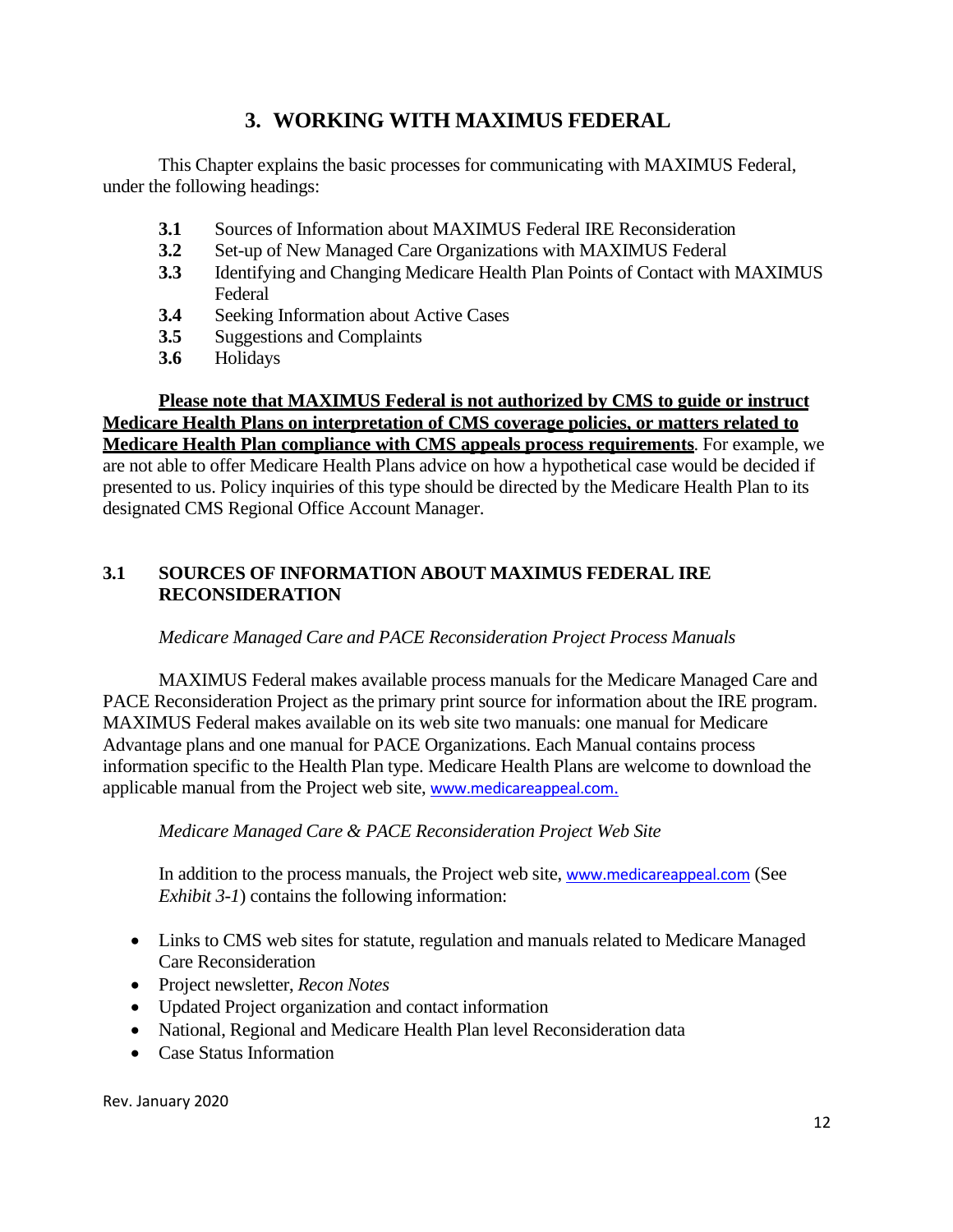# **Exhibit 3-1 Medicare Managed Care & PACE Reconsideration Project Web Site**



Case status information on the Project web site is purposefully limited to protect enrollee and Medicare Health Plan confidentiality. The case can only be accessed by the "reconsideration case number" that is assigned by the Medicare Appeal System upon receipt of a case file from the Medicare Health Plan. A reconsideration case number has no logical relationship to Social Security Number, Medicare Number, or any other confidential information. The information that can be obtained by reconsideration case number is limited to:

- IRE Request received date
- · IRE Appeal Priority (Expedited, Standard Service, Standard Service Part B Drug, Standard Claim)
- · Plan Reported Recon Receipt Date (from the *Reconsideration Background Data Form*)
- · IRE Corrected Recon Receipt Date (if different than the Plan Reported Recon Receipt Date)
- Plan Extension
- · IRE Recon Decision (Unfavorable, Favorable, Partially Favorable, Withdrawn, Dismissed, or Pending)
- IRE Reopen Decision (if applicable)
- ALJ Decision (if applicable)
- · Last Decision Date

Rev. January 2020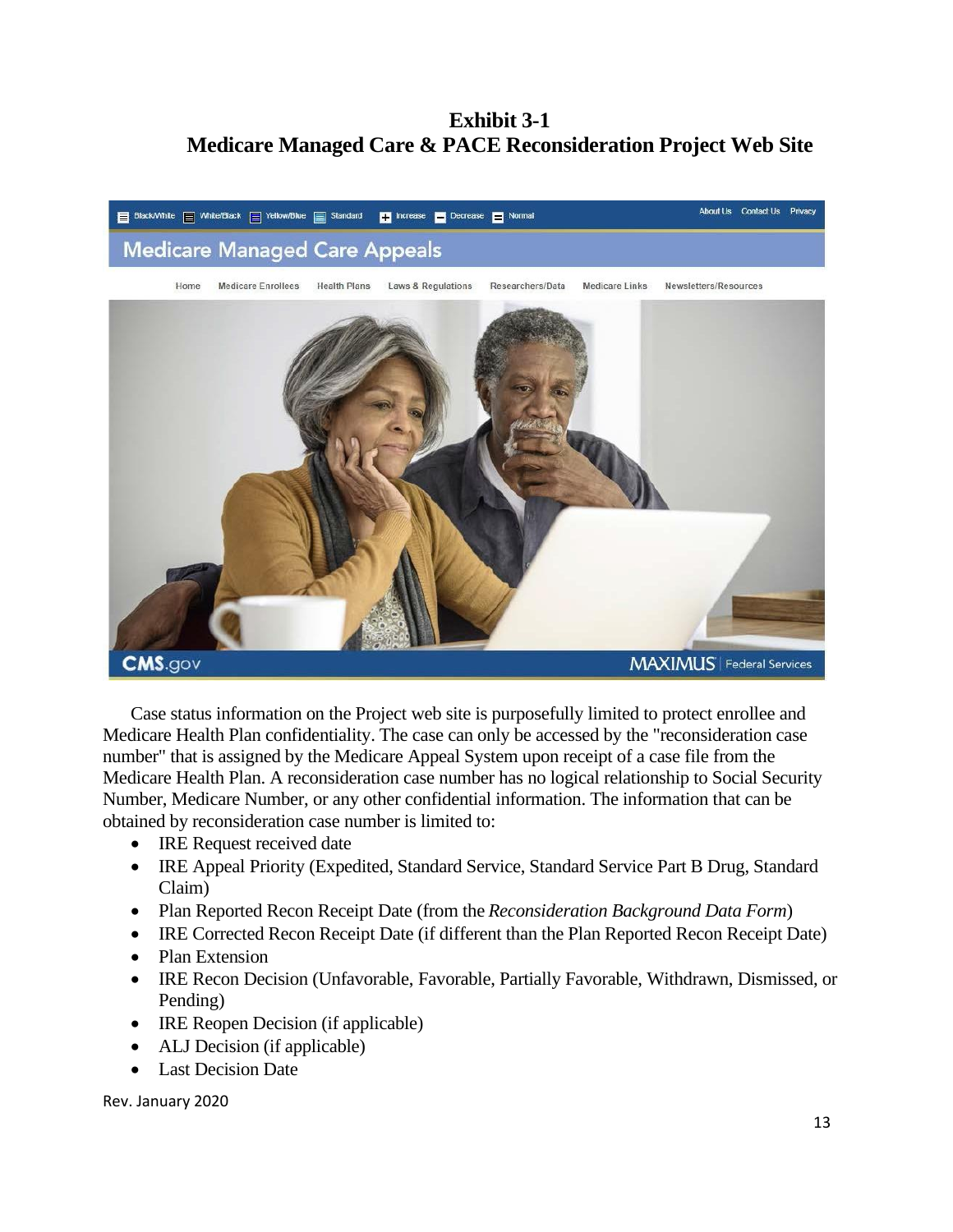#### *Project Newsletter ("Recon Notes")*

When directed to do so by CMS, MAXIMUS Federal publishes a newsletter, "Recon Notes," which addresses commonly observed situations in the reconsideration process and updates MAXIMUS Federal policies and procedures as needed. This newsletter is available to Medicare Health Plans and the public through our web site: <www.medicareappeal.com>.

#### **3.2 SET-UP OF NEW MANAGED CARE ORGANIZATIONS WITH MAXIMUS FEDERAL**

An entity that has established a new Medicare Advantage contract with CMS is encouraged to contact MAXIMUS Federal prior to its first enrollment effective date. Email or write to MAXIMUS Federal at [medicareappeal@maximus.com](mailto:medicareappeal@maximus.com). MAXIMUS Federal will arrange to provide the new Medicare Health Plan a telephonic briefing on the IRE project.

# **3.3 IDENTIFYING AND CHANGING MEDICARE HEALTH PLAN POINT OF CONTACT**

#### **3.3.1 MEDICARE HEALTH PLAN KEY ORGANIZATION CONTACT**

As part of new Medicare Health Plan project set-up, MAXIMUS Federal requests that each Medicare Health Plan designate and maintain one key organization contact. Medicare Health Plans that operate under multiple CMS contract numbers must designate and maintain a Key Contact for each CMS contract. The Medicare Health Plan may use the same, or different, personnel as the Key Contact for each contract. This individual will be the official management contact with MAXIMUS Federal. MAXIMUS Federal will send the Key Contact all important materials. We will also contact this individual if we encounter a general issue working with the Medicare Health Plan, or an unusual and significant case-specific problem. The Medicare Health Plan should use the Key Contact to initiate contact with MAXIMUS Federal to resolve problems perceived by the Medicare Health Plan. To identify or change this individual, submit the Notice of Change in Key Organization Contact (located in Appendix) to MAXIMUS Federal via our project email box at [medicareappeal@maximus.com.](mailto:medicareappeal@maximus.com.)

# **3.3.2 MEDICARE HEALTH PLAN INDIVIDUAL RECONSIDERATION CASE CONTACTS**

The Medicare Health Plan must designate a contact person on a Reconsideration Background Data Form submitted with each reconsideration case (See Appendix). The Medicare Health Plan may, but is not required to, use its Key Contact as the designated case specific contact. The Medicare Health Plan may vary the Case Contact from case to case.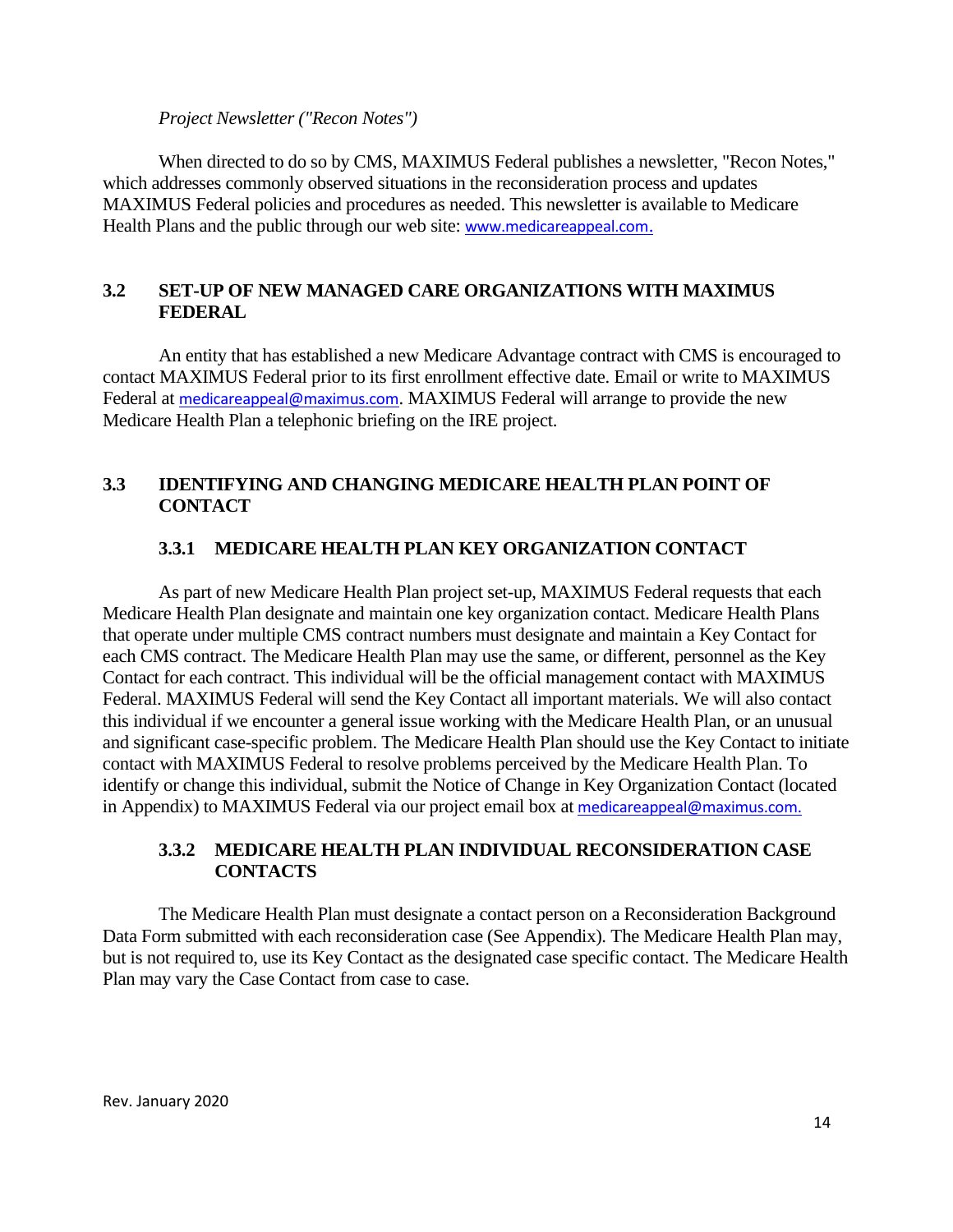#### **3.4 SEEKING INFORMATION ABOUT CASES**

As discussed above, the Medicare Health Plan can obtain basic information concerning the status of active and decided cases via the Project web site, <www.medicareappeal.com>.

In addition, you may call us at 585-348-3300. MAXIMUS Federal maintains a staffed switchboard Monday to Friday from 8 AM to 5:30 PM and Saturday from 9 AM to 2 PM, Eastern Time. For calls made after normal business hours, you may choose to leave a message that will be returned the next business day or you may contact us via email at [medicareappeal@maximus.com.](mailto:medicareappeal@maximus.com.)

For inquiries simply about the processing status of a specific case file, or group of cases, please visit our website <www.medicareappeal.com>.

MAXIMUS Federal employs a staff of Adjudicators who manage individual reconsideration case files. Specific questions about a case under review may be directed to [medicareappeal@maximus.com.](mailto:medicareappeal@maximus.com.) Information that is to be made part of the case file and used in the final determination must be submitted in writing.

Medicare Health Plans are responsible for supporting their enrollees in the reconsideration process. Plans should not direct members to MAXIMUS Federal for routine case status inquiries.

Medicare managed care enrollees may be referred to 1-800-MEDICARE for general information regarding the Medicare managed care appeals process and to locate resources for assistance in the appeals process.

#### **3.5 SUGGESTIONS AND COMPLAINTS**

MAXIMUS Federal is an ISO 9001:2008 certified Independent Review Entity. As such, management requires a formal process for identification of opportunities for corrective and preventive action, or continuous improvement. Please freely provide any suggestions or complaints to any MAXIMUS Federal staff member who is interacting with you, or to the Project Director. If you are not completely satisfied, the MAXIMUS Federal QIC Program Manager would appreciate the opportunity to address your concern.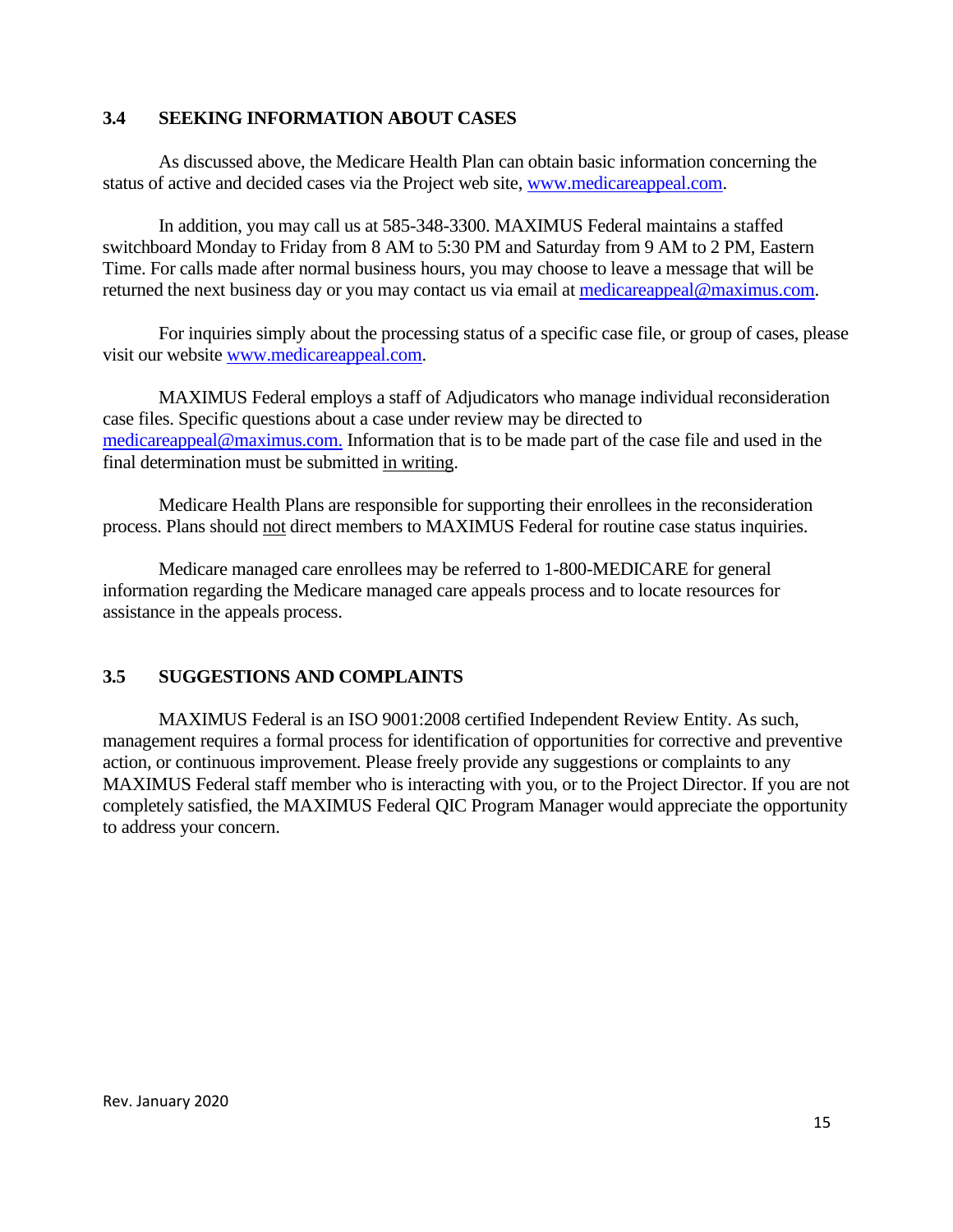# **3.6 HOLIDAYS**

MAXIMUS Federal offices will be closed in observance of the following Federal holidays:

- New Year's Day
- · Martin Luther King, Jr. Day
- Presidents' Day
- Memorial Day
- Independence Day
- Labor Day
- Columbus Day
- Veterans Day
- Thanksgiving Day
- Christmas Day

MAXIMUS Federal will accept delivery of case files on those days through the QIC Appeals Portal or secure file transfer with the following business day being used as the date of receipt. If you intend to submit a case for receipt by MAXIMUS Federal on one of the above-listed days, you must contact MAXIMUS Federal via telephone (585-348-3300) at least 24 hours in advance to arrange for that case file delivery.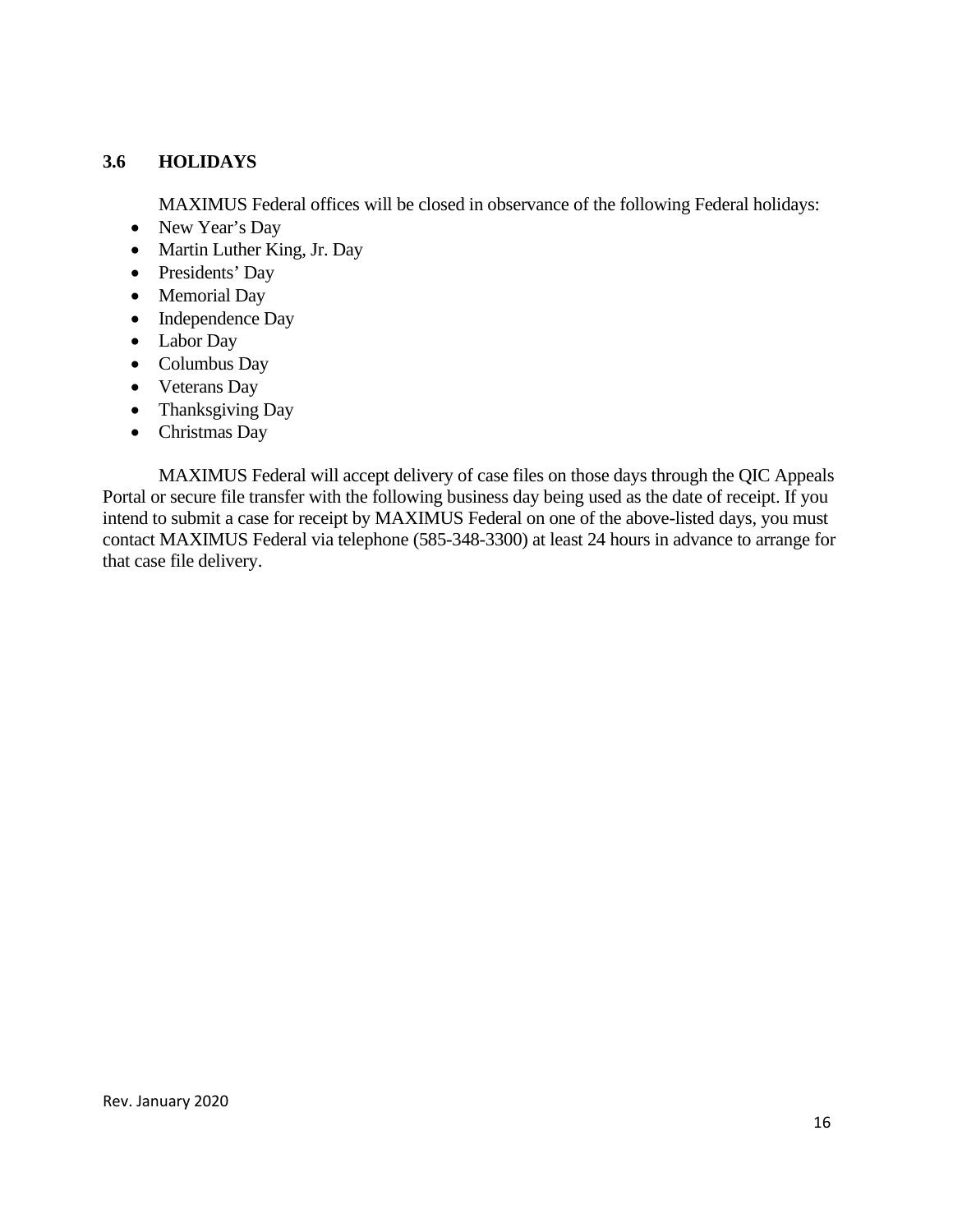# **4. BACKGROUND - IMPORTANT CONSIDERATIONS PRIOR TO DEVELOPING THE RECONSIDERATION CASE FILE FOR SUBMISSION TO MAXIMUS FEDERAL**

The responsibilities of the Medicare Health Plan related to adverse organization determination ("denials") and the Medicare Health Plan level reconsideration are defined by CMS in 42 CFR §422, Subpart M, and Chapter 13 of the CMS Medicare Managed Care Manual. This MAXIMUS Federal Medicare Health Plan Reconsideration Process Manual is based on the presumption that the Medicare Health Plan understands and complies with these CMS policies, and is not an instruction guide for them.

The purpose of this Chapter is to highlight certain aspects of Medicare Health Plan's organization determination and reconsideration processing that directly impact subsequent IRE reconsideration. The topics addressed are:

- **4.1** Medicare Health Plan's Organization Determination Notice Requirements<br>**4.2** Medicare Health Plan Validation of Party. Representative, and Eligible Ap
- **4.2** Medicare Health Plan Validation of Party, Representative, and Eligible Appeal
- **4.3** Non-Medicare Plan Services
- **4.4** Reconsideration Priority
- **4.5** Medicare Health Plan Responsibility to Conduct a Full Medicare Health Plan Reconsideration
- **4.6** Medicare Health Plan Reconsideration with Incomplete Evidence

# **4.1 MEDICARE HEALTH PLAN'S ORGANIZATION DETERMINATION NOTICE REQUIREMENTS**

The Medicare Health Plan is required, in most instances, to provide a written organization determination ("denial") notice to the enrollee or the enrollee's representative (See Section 4.2). If a denial is subsequently appealed to MAXIMUS Federal for reconsideration, a copy of the denial notice and dates pertaining to Medicare Health Plan organization determination processing must be included within the case file.

MAXIMUS Federal closely reviews the organization determination to define the denied service or claim subject to IRE reconsideration. In addition, we compare the type, format, and content of the notice to CMS requirements and report "notice deficiencies" to CMS. Finally, MAXIMUS Federal abstracts and reports to CMS the dates of the initial request for service (or payment) versus organization determination, for purposes of monitoring Medicare Health Plan timeliness. The organization determination date is the date on which a decision was communicated to the enrollee or appellant, whether orally or in the form of a decision letter.

CMS has developed standardized denial notices, which are described in the subsections following.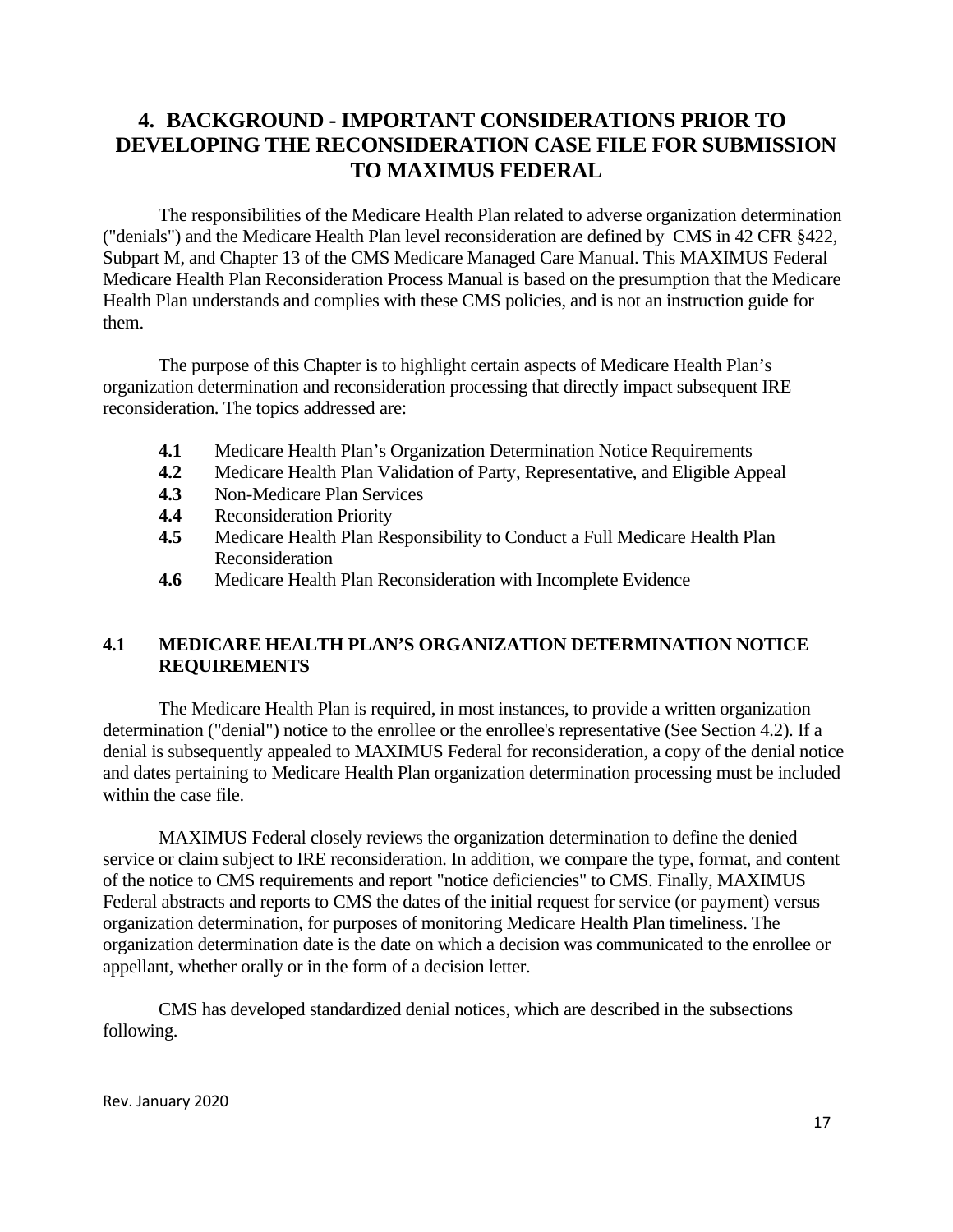#### **4.1.1 NOTICE OF DENIAL OF MEDICAL COVERAGE (NDMC)**

This OMB-approved notice applies to prior authorization denials, adverse organization determinations including termination of medical services (excepting Inpatient discharge denials). The Medicare Health Plan must issue an NDMC when it receives a request for a service and the Medicare Health Plan denies the request, in whole or part. However, CMS policy recognizes that some "denials" may occur in the context of provider discussions with enrollees about patient care options, and that in such discussions it may be difficult to ascertain whether or not the enrollee believes a denial has occurred at that instant. For example, if an enrollee is discussing two treatment options with a physician, the physician might recommend the second option. Whether such a recommendation is a "denial" of the first option depends upon the enrollee's response (that is, acceptance or rejection of the physician's recommendation). Further, the enrollee might not contest the physician's recommendation during the visit, but could contest it at a later date.

Due to these unavoidable complications, CMS policy does not obligate Medicare Health Plan providers to issue an NDMC, but does obligate providers to inform enrollees of their right to obtain an NDMC from the Medicare Health Plan. The Medicare Health Plan must issue the NDMC if so requested by the enrollee. If the Medicare Health Plan makes the denial (for example, in response to a provider's request for prior authorization), the Medicare Health Plan must issue the NDMC.

In summary, in many instances the circumstances of an initial organization determination will necessitate issuance of an NDMC by the Medicare Health Plan. If so, the NDMC must be included in a case file submitted for IRE reconsideration. If a valid exception to the NDMC issuance requirement exists, the Medicare Health Plan should document the exception in the IRE case file.

CMS has issued a standard form for the NDMC. Medicare Health Plans may not deviate from the language of the CMS form. Please note that the OMB control number must be displayed on the notice. A copy of the completed NDMC must be included in the Medicare Health Plan reconsideration case file.

#### **4.1.2 NOTICE OF DENIAL OF PAYMENT (NDP)**

A Medicare Health Plan completes and issues this notice when it denies a request for payment of a service that was already received by the enrollee. While CMS does have an OMB- approved notice, CMS also permits Medicare Health Plans to use the Medicare Health Plan's existing electronic formats that generate Explanation of Benefits forms, as long as the back or a separate attachment contains the NDP information about appeal rights.

A copy of the completed NDP must be included in the Medicare Health Plan reconsideration case file.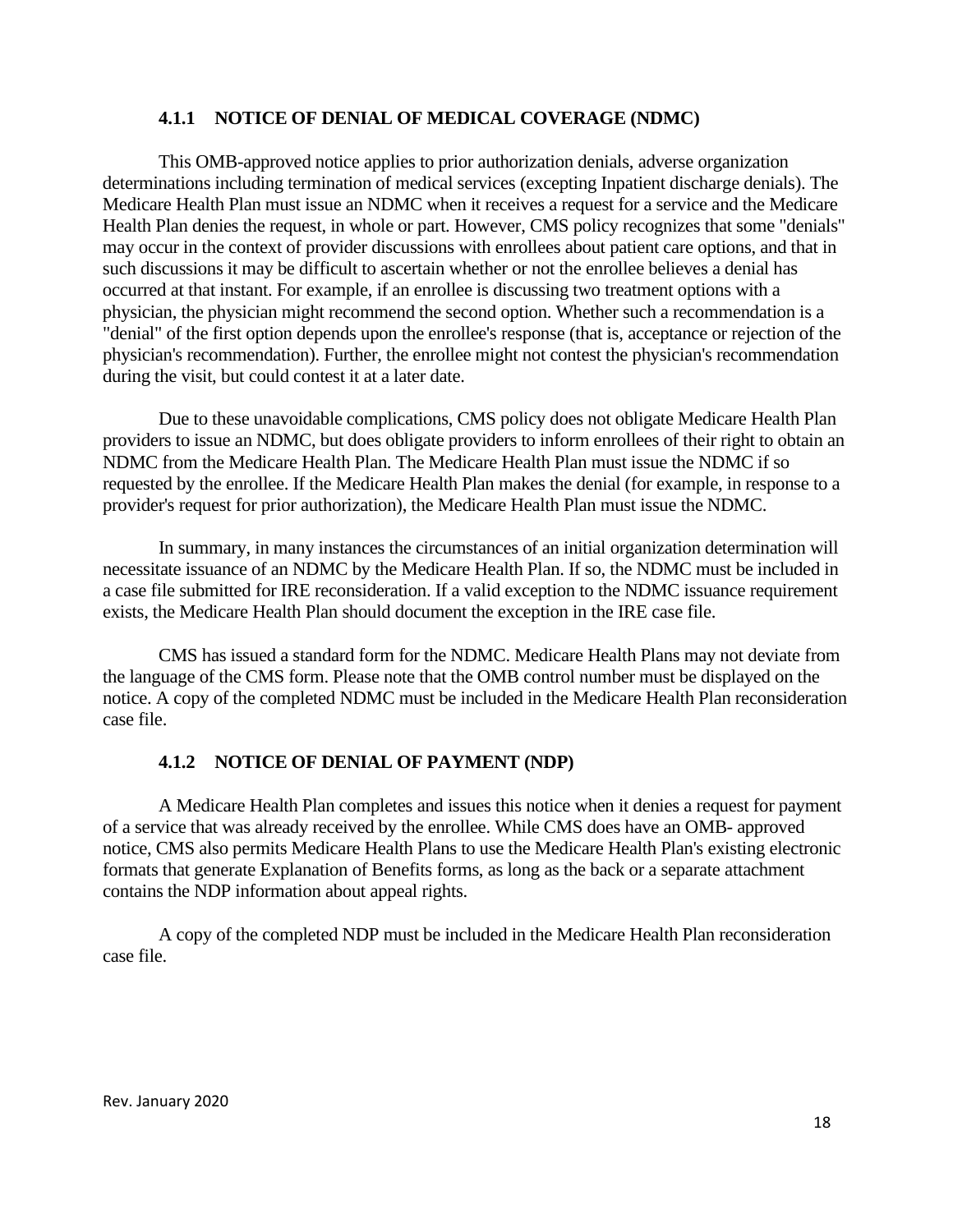#### **4.1.3 NOTICE OF MEDICARE NON-COVERAGE (NOMNC)**

This OMB-approved notice should be issued when the Medicare Health Plan discontinues coverage for Skilled Nursing Facility (SNF) stays, Home Health services, or CORF services. CMS has specific requirements with regard to time and manner of delivery of this notice (See 42 CFR §422.624 and CMS Medicare Managed Care Manual, Chapter 13).

Telephone delivery of the notice is permitted only in limited circumstances, and there are specific requirements with regard to the documentation of the telephone call (See CMS Medicare Managed Care Manual, Chapter 13 for full details). A copy of the completed NOMNC must be included in the Medicare Health Plan reconsideration case file.

It is important to note that reduction of a service within the SNF, Home Health, or CORF setting that does not result in termination of skilled coverage does not require the use of the NOMNC. Medicare Health Plans should use the NDMC for this purpose. Also, please note that CMS does not require use of the NOMNC in denials based on exhaustion of benefits. For terminations based on the exhaustion of Medicare benefits, Medicare Health Plans should use the NDMC.

# **4.2 MEDICARE HEALTH PLAN VALIDATION OF PARTY, REPRESENTATIVE AND ELIGIBLE APPEAL**

Federal regulations provide that the following parties may request a reconsideration of an organization determination:

- An enrollee (including his or her representative)
- An assignee of the enrollee (that is, a non-contract physician or other non-contract provider who has furnished a service to the enrollee and formally agrees to waive any right to payment from the enrollee for that service)
- The legal representative of a deceased enrollee's estate
- Any other provider or entity (other than the Medicare Health Plan) determined to have an appealable interest in the proceeding (See 42 CFR §§422.574 and 422.578)

It is a straightforward validation of the appealing party when the enrollee initiates the reconsideration request. It is not as straightforward to validate the appealing party when the Reconsideration request is made by a person other than the enrollee. Special considerations with respect to reconsideration requests made by persons other than the enrollee are discussed under the following sub-headings:

- **4.2.1** Representative Documentation
- **4.2.2** Provider-as-Party Documentation
- **4.2.3** Provider as Person "Supporting" the Enrollee Appeal
- **4.2.4** Representative of a Deceased Enrollee's Estate
- **4.2.5** Processing Reconsiderations with an Invalid Appeal Requestor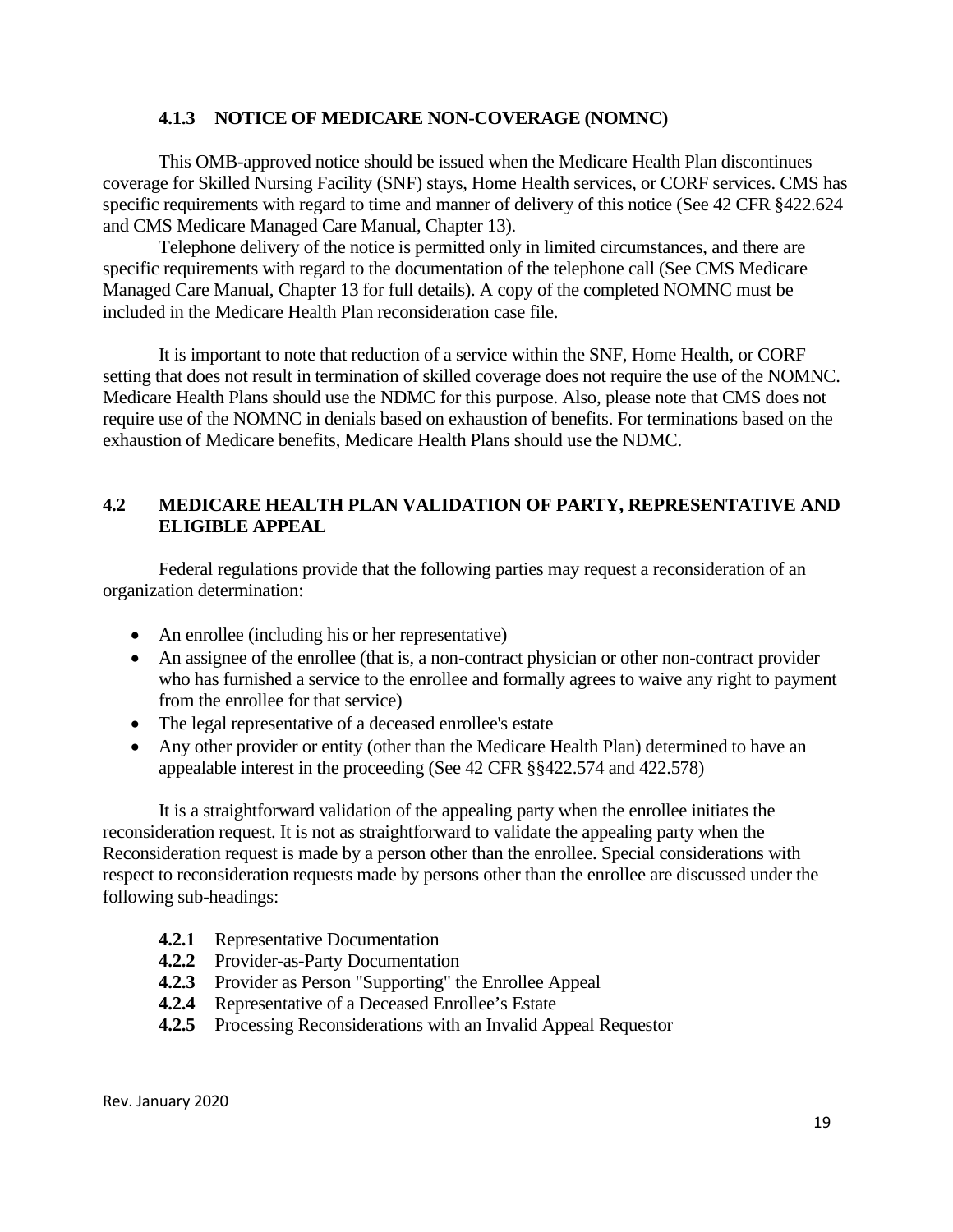Medicare Health Plans should carefully note that until an authorized representative or provider-as-party is formally validated and documented, the appeal process, including the Medicare Health Plan reconsideration, should not begin. In other words, if the Medicare Health Plan receives an appeal request from a representative who is not validated *(See Section 4.2.1*), the Medicare Health Plan should not initiate the Medicare Health Plan reconsideration process. The procedures in *Section 4.2.5* instruct the Medicare Health Plan on proper technique for addressing Medicare Health Plan reconsideration requests submitted by non-validated representatives or providers-as-party.

#### **4.2.1 REPRESENTATIVE DOCUMENTATION**

It is the responsibility of the Medicare Health Plan, not MAXIMUS Federal, to correctly identify and apply the laws and procedures related to representation.

An enrollee may designate any person as his or her representative. CMS in general requires that Medicare Health Plans document proof of the validity of the enrollee's representative. Special rules apply to two circumstances:

- 1. Enrollees who are incapacitated
- 2. Providers as representatives.

#### *General Requirements*

If the party requesting the reconsideration is **not** the enrollee, and the special circumstances discussed below do not apply, it is the responsibility of the Medicare Health Plan to determine and document that the requesting party is an appropriate representative of the enrollee (See CMS Medicare Managed Care Manual, Chapter 13). Appropriate documentation may include, but is not limited to, a durable power of attorney, a health care proxy, an appointment of guardianship, an Appointment of Representative form (CMS-1696), or other legally recognized forms of appointment. In the event the Medicare Health Plan does not have access to these documents, an Appointment of Representative form accepted by MAXIMUS Federal for this purpose is included in the *Appendix* of the Medicare Managed Care Manual Chapter 13. Representative documentation is required even if the representative is an attorney, family member, or medical provider (See Special Condition 2, below). Representative documentation must be included in the case file submitted to MAXIMUS Federal for IRE Reconsideration.

It is also the Medicare Health Plan's obligation to attempt to obtain the needed representative documentation. Plans must make, and document, their attempts to obtain this documentation. If a Medicare Health Plan does not receive the representative documentation at the end of the appeal timeframe, PLUS EXTENSION, the Medicare Health Plan must dismiss the request and issue a *Notice of Dismissal of Appeal Request.* Appellants have the right to request review of this dismissal. These dismissal reviews are discussed in more detail in Section 8 below.

Please note, this means that Medicare Health Plans must allow the full timeframe, plus any extensions allowable, for the requestor to submit the representative documentation. Plans should not issue a *Notice of Dismissal of Appeal Request* until the full timeframe, plus extension (if applicable), has expired (See the Medicare Managed Care Manual, Chapter 13, §10.4).

Rev. January 2020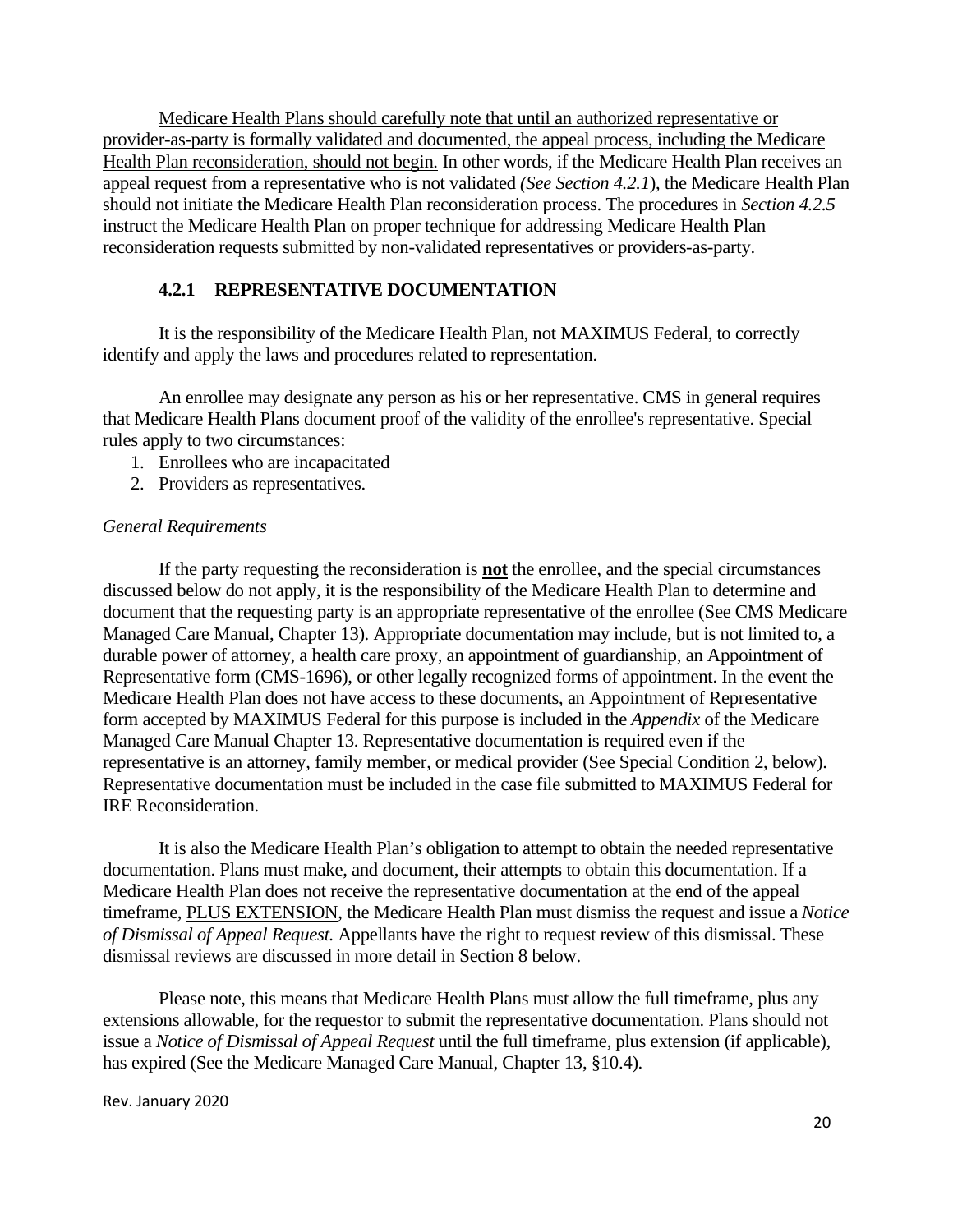#### *Special Condition 1: Enrollee Who Is Incapacitated or Incompetent*

If a member is incapacitated or incompetent and cannot sign an appointment of representative document, the Medicare Health Plan must apply state laws regarding legal representation of incapacitated or incompetent persons. If these laws require documentation, such documentation should be obtained by the Medicare Health Plan. The Medicare Health Plan's appeal staff should consult with the Medicare Health Plan's legal counsel to follow the applicable laws. MAXIMUS Federal does not require documentation in the IRE case file to substantiate that the Medicare Health Plan has properly applied State law. However, the *Medicare Managed Care Reconsideration Background Data Form*  and the QIC Appeals Portal do include a checkbox (under section 4) that must be selected in order for MAXIMUS Federal to accept the representative as valid (See *Appendix*).

The Appointment of Representative form (CMS-1696) can be found in Chapter 13 of the Medicare Managed Care Manual.

*Special Condition 2: A Physician May Initiate Expedited or Standard Pre-Service Reconsiderations without Appointment of Representation or Without Being the Provider-as- Party. To determine if a requestor is a "physician" please refer to Social Security Act §1861(r).*

Any physician may make a reconsideration request on behalf of an enrollee to the Medicare Health Plan to initiate an expedited reconsideration. A treating physician may, upon providing notice to the enrollee, make a request for a standard pre-service reconsideration on the enrollee's behalf. These physicians are not required to obtain an appointment of representative document from the enrollee, nor are these physicians required to execute a waiver of enrollee liability. Consequently, no appointment of representative form is required in a case file submitted to MAXIMUS Federal. The Medicare Health Plan must, however, document the physician request in the case file. Please note, however, that appeals requested by non-physician providers require an Appointment of Representation.

Federal regulations state that a physician must notify the enrollee of the standard service appeal request. For purposes of processing the appeal, it is the Medicare Health Plan's responsibility to assess whether the enrollee has received proper notice. If the Medicare Health Plan processes the appeal request, MAXIMUS Federal accepts that the Medicare Health Plan has sufficient proof that the enrollee was properly noticed.

Note that an appointment of representative requirement does apply to a provider who attempts to represent an enrollee in a standard claim reconsideration case.

#### **4.2.1.1 Dismissal for lack of Proper Documentation**

If a reconsideration case file is submitted to MAXIMUS Federal that was initiated by a representative, MAXIMUS Federal will examine the file for compliance with the appointment requirements. MAXIMUS Federal will dismiss cases in which a required fully executed appointment of representative form is absent (See *Section 4.2.5*).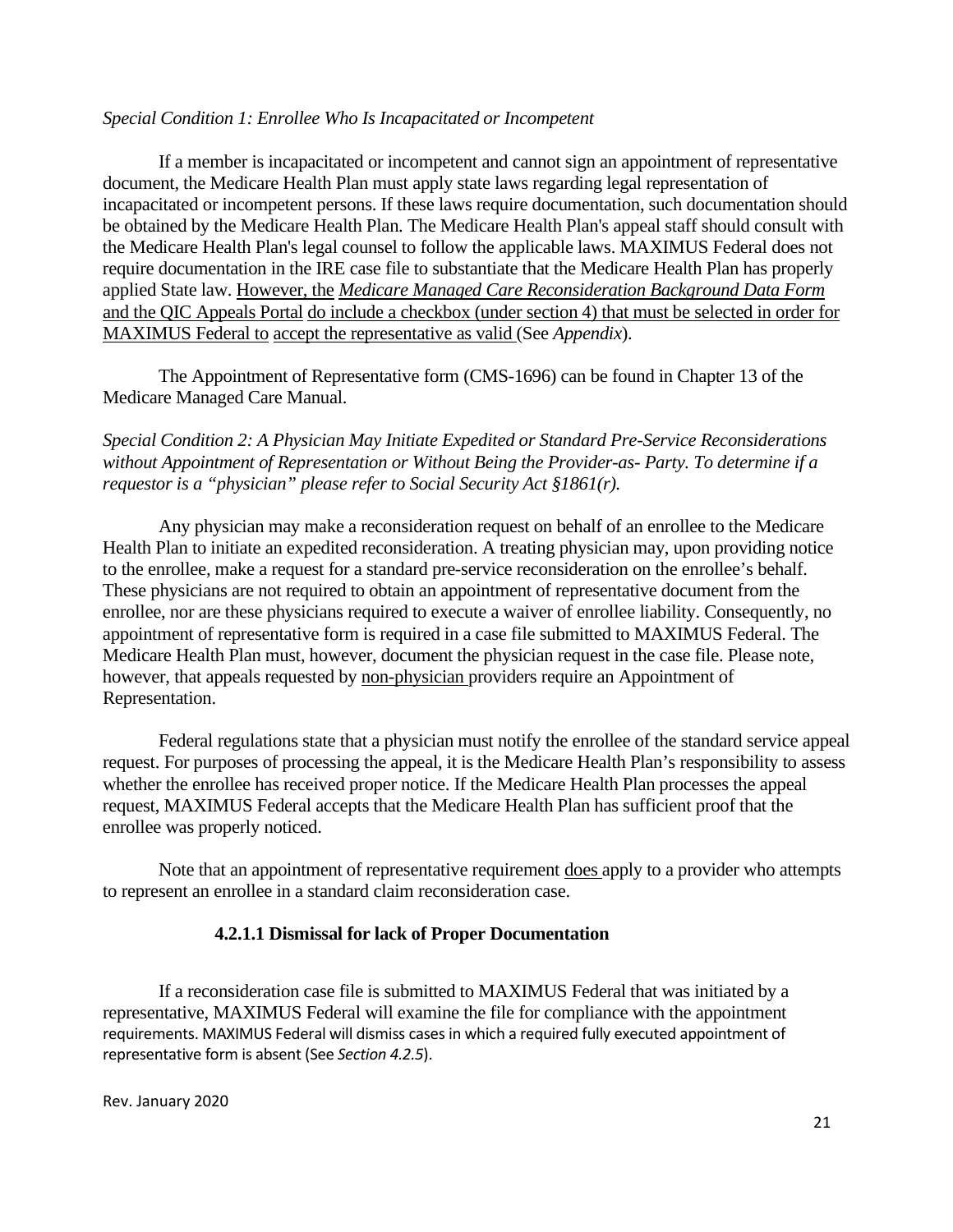#### **4.2.2 PROVIDER-AS-PARTY DOCUMENTATION**

#### **4.2.2.1 Non-Contract Providers**

A non-contract provider may itself become the party to an appeal if that non-contract provider has executed a *Waiver of Liability* form. The purpose of this form is to ensure that the enrollee will not be held financially liable if the provider loses the appeal. The executed *Waiver of Liability* document must be included in the case file submitted to MAXIMUS Federal (See *Section 4.2.5*).

Managed Care Manual Chapter 13, §60.1.1 states that Medicare Health Plans must make, and document, their attempts to obtain the Waiver of Liability. If the Medicare Health Plan does not receive the Waiver of Liability by the conclusion of the appeal timeframe, the Medicare Health Plan must dismiss the request and issue a *Notice of Dismissal of Appeal Request*. Non- Contract provider appellants have the right to request review of this dismissal. These dismissal reviews are discussed in more detail in Section 8 below.

Please note that this means that Medicare Health Plans should not issue a *Notice of Dismissal of Appeal Request* for lack of a Waiver of Liability until the appeal timeframe has concluded.

A model Waiver of Liability form can be found in Chapter 13 of the Medicare Managed Care Manual.

#### **4.2.2.2 Contract Providers**

Contract or "in-plan" providers of the Medicare Health Plan do not have rights to act as the party in an appeal. Payment disputes between a contract provider and the Medicare Health Plan, for which the enrollee has no liability, should be resolved through a forum outside of the Medicare managed care appeal process.

# **4.2.3 PROVIDER AS PERSON "SUPPORTING" THE ENROLLEE APPEAL**

Any person, including a provider, may "support" the enrollee appeal by providing written or oral testimony at the Medicare Health Plan level reconsideration or written testimony at the IRE level reconsideration. There is no requirement for execution of an appointment of representative or waiver of liability if the role of the person is simply providing testimony in support of an enrollee's appeal. The distinction between representation and support includes any of the following elements:(1) the person supporting the appeal has no standing to request the appeal proceeding, whereas the representative does, (2) the person supporting the appeal does not receive mandatory notices otherwise sent to the enrollee, whereas the representative does, (3) the person supporting the appeal cannot make decisions (for example, withdrawing the appeal), whereas the representative may do so, (4) the person supporting the appeal does not otherwise "manage" the enrollee's participation in the appeal, whereas the representative may.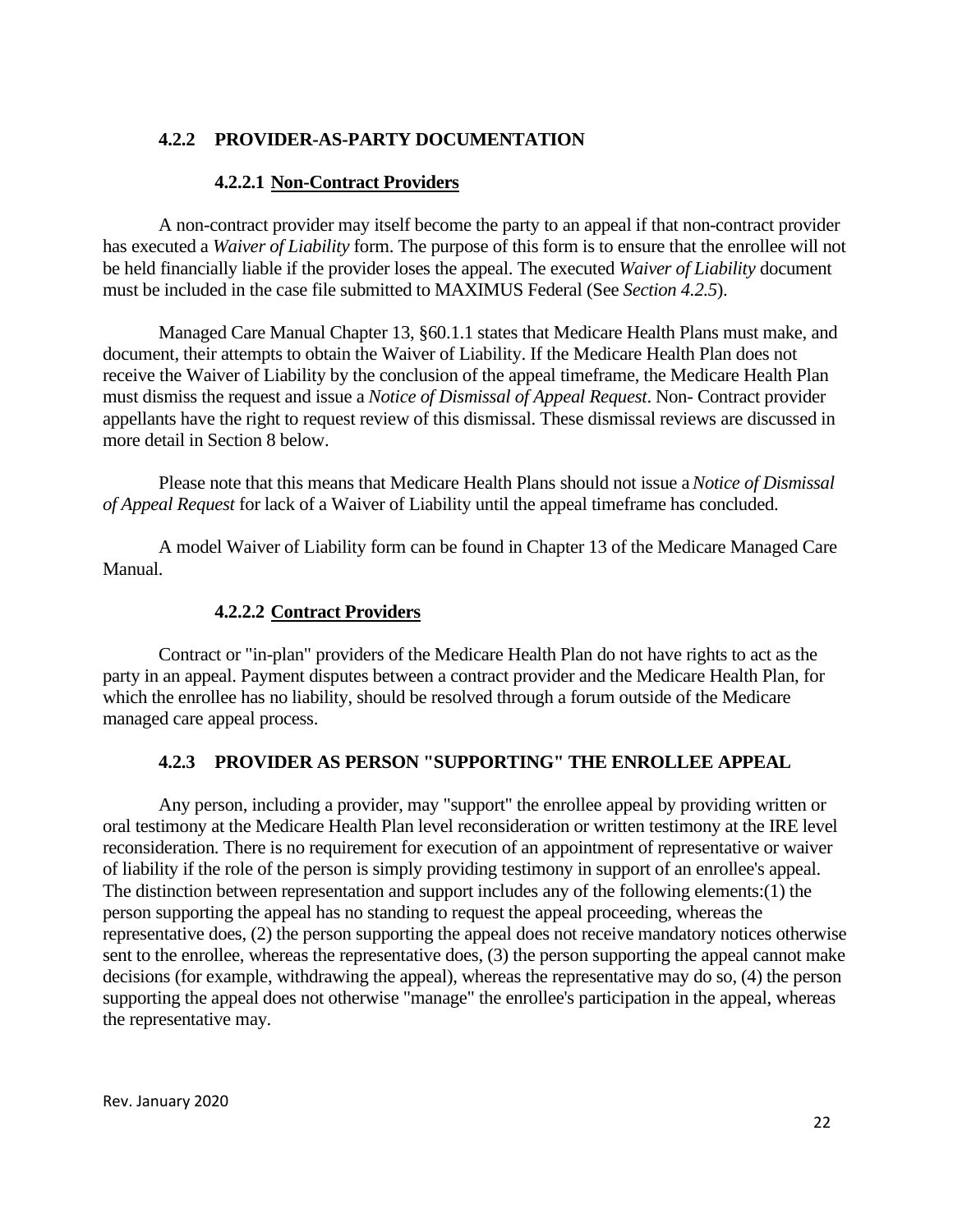A physician may also, without being a representative, support a request for an appeal to be classified as an expedited reconsideration. The physician may make his/her statement of support in either written or oral form. The effect of such a statement is to mandate expedited status for the appeal if the physician's statement indicates that the application of a standard decision timeframe to the reconsideration could seriously jeopardize the life or health of the enrollee or the enrollee's ability to regain maximum function.

#### **4.2.4 REPRESENTATIVE OF DECEASED ENROLLEE'S ESTATE**

The Medicare Health Plan has the responsibility to ensure that such representatives are legitimate. The Medicare Health Plan must indicate on the *Reconsideration Background Data Form* (by selecting the appropriate checkbox in section 4) or in the QIC Appeals Portal if the appeal request initiated by an estate representative is valid. MAXIMUS Federal cannot rule on whether estate representation documentation is legitimate. The Medicare Health Plan should consult its legal advisor for assistance in determining the appropriate estate representative.

#### **4.2.5 PROCESSING RECONSIDERATIONS WITH AN INVALID APPEAL REQUESTOR**

If the Medicare Health Plan receives a reconsideration request without the required executed representative or waiver of liability document (or in which the required document is incomplete or erroneous), the Medicare Health Plan level reconsideration review should not begin. However, the Medicare Health Plan must make reasonable attempts to inform the requestor of the inadequacy and obtain the representative or waiver of liability documents (See *Chapter 13 of the Medicare Managed Care Manual*). If the Medicare Health Plan does not get the appropriate documentation, then the Medicare Health Plan must dismiss the request per Chapter 13 of the Managed Care Manual. Appellants may request review of this dismissal under the process described in Section 8 of this manual.

#### **4.3 NON-MEDICARE PLAN SERVICES**

The Medicare Managed Care appeal process applies only to basic and mandatory or optional supplemental benefits (42 CFR §422.566). Some enrollees have additional benefits, outside the scope of the CMS approved benefit plan, provided separately by their employer or union. Denial of these benefits is not subject to Medicare reconsideration, and such cases should not be submitted to MAXIMUS Federal. However, if any portion of the denial overlaps Medicare basic benefits or the Medicare Health Plan mandatory or optional supplemental benefits, the case does qualify for Medicare reconsideration. Likewise, if the enrollee (or non- contract provider party) argues that the denied service should be covered under the Medicare benefits, as opposed to the employer provided benefits, the case should be reviewed as a Medicare reconsideration.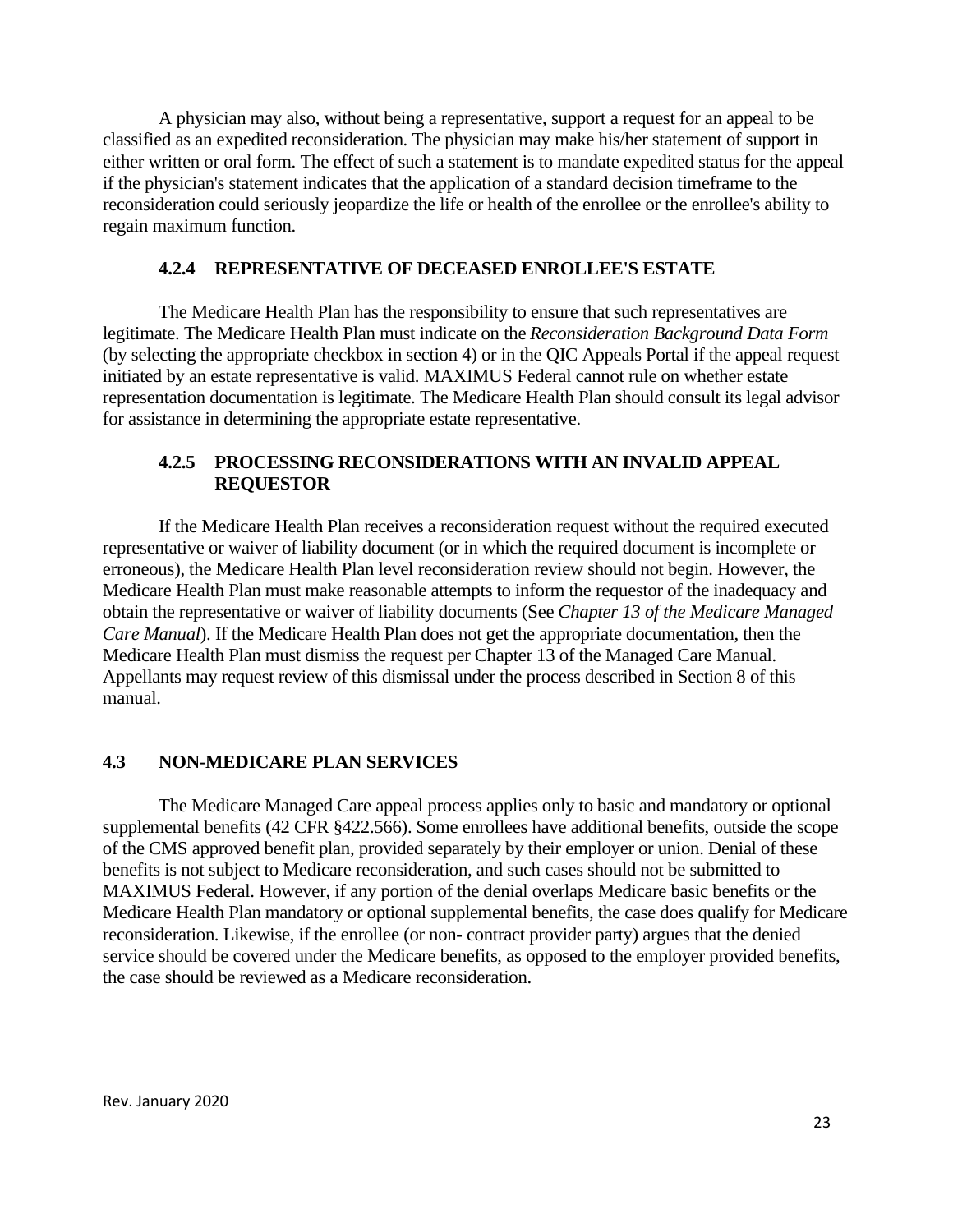#### **4.4 RECONSIDERATION PRIORITY**

Effective January 1, 2020, there are four levels of reconsideration priority:

- 1. Standard service reconsideration;
- 2. Standard service Part B Drug request reconsideration;
- 3. Standard claim payment reconsideration; and
- 4. Expedited reconsideration.

These four levels are defined in *Section 2*. Definitions. Refer also to 42 CFR §422 Subpart M for a complete definition and explanation of the differing requirements for these reconsiderations.

The classification of a reconsideration as either an expedited or standard reconsideration is the responsibility of the Medicare Health Plan. The Medicare Health Plan should not ask MAXIMUS Federal to determine whether a given request for expedited reconsideration should be granted. However, MAXIMUS Federal has the right to change a classification, if upon receipt, MAXIMUS Federal determines the case was misclassified. For example, if a Medicare Health Plan submits a standard claim payment case as expedited, MAXIMUS Federal may change the classification from expedited to standard claim.

#### **4.5 MEDICARE HEALTH PLAN RESPONSIBILITY TO CONDUCT A FULL RECONSIDERATION**

Medicare Health Plans are required to conduct a thorough Medicare Health Plan level reconsideration, prior to submitting a case to MAXIMUS Federal for IRE level reconsideration. Consult 42 CFR §422.590 and the CMS Medicare Managed Care Manual for a definition of the Medicare Health Plan's obligations in conducting its reconsideration. In addition, the MAXIMUS Federal requirements and suggestions for IRE level case file preparation (See Section 5.3) will be difficult to meet if the Medicare Health Plan has not previously undertaken and documented a full Medicare Health Plan level reconsideration.

MAXIMUS Federal may, at its discretion, utilize the "request for additional information" process (See Section 6.6) to direct Medicare Health Plans to remedy a case in which a complete Medicare Health Plan level reconsideration has not occurred or has not been documented.

MAXIMUS Federal will notify CMS if a Medicare Health Plan displays a pattern of failure to complete and document a thorough Medicare Health Plan level reconsideration.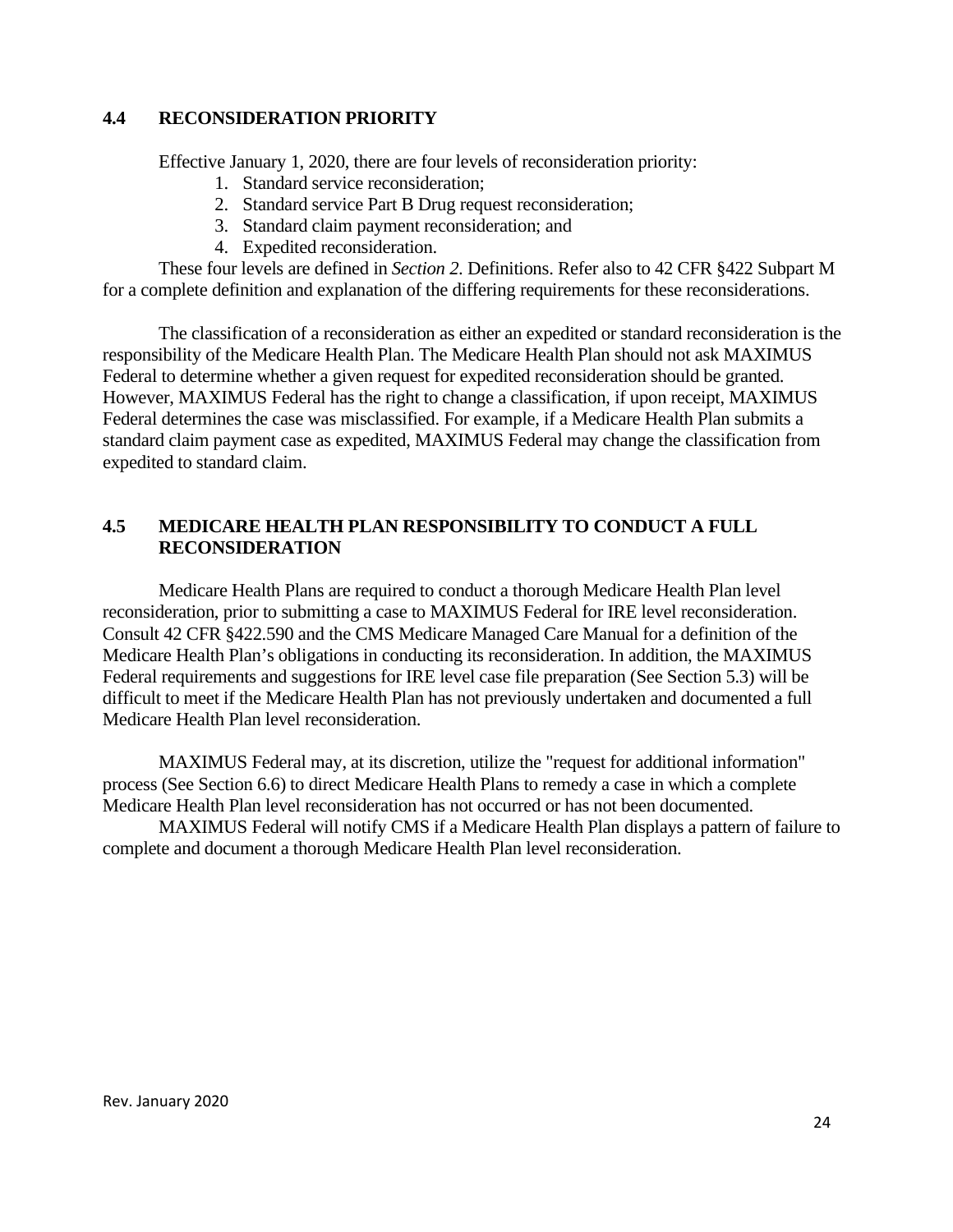#### **4.6 MEDICARE HEALTH PLAN RECONSIDERATION WITH INCOMPLETE EVIDENCE**

The Medicare Health Plan should gather all pertinent evidence or information before rendering its organization determination and completing the Medicare Health Plan level reconsideration. CMS policy dictates that a Medicare Health Plan should not automatically deny the enrollee's organization determination request due to a lack of documentation. Therefore, if the only available information is the enrollee's description, the Medicare Health Plan's decision must be based on that description.<sup>1</sup>

<sup>&</sup>lt;sup>1</sup> The basis of the Medicare Appeals Process is the Constitutional protection of the enrollee's right to federal benefits to which that enrollee is entitled. The burden is therefore generally on the MA Organization to demonstrate that the enrollee is not entitled to the denied service or claim. Absence of evidence, and most notably relevant medical records, would generally undermine the MA Organization's arguments that it had demonstrated a legitimate process and basis for its denial. Possible exceptions would include nonemergent or -urgent enrollee "self-referred" out-of-plan services, without prior related health care access request to the MA Organization, where the enrollee and non-contracted provider will not cooperate in the provision of records.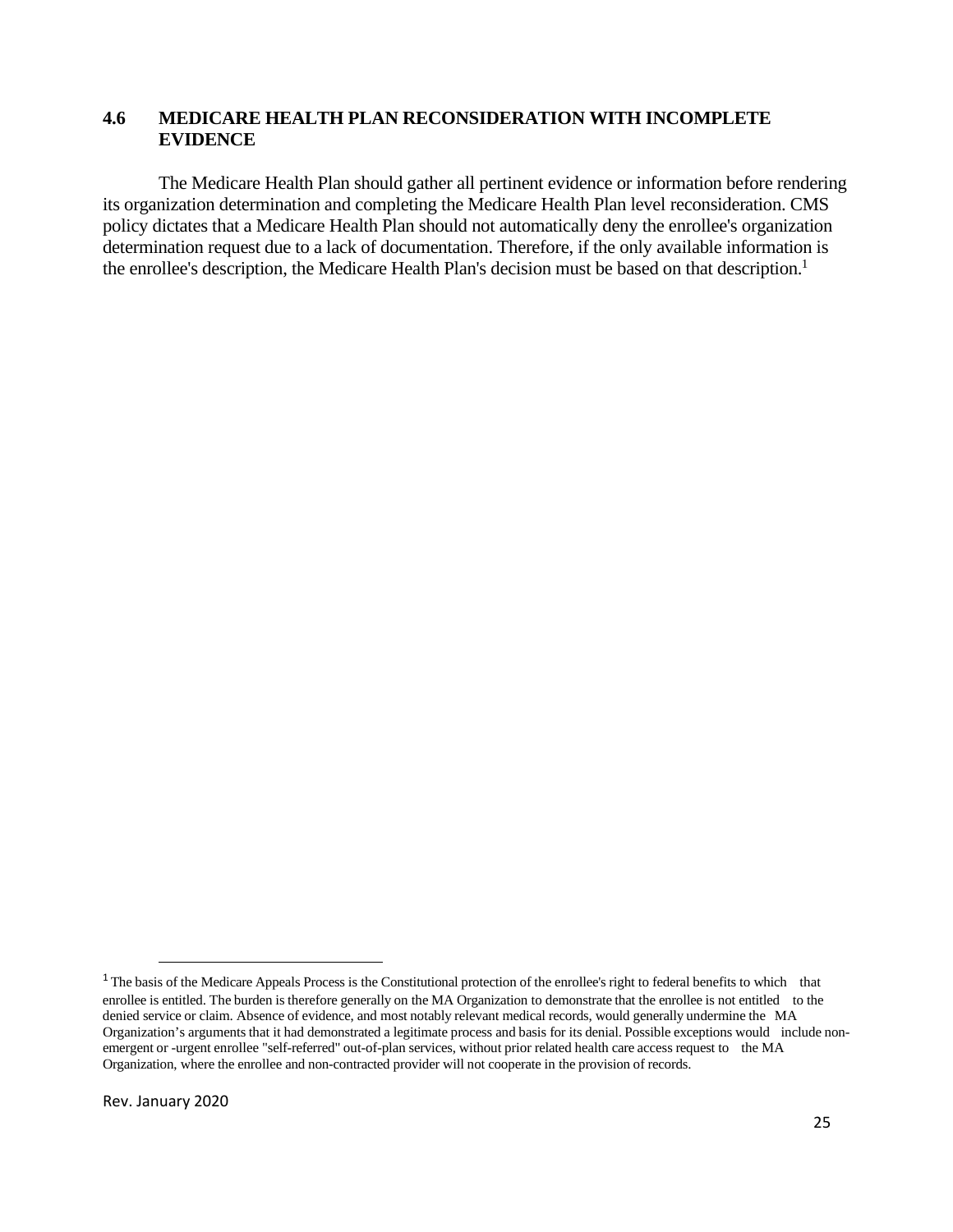# **5. SUBMITTING RECONSIDERATION CASE FILES TO MAXIMUS FEDERAL**

This Chapter defines the requirements for Medicare Health Plan preparation and submission of case files to MAXIMUS Federal for IRE level reconsideration under the following headings:

- **5.1** Cases That Must Be Submitted to MAXIMUS Federal for Reconsideration
- **5.2** Time Standards for Submission of Cases to MAXIMUS Federal
- **5.3** Preparation and Submission of the New Case File to MAXIMUS Federal

# **5.1 CASES THAT MUST BE SUBMITTED TO MAXIMUS FEDERAL FOR RECONSIDERATION**

Federal Regulation 42 CFR §§422.590-422.592 and the CMS Medicare Managed Care Manual, Chapter 13 define cases that must be submitted for IRE reconsideration. The Medicare Health Plan must submit any case for which it is responsible for a Medicare Health Plan level reconsideration, unless the Medicare Health Plan has wholly reversed its initial adverse organization determination or dismissed the request for reconsideration. Federal regulations define a case in which the Medicare Health Plan has failed to make a reconsideration determination by the applicable due date, as an affirmation of the adverse organization determination. Therefore, cases in which the Medicare Health Plan has not made a decision as of the expiration of the decision timeframe also must be submitted to MAXIMUS Federal. If the Medicare Health Plan subsequently obtains or develops additional information on any case (including an incomplete case), it must submit that information to MAXIMUS Federal. However, MAXIMUS Federal will not delay its review and makes no guarantee that such late, additional information can be taken into account prior to the MAXIMUS Federal determination.

# **5.2 TIME STANDARDS FOR SUBMISSION OF CASES TO MAXIMUS FEDERAL**

The following sub-sections define time standards for case submission for each reconsideration priority (expedited, standard service, standard service Part B drug, and standard claim). Please note that all references to the "enrollee's request" for a reconsideration should be interpreted as a *valid* reconsideration request from any permissible appealing party, including representatives and noncontract providers. However, such a request does not become valid until and unless the documentation standards for parties and representatives are met (See *Section 4.2*).

# **5.2.1 TIMELINESS OF SUBMISSION OF EXPEDITED RECONSIDERATIONS**

Federal regulations (42 CFR §422.590(d) and (e)) require the Medicare Health Plan to complete expedited cases within 72 hours of receipt of the request, or sooner if the enrollee's health condition requires. The Medicare Health Plan may take an extension of up to 14 calendar days, if such extension is in the enrollee's interest.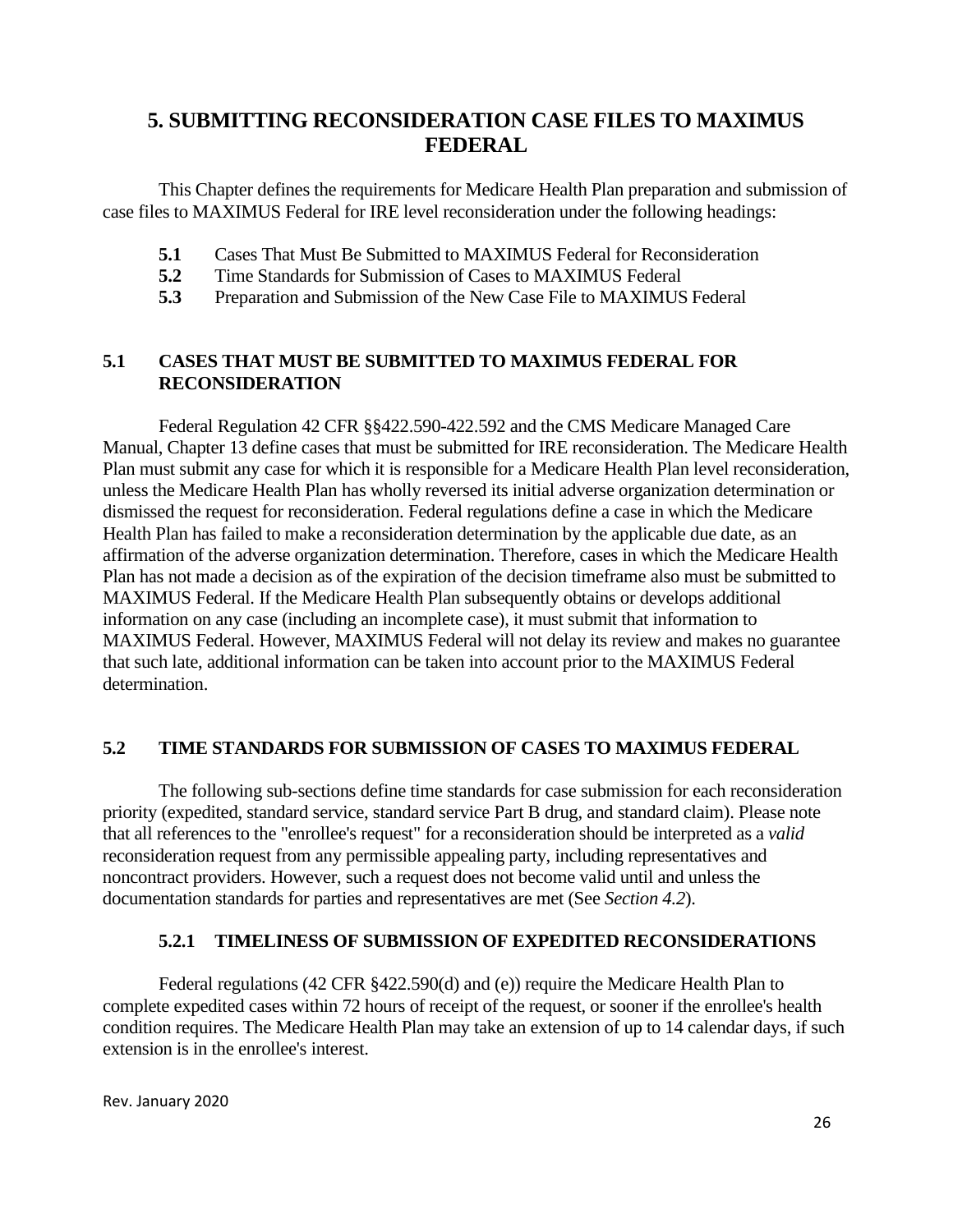For expedited cases only, the regulations (42 CFR §422.590(d)(4)) also define an additional interval for "submission" of the case file to MAXIMUS Federal. Submission is to occur within 24 hours of the Medicare Health Plan's completion of its reconsidered determination. The 24-hour period permitted for submission is thus in addition to the time permitted for the Medicare Health Plan reconsideration.

The Medicare Health Plan must submit expedited reconsideration case files to MAXIMUS Federal via overnight/next day delivery rather than by standard mail. Expedited reconsideration case files may also be submitted to MAXIMUS Federal through the QIC Appeals Portal.

As a practical matter, MAXIMUS Federal assumes that Medicare Health Plan reconsideration decisions occur as of the close of the business day on which the decision is rendered. Therefore, the Medicare Health Plan meets the 24-hour standard if it submits the case to a commercial delivery service by that delivery vendor's close of business on the day after the Medicare Health Plan makes its reconsideration determination.<sup>2</sup> The case would then be delivered to MAXIMUS Federal on the next day that falls within the vendor's customary schedule. *Exhibit 5-1: Expedited Case Submission Timetable*, contains a table illustrating how these rules apply to submission of expedited cases.

# **5.2.2 MAXIMUS BUSINESS HOURS AND QIC APPEALS PORTAL AVAILABILITY**

MAXIMUS Federal offices are open to receive case file submissions Monday through Saturday. The QIC Appeals Portal is open 24 hours a day, seven days a week. Please note, however, that MAXIMUS Federal will use the system receipt date as the date the documentation was received when the file is received during normal business hours. Normal business hours are Monday through Friday until 7p.m. and Saturday until 2:00p.m. If the system receipt date is outside of the MAXIMUS Federal normal business hours, the following business day shall be used as the receipt date. MAXIMUS Federal will pull files at least every four hours during business hours daily; the final pull of each business day will occur between the hours of 6:00 pm and 7:00 pm (Eastern Time) daily.

<sup>&</sup>lt;sup>2</sup>As noted in Section 5.1, the failure of the MA Plan to make its reconsideration determination by the deadline is regarded as an adverse determination that triggers the requirement for case submission to MAXIMUS Federal.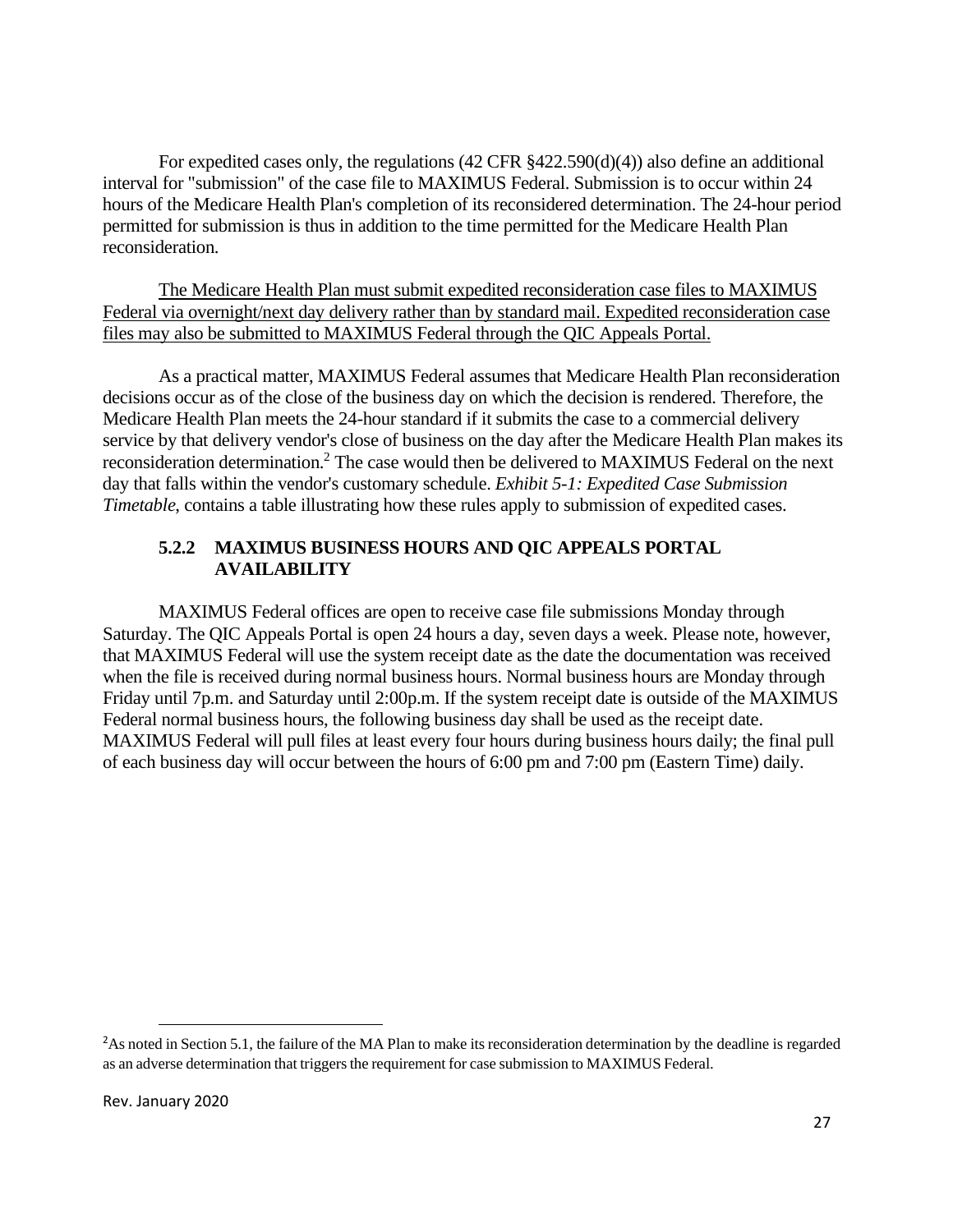#### **Exhibit 5-1 EXPEDITED CASE SUBMISSION TIMETABLE**

| Day of Medicare Health    | Day of Medicare Health           | Day of MAXIMUS Federal |
|---------------------------|----------------------------------|------------------------|
| <b>Plan Determination</b> | <b>Plan Case Submission to</b>   | <b>Receipt</b>         |
|                           | <b>Overnight Delivery Vendor</b> |                        |
| Monday                    | Tuesday                          | Wednesday              |
| Tuesday                   | Wednesday                        | Thursday               |
| Wednesday                 | Thursday                         | Friday                 |
| Thursday                  | Friday                           | Saturday*              |
| Friday                    | Saturday*                        | Monday                 |
| Saturday                  | Monday                           | Tuesday                |

\*Some delivery vendors require senders to specify "Saturday Delivery" on the envelope/package to be delivered. MAXIMUS Federal is open to receive cases on Saturday from 9:00 am to 2:00 pm (Eastern Time).

# **5.2.2 TIME STANDARD FOR SUBMISSION OF STANDARD SERVICE RECONSIDERATIONS**

Regulations at 42 CFR §422.590(a)(2) require the Medicare Health Plan to submit a standard service reconsideration to MAXIMUS Federal:

- · As expeditiously as the enrollee's health condition requires, or
- Not later than 30 calendar days after the receipt of a valid reconsideration request, subject to an additional 14-calendar day extension, if taken in the enrollee's interest, as per 42 CFR §422.590(e).

The regulations do not provide any additional time period for submission. Also, MAXIMUS Federal does not require the Medicare Health Plan to use overnight delivery for these cases. Consequently, for purposes of defining and calculating timeliness, MAXIMUS Federal adds five calendar days to the intervals listed above. For example, MAXIMUS Federal would consider a standard service case, without an extension, to be submitted timely if it is received within 35 calendar days of the enrollee's valid request for reconsideration.

# **5.2.3 TIME STANDARD FOR SUBMISSION OF STANDARD SERVICE PART B DRUG RECONSIDERATIONS**

Effective January 1, 2020, Medicare rules require Medicare Health Plans to complete standard service Part B Drug reconsiderations no later than 7 calendar days after the receipt of a valid reconsideration request. Standard service Part B Drug reconsiderations are not entitled to the 5 calendar day interval for mailing noted above for regular standard service reconsiderations.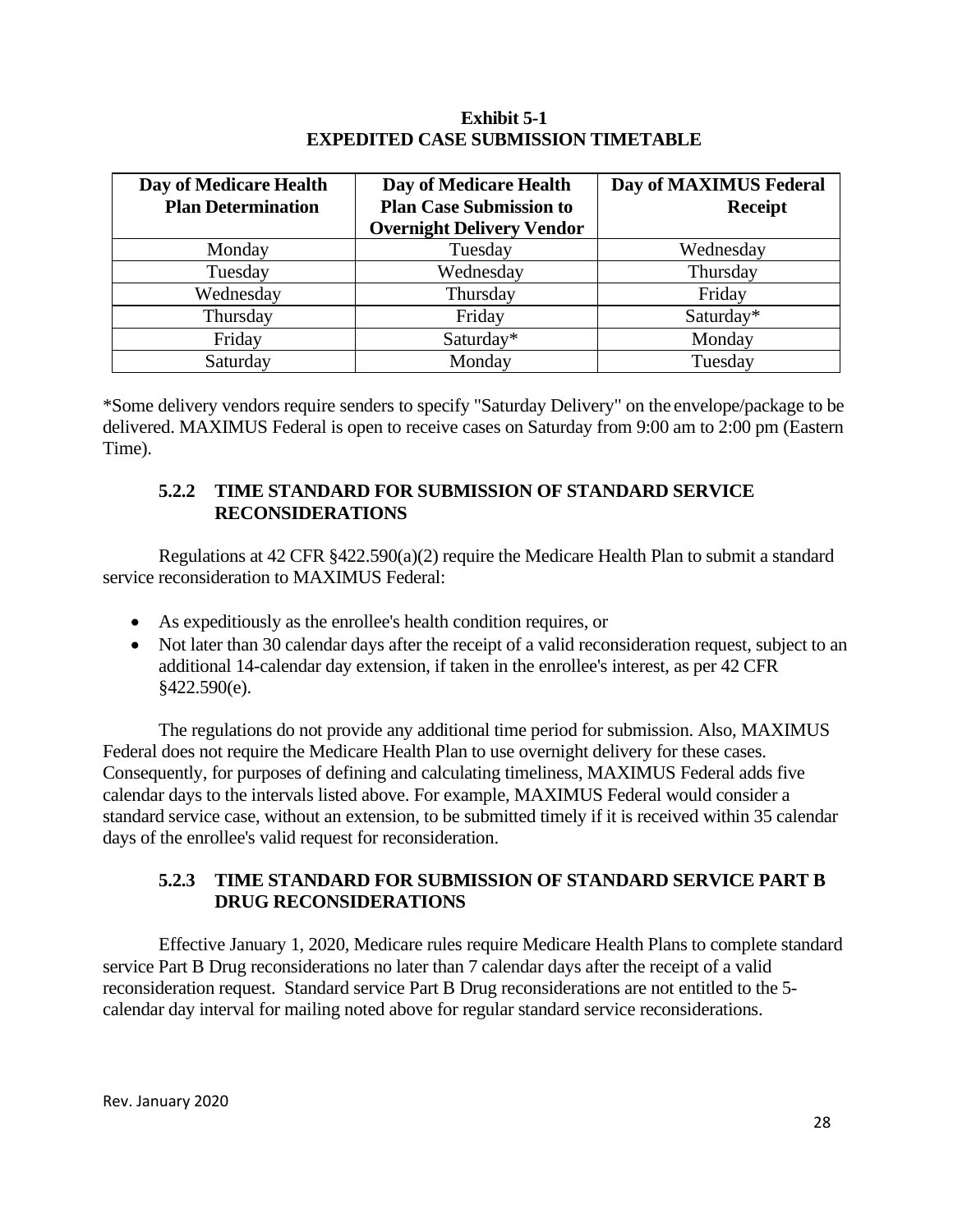For standard service Part B drug appeals, submission is to occur within 24 hours of the Medicare Health Plan's completion of its reconsidered determination. The 24-hour period permitted for submission is thus in addition to the time permitted for the Medicare Health Plan reconsideration.

The Medicare Health Plan must submit standard per-service Part B drug appeal reconsideration case files to MAXIMUS Federal via overnight/next day delivery rather than by standard mail. These reconsideration case files may also be submitted to MAXIMUS Federal through the QIC Appeals Portal.

As a practical matter, MAXIMUS Federal assumes that Medicare Health Plan reconsideration decisions occur as of the close of the business day on which the decision is rendered. Therefore, the Medicare Health Plan meets the 24-hour standard if it submits the case to a commercial delivery service by that delivery vendor's close of business on the day after the Medicare Health Plan makes its reconsideration determination.<sup>3</sup> The case would then be delivered to MAXIMUS Federal on the next day that falls within the vendor's customary schedule.

<sup>&</sup>lt;sup>3</sup>As noted in Section 5.1, the failure of the MA Plan to make its reconsideration determination by the deadline is regarded as an adverse determination that triggers the requirement for case submission to MAXIMUS Federal.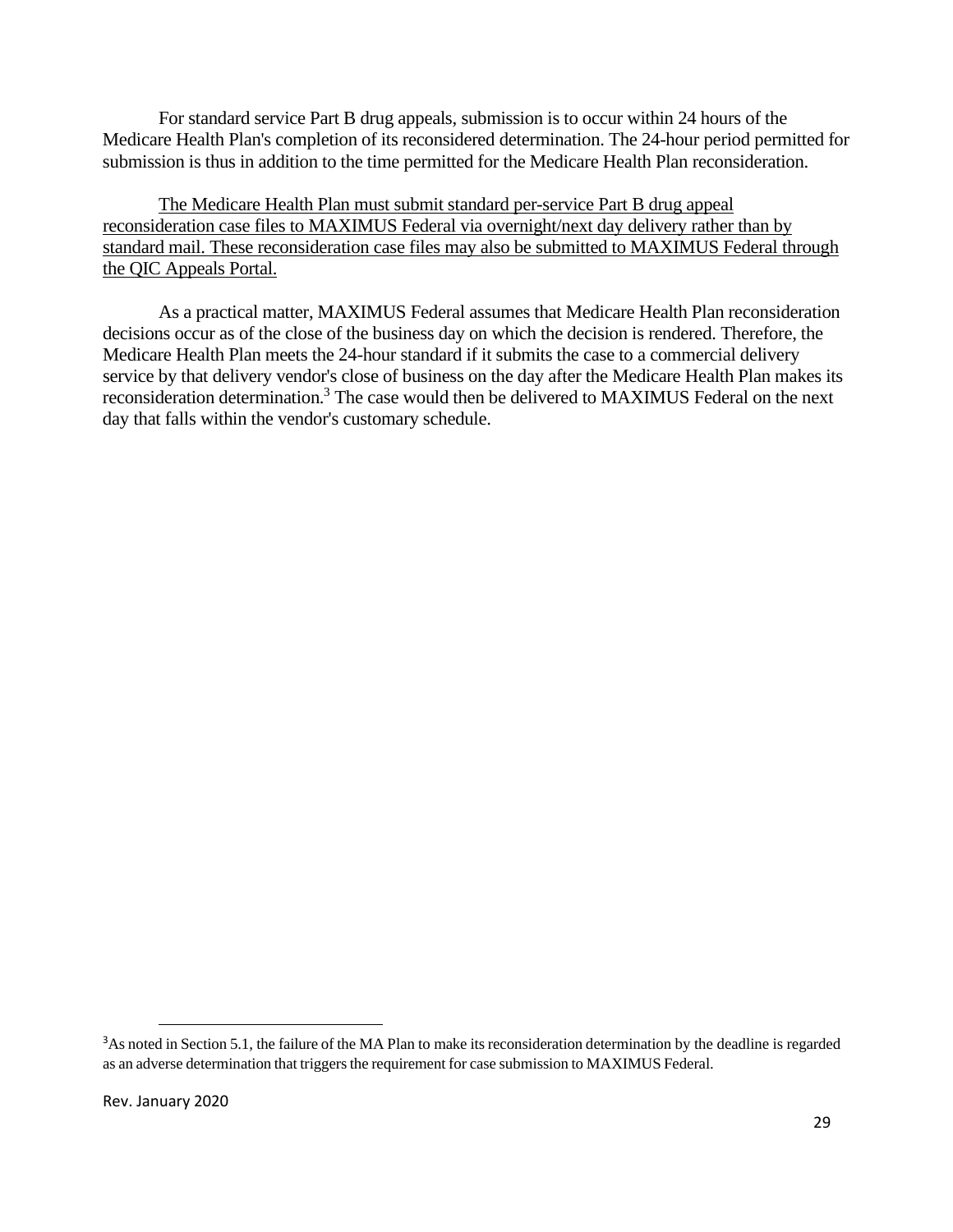#### **5.2.4 TIME STANDARD FOR SUBMISSION OF STANDARD CLAIM RECONSIDERATIONS**

Regulations at 42 CFR §422.590(b)(2) require the Medicare Health Plan to submit a standard claim reconsideration to MAXIMUS Federal within 60 calendar days from the date of the enrollee's request for reconsideration. The Medicare Health Plan may submit cases by standard mail. For calculations of timeliness, MAXIMUS Federal adds 5 calendar days to the 60 days. For example, MAXIMUS Federal would consider a standard claim case to be submitted timely if it is received within 65 calendar days of the enrollee's valid request for reconsideration.

# **5.3 PREPARATION AND SUBMISSION OF THE NEW CASE FILE TO MAXIMUS FEDERAL**

Addressed below are instructions for the Medicare Health Plan on the required methods for physical construction of a case file submitted to MAXIMUS Federal for IRE reconsideration. The topics are addressed under the following subheadings:

- **5.3.1** Initiation of Expedited Cases
- **5.3.2** Organization of the New Case File Package
- **5.3.3** Organization of Individual New Case Files
- **5.3.4** Guidance on Selection and Inclusion of Medical Records
- **5.3.5** Confirmation of MAXIMUS Federal Case Receipt

As explained below, the Medicare Health Plan must include with each case a *Medicare Managed Care Reconsideration Background Data Form* and a structured *Case Narrative* report. The instructions for this form and report are presented in *Appendix*, and should be thoroughly reviewed since the instructions are integral to an understanding of case preparation and submission requirements.

Please note that the data entry required for submission of a case file through QIC Appeals Portal is equivalent to the *Medicare Managed Care Reconsideration Background Data Form*; no separate form needs to be submitted for case files sent via the QIC Appeals Portal. For all cases, including those submitted via the QIC Appeals Portal, a structured Case Narrative report is required.

# **5.3.1 INITIATION OF EXPEDITED CASES**

To protect enrollee confidentiality, Medicare Health Plans must not fax or email expedited case files. MAXIMUS Federal will not initiate any case that is sent via facsimile until a hard copy of the case file is received. Follow the instructions for case delivery in *Section 5.3.2.*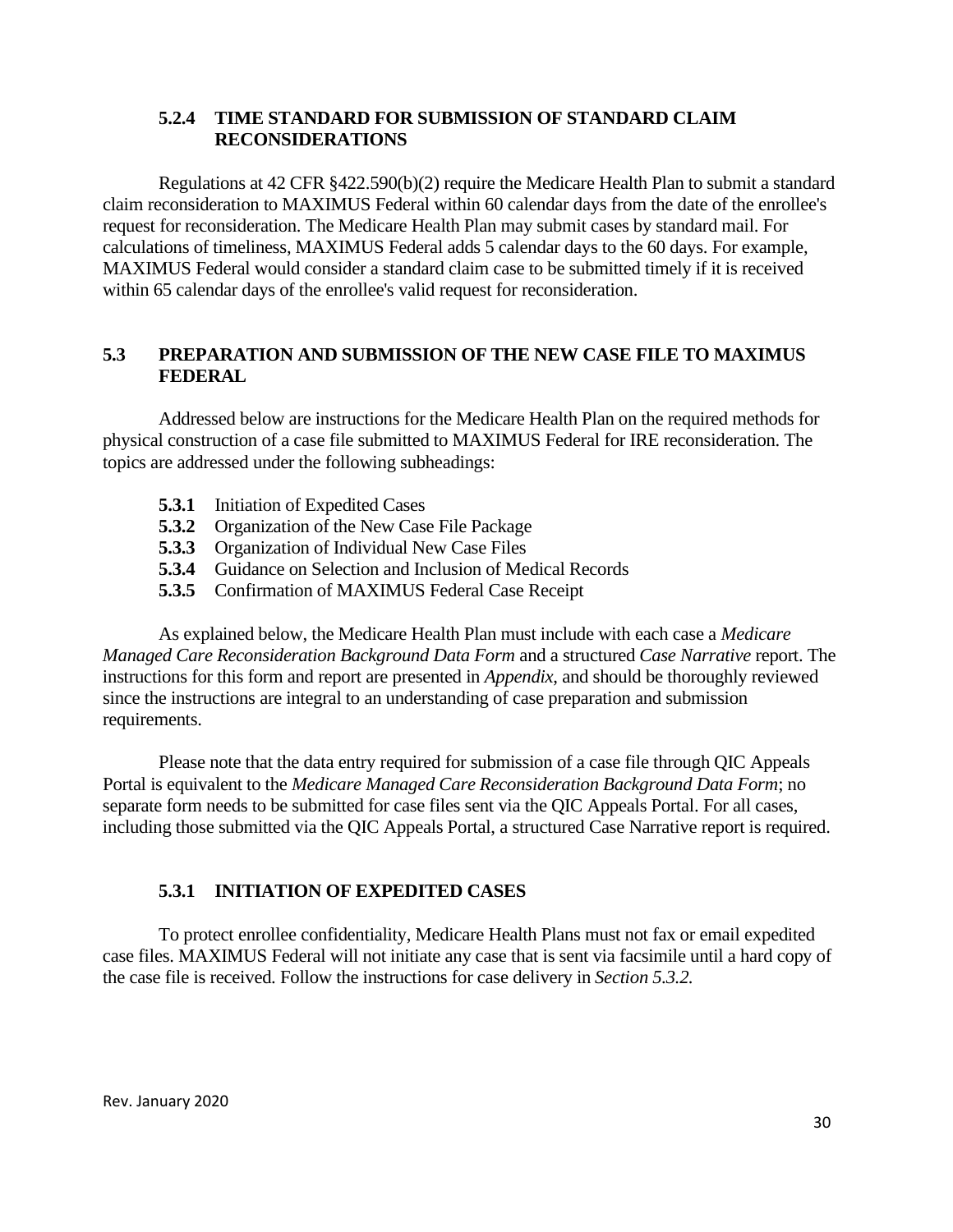#### **5.3.2 ORGANIZATION OF THE NEW CASE FILE PACKAGE**

The "New Case File Package" is the envelope or container in which the Medicare Health Plan ships MAXIMUS Federal one or more new case files. MAXIMUS Federal offices are open to accept case file delivery Monday through Saturday. Address packages to:

> MAXIMUS Federal Medicare Managed Care Reconsideration Project 3750 Monroe Ave. Ste. 702 Pittsford, New York 14534-1302

When submitting paper case files, the Medicare Health Plan may include more than one new case in the package submitted to MAXIMUS Federal, but it is imperative to clearly separate individual case files from one another to prevent issues with intermingling enrollee information.

The MAXIMUS Federal offices are open to receive case file submissions Monday through Saturday. The QIC Appeals Portal is open 24 hours a day, seven days a week. Please note, however, that MAXIMUS Federal will use the system receipt date as the date the documentation was received when the file is received during normal business hours. Normal business hours are Monday through Friday until 7:00 pm and Saturday until 2:00 pm. If the system receipt date is outside of the MAXIMUS Federal normal business hours, the following business day shall be used as the receipt date. MAXIMUS Federal will pull files at least every four hours during business hours daily; the final pull of each business day will occur between the hours of 6:00 pm and 7:00 pm (Eastern Time) daily.

When submitting electronic case files using the QIC Appeals Portal, the Medicare Health Plan may include only one new case in each package submitted to MAXIMUS Federal.

For all case file submissions:

- · Complete and place the New Reconsideration Case File Transmittal Cover Sheet form (See Appendix) on top of the case file package.
- Bind each case in the package separately; using clips or other method that can be removed without special equipment is permissible.
- · Do not staple or permanently bind case file material.

#### **5.3.3 ORGANIZATION OF INDIVIDUAL NEW CASE FILES**

The organization of the case will be in the following order, "top" of file to "bottom."

- · *Medicare Managed Care Reconsideration Background Data Form (See Appendix)*
- · *Case Narrative (See Appendix)*
- · *Case Material (See Exhibit 5-2)*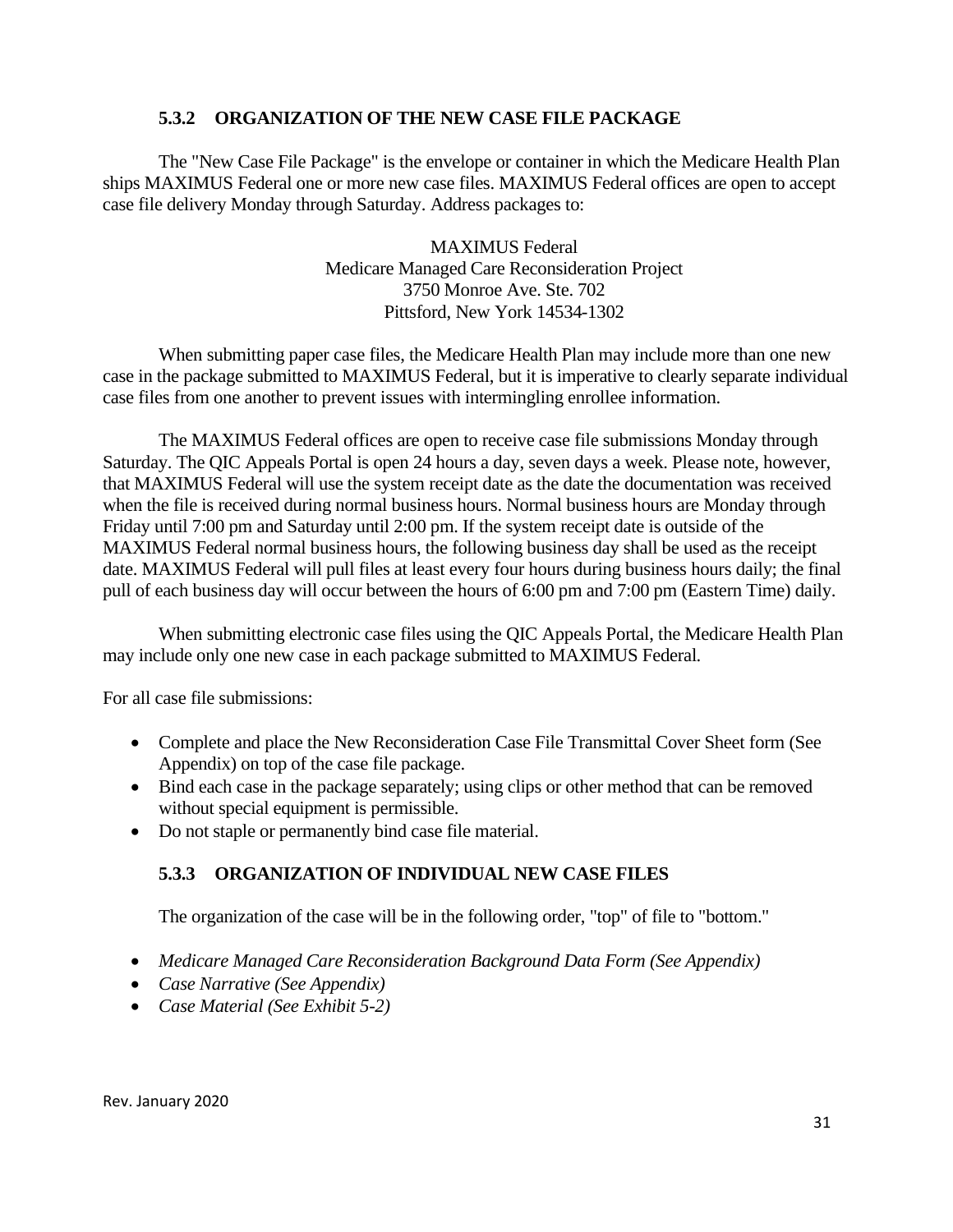# Exhibit 5-2 EXPLANATION OF "CASE MATERIAL"

"Case material" refers to all supporting notices, documentation, medical records, call logs, and so forth. Case material should be placed in a standard order, "top" of file to "bottom," as shown below.

| <b>Notices</b>                                                                             |
|--------------------------------------------------------------------------------------------|
| Appointment of Representative (if applicable)<br>$\circ$                                   |
| Non-Contract Provider Waiver of Liability (if applicable)<br>$\circ$                       |
| Notice of Medicare Health Plan Adverse Organization Determination<br>$\circ$               |
| Notice of Medicare Health Plan Reconsideration Determination<br>$\circ$                    |
| Notice of Denial of Expedited Appeal Request (if applicable)<br>O                          |
| Notice of Extension to timeframe taken in enrollee interest (if applicable)<br>$\circ$     |
|                                                                                            |
| Record of Adverse Determination and Medicare Health Plan Reconsideration                   |
| Prior authorization or claim denial documents<br>O                                         |
| Medical Director or consultant determinations<br>O                                         |
| Documentation of arguments of enrollee, enrollee's provider or representative<br>O         |
| Any provider letters of support or consultations supporting the enrollee's<br>$\circ$      |
| position                                                                                   |
| Any relevant call logs or system reports<br>$\circ$                                        |
| Any other records kept by the Medicare Health Plan of its initial determination<br>$\circ$ |
| or reconsideration proceeding                                                              |
|                                                                                            |
| Medicare Health Plan Decision Making Criteria                                              |
| Complete copy of subscriber agreement, preferably on CD-ROM<br>O                           |
| Full citation for any CMS policy references, or copy of text <sup>4</sup><br>O             |
| Other Information<br>$\circ$                                                               |
| Complete copy of any referenced internal medical policy, utilization review<br>O           |
| criteria, technology assessment, or other cited medical criteria                           |
|                                                                                            |
| Medical Records (See Section 5.3.4)<br>٠                                                   |

Rev. January 2020 <sup>4</sup> "Full citation" refers to the designation of section and paragraph of the Social Security Act or CFR, CMS Manual Section/Page; a copy is not required for these citations. For Local Coverage Decisions, a copy must be included unless an active and complete citation is provided via direction to a web address. Do not cite to secondary sources (for example, MCG/Milliman, InterQual, or proprietary internal policies) unless complete text is provided.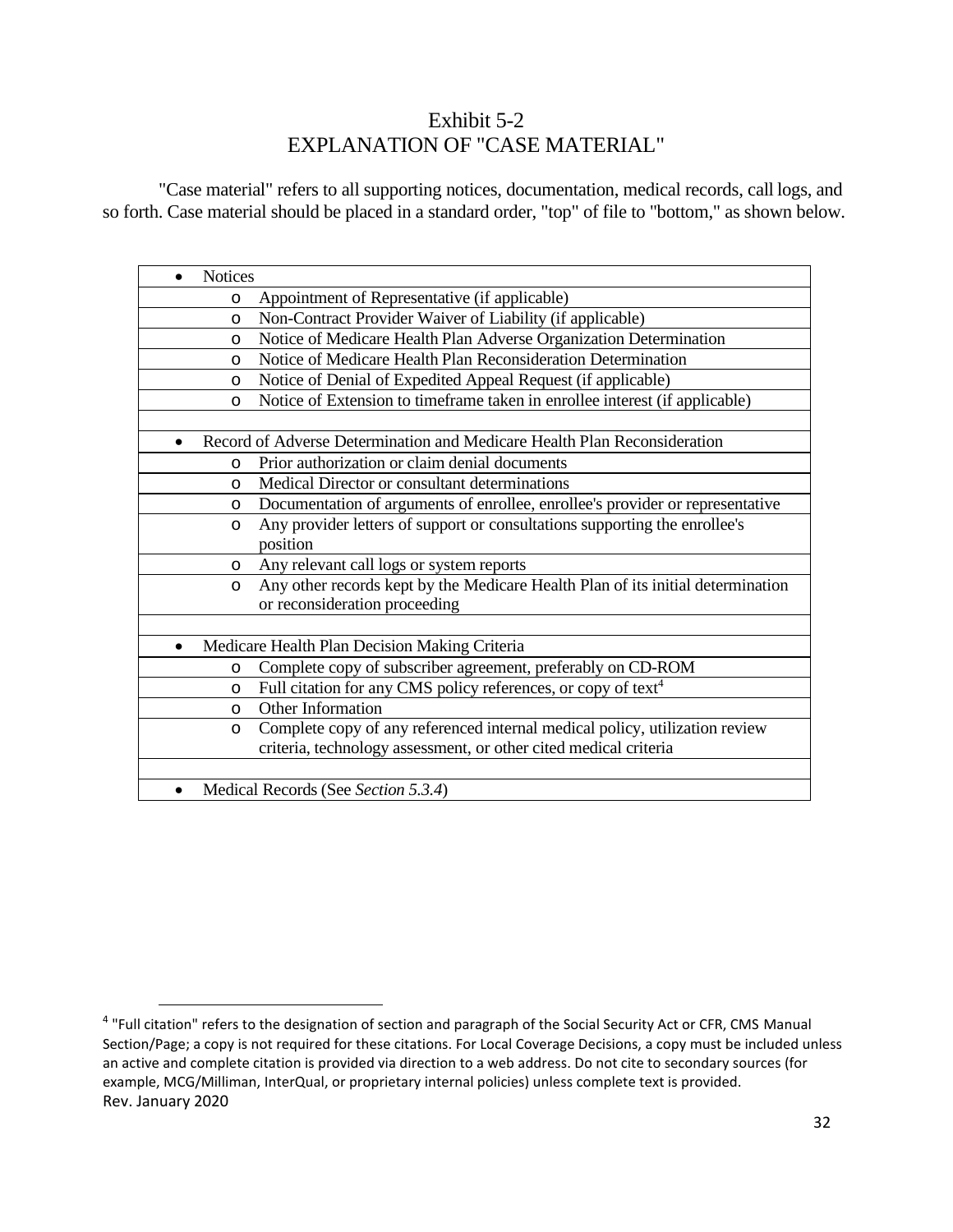#### **5.3.4 GUIDANCE ON SELECTION AND INCLUSION OF MEDICAL RECORDS**

For denials that are based, in whole or part, on medical necessity, the Medicare Health Plan is burdened with the requirement to provide a "peer defensible" rationale for the denial. Medical records that relate to the case issues must be included. Medical records that do not relate to the case should not be included.

If the Medicare Health Plan has made one or more unsuccessful attempts to obtain records, such attempts should be documented. For example, the Medicare Health Plan may include a statement within the Case Narrative (Section IV (B) Justification) detailing the attempts made to obtain the records and the basis of why the Medicare Health Plan arrived at its decision without these records.

Medicare allows MA plans to use step therapy for Medicare Part B drugs to manage its formulary. This is the process of beginning drug therapy for a medical condition with "preferred" (or more cost-effective) on-formulary drug alternative(s) and progressing to other drug therapies only as necessary. A plan must grant an exception to its step therapy coverage rules for Medicare Part B drugs if it determines that the requested drug is medically necessary, consistent with the prescriber's statement and the medical records. The physician statement and the medical records must show that the step therapy drugs:

- 1. have been ineffective in treating the enrollee; or
- 2. are likely to be ineffective or adversely affect the drug's effectiveness or patient compliance; or
- 3. are likely to cause an adverse reaction or other harm to the enrollee.

The documentation required in the case file from the plan is as follows:

- o Plan specific plan Step Therapy rules
- o Enrollee physician statement regarding trial and failure of specific medications Enrollee medical records regarding previous treatments
- o Entire Evidence of Coverage /Plan Formulary and any addendums regarding Medicare Part B Drugs.

*Exhibit 5-3: Suggested Medical Records for Inpatient and Long-term Care Denials* and *Exhibit 5-4: Suggested Medical Records for Other Common Types of Denials* are offered by MAXIMUS Federal to reduce the need for requests for additional information to the Medicare Health Plan. The Medicare Health Plan should regard *Exhibits 5-3* and *5-4* as a general guide. Requirements for a given case may vary. MAXIMUS Federal reserves the right to request records in addition to those listed in *Exhibit 5-3* and/or *5-4* should the situation warrant the request.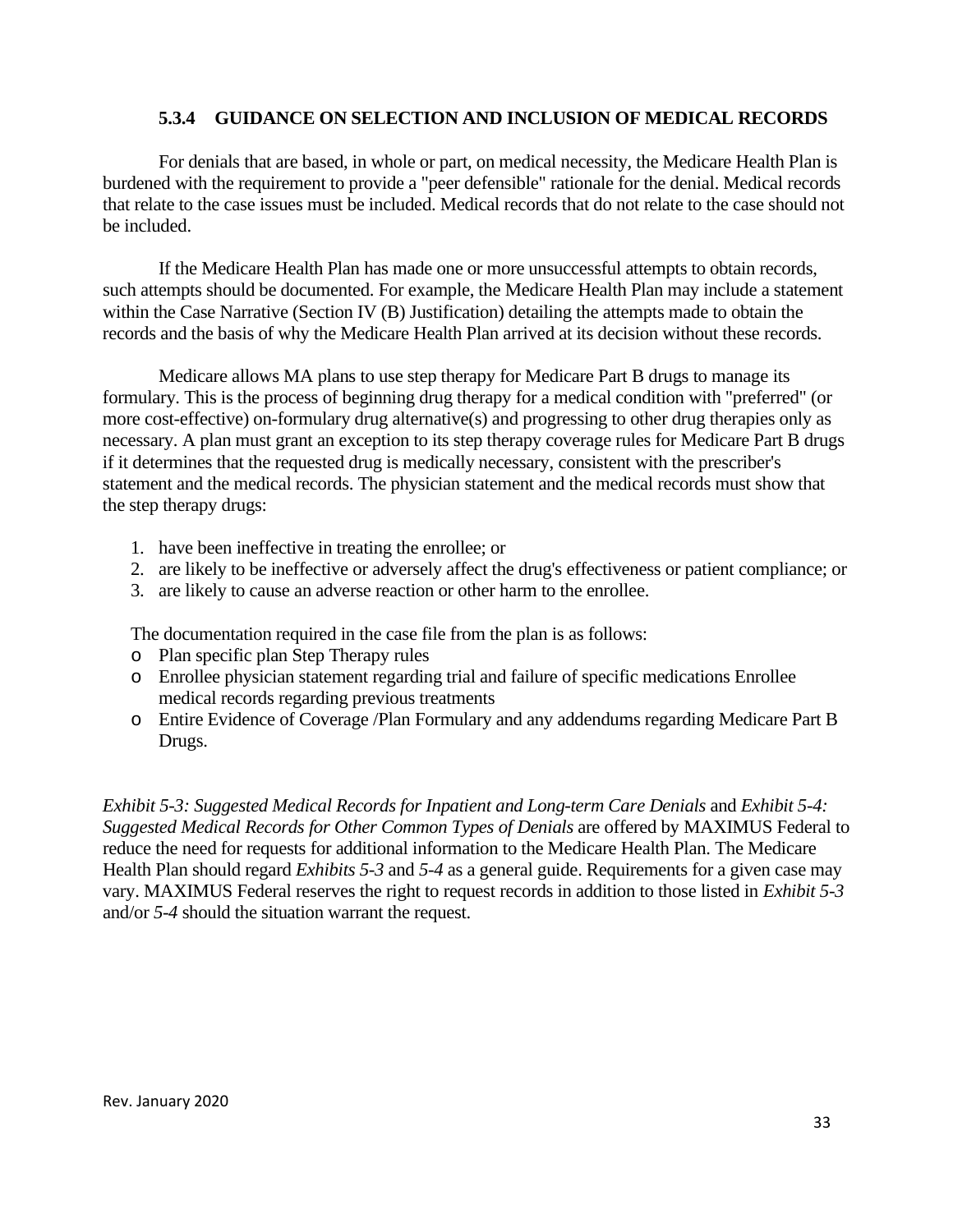Exhibit 5-3 SUGGESTED MEDICAL RECORDS FOR INPATIENT AND LONG-TERM CARE DENIAL

| <b>Medical Records</b>                                    | <b>Acute Hospital</b><br><b>Admission Denial</b> | Acute Hospital Continued<br>Care Denial | <b>SNF Admission</b><br>Denial | <b>SNF Continued Care</b><br>Denial | <b>Inpatient Rehabilitation</b><br><b>Admission Denial</b> | <b>Inpatient Rehabilitation</b><br><b>Continued Care Denial</b> |
|-----------------------------------------------------------|--------------------------------------------------|-----------------------------------------|--------------------------------|-------------------------------------|------------------------------------------------------------|-----------------------------------------------------------------|
| PCP Records                                               | X                                                |                                         |                                |                                     |                                                            |                                                                 |
| <b>Specialist Records</b>                                 | $\sf X$                                          |                                         |                                |                                     |                                                            |                                                                 |
| <b>Treating Physician Support For</b><br>Denial           | X                                                | X                                       | X                              | X                                   | X                                                          | X                                                               |
| Alternate Care<br>Recommendations                         | X                                                | X                                       | X                              | X                                   | X                                                          | $\times$                                                        |
| Pre-Admission Screening                                   |                                                  |                                         |                                |                                     | X                                                          | X                                                               |
| Admission Orders*                                         |                                                  | X                                       | X (hospital)                   | X(SNF)                              | X (hospital or SNF)                                        | X (rehab)                                                       |
| Doctor's Orders*                                          |                                                  | $\mathsf X$                             | X (hospital)                   | X(SNF)                              | X (hospital or SNF)                                        | X (rehab)                                                       |
| Admission History and<br>Physical*                        |                                                  | X                                       | X (hospital)                   | X                                   | X (hospital or SNF)                                        | X (rehab)                                                       |
| Discharge Note*                                           |                                                  | X                                       | X (hospital)                   | X (hospital)                        | X (hospital or SNF)                                        | X (hospital, SNF, rehab)                                        |
| Physician Progress Notes*                                 |                                                  | $\mathsf X$                             | X (hospital)                   | X (hospital and SNF)                | X (hospital or SNF)                                        | X (rehab)                                                       |
| Nurses Notes*                                             |                                                  | $\mathsf X$                             | X (hospital)                   | X(SNF)                              | X (hospital or SNF)                                        | X (rehab)                                                       |
| Nursing Care Plan*                                        |                                                  | $\mathsf X$                             |                                | X(SNF)                              | X (hospital or SNF)                                        | X (rehab)                                                       |
| Medication Record*                                        |                                                  | X                                       | X (hospital)                   | X(SNF)                              | X (hospital or SNF)                                        | X (rehab)                                                       |
| Treatment Records (e.g.,<br>wound care) *                 |                                                  | X                                       | X (hospital)                   | X(SNF)                              | X (hospital or SNF)                                        | X (rehab)                                                       |
| Diagnostic Studies*                                       |                                                  | X                                       | X (hospital)                   | X(SNF)                              | X (hospital or SNF)                                        | X (rehab)                                                       |
| Laboratory Studies*                                       |                                                  | X                                       | X (hospital)                   | X(SNF)                              | X (hospital or SNF)                                        | X (rehab)                                                       |
| Physical Therapy Admission<br>and Discharge Notes*        |                                                  |                                         |                                | X(SNF)                              | X (hospital or SNF)                                        | X (rehab)                                                       |
| <b>Physical Therapy Progress</b><br>Records*              |                                                  | X                                       | X (hospital)                   | X (hospital and SNF)                | X (hospital or SNF)                                        | X (rehab)                                                       |
| Occupational Therapy<br>Admission and Discharge<br>Notes* |                                                  |                                         |                                | X (SNF)                             | X (hospital or SNF)                                        | X (rehab)                                                       |
| Occupational Therapy<br>Progress Records'                 |                                                  | X                                       | X (hospital)                   | X (hospital and SNF)                | X (hospital or SNF)                                        | X (rehab)                                                       |
| Speech Therapy Admission<br>and Discharge Notes*          |                                                  |                                         |                                | X(SNF)                              | X (hospital or SNF)                                        | X (rehab)                                                       |
| Speech Therapy Progress<br>Notes*                         |                                                  | X                                       | X (hospital)                   | X (hospital and SNF)                | X (hospital or SNF)                                        | X (rehab)                                                       |
| Nutrition Therapy Notes*                                  |                                                  | X                                       | X (hospital)                   | X(SNF)                              | X (hospital or SNF)                                        | X (rehab)                                                       |
| Discharge Planning Notes*                                 |                                                  | X                                       | X (hospital)                   | X(SNF)                              | X (hospital or SNF)                                        | X (rehab)                                                       |
| Records on prior level of<br>functioning                  |                                                  |                                         | $\times$                       | X                                   | X                                                          | X                                                               |

**\*** Records may be from an acute care hospital, a SNF, or an inpatient rehabilitation facility depending on the case types and basis for denial.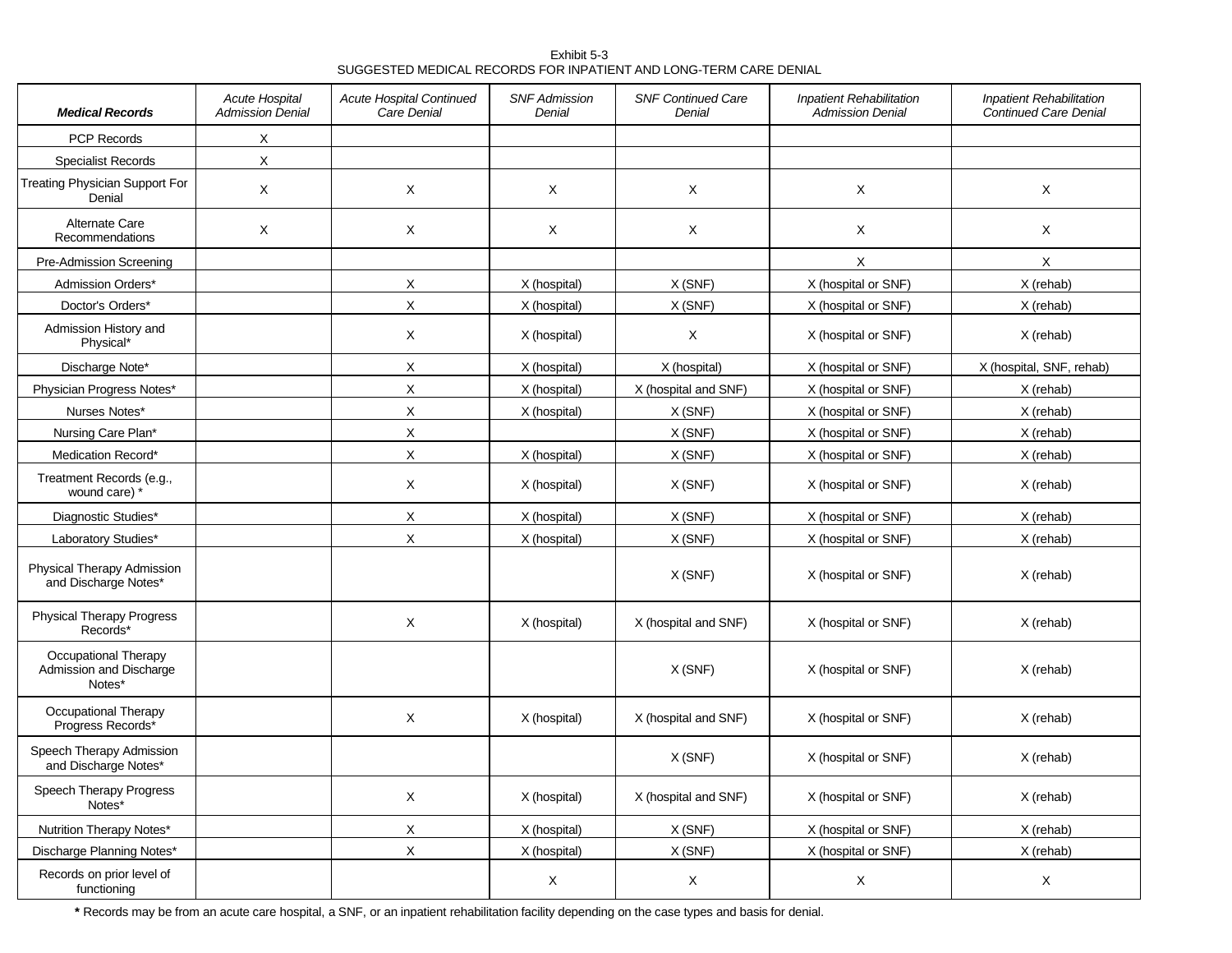#### Exhibit 5-4

#### SUGGESTED MEDICAL RECORDS FOR OTHER COMMON TYPES OF DENIALS

| <b>Issue at Appeal</b>                                                         | <b>Records needed</b>                                                                                                                                                                     |  |
|--------------------------------------------------------------------------------|-------------------------------------------------------------------------------------------------------------------------------------------------------------------------------------------|--|
| Mobility Aids (PMDs, power wheelchairs, manual<br>wheelchairs, walkers, canes) | PCP records, Physical Therapy records, Orthopedic records, Neurology records (if applicable), face-to-<br>face, in-home DME evaluations                                                   |  |
| <b>MRIS</b>                                                                    | PCP records, Orthopedic Records, Neurology Records, Physical Therapy Records                                                                                                              |  |
| CT Scans                                                                       | PCP records, neurology records, other specialties as needed                                                                                                                               |  |
| Cataractsurgery                                                                | PCP records, ophthalmology records                                                                                                                                                        |  |
| Blepharoplasty                                                                 | PCP records, ophthalmology records including visual fields (taped and untaped) and photographs                                                                                            |  |
| PET scans                                                                      | PCP records, oncology records                                                                                                                                                             |  |
| <b>Rehabilitation Therapy</b>                                                  | PCP records, physical therapy records, initial assessment and treatment plan                                                                                                              |  |
| Oxygen Equipment                                                               | PCP records, pulmonology records, O2 saturation test results                                                                                                                              |  |
| Chiropractic care                                                              | PCP records, orthopedic records (if applicable), neurology records (if applicable), x-rays/x-ray reports                                                                                  |  |
| Colonoscopies (including cost sharing cases)                                   | Colonoscopy report, PCP records, gastroenterology records                                                                                                                                 |  |
| Foot Care                                                                      | PCP records, Podiatry records, Endocrinology records (if applicable)                                                                                                                      |  |
| Radiation Therapy/Chemotherapy                                                 | PCP records, Oncology records, lab results, surgery records (if applicable)                                                                                                               |  |
| <b>Bone Growth Stimulators</b>                                                 | PCP records, orthopedic records, x-rays/x-ray reports                                                                                                                                     |  |
| Specialist services (general)                                                  | PCP records, records from specialist type at issue                                                                                                                                        |  |
| <b>Emergency Room and Ambulance Transport</b>                                  | ER records, ambulance trip reports, nurse's notes, ER triage/intake notes                                                                                                                 |  |
| <b>Mental Health Services</b>                                                  | PCP records, Psychiatry records, Psychology/Social Worker notes, Behavioral Health notes                                                                                                  |  |
| <b>Bariatric Surgery</b>                                                       | PCP notes, Bariatric Surgery notes, Nutritionist notes, Endocrinology notes (if applicable)                                                                                               |  |
| <b>Dental Services</b>                                                         | Dental Records, Oral Surgery Records, Dental x-rays (preferably photo-quality digital prints)                                                                                             |  |
| Part B covered drugs                                                           | PCP records, requesting physician records                                                                                                                                                 |  |
| Part B covered drugs/Part B Step Therapy Drug                                  | Plan requirements involving step therapy analysis, enrollee physician statement, complete medical records<br>regarding previous treatments, full Evidence of Coverage with Plan Formulary |  |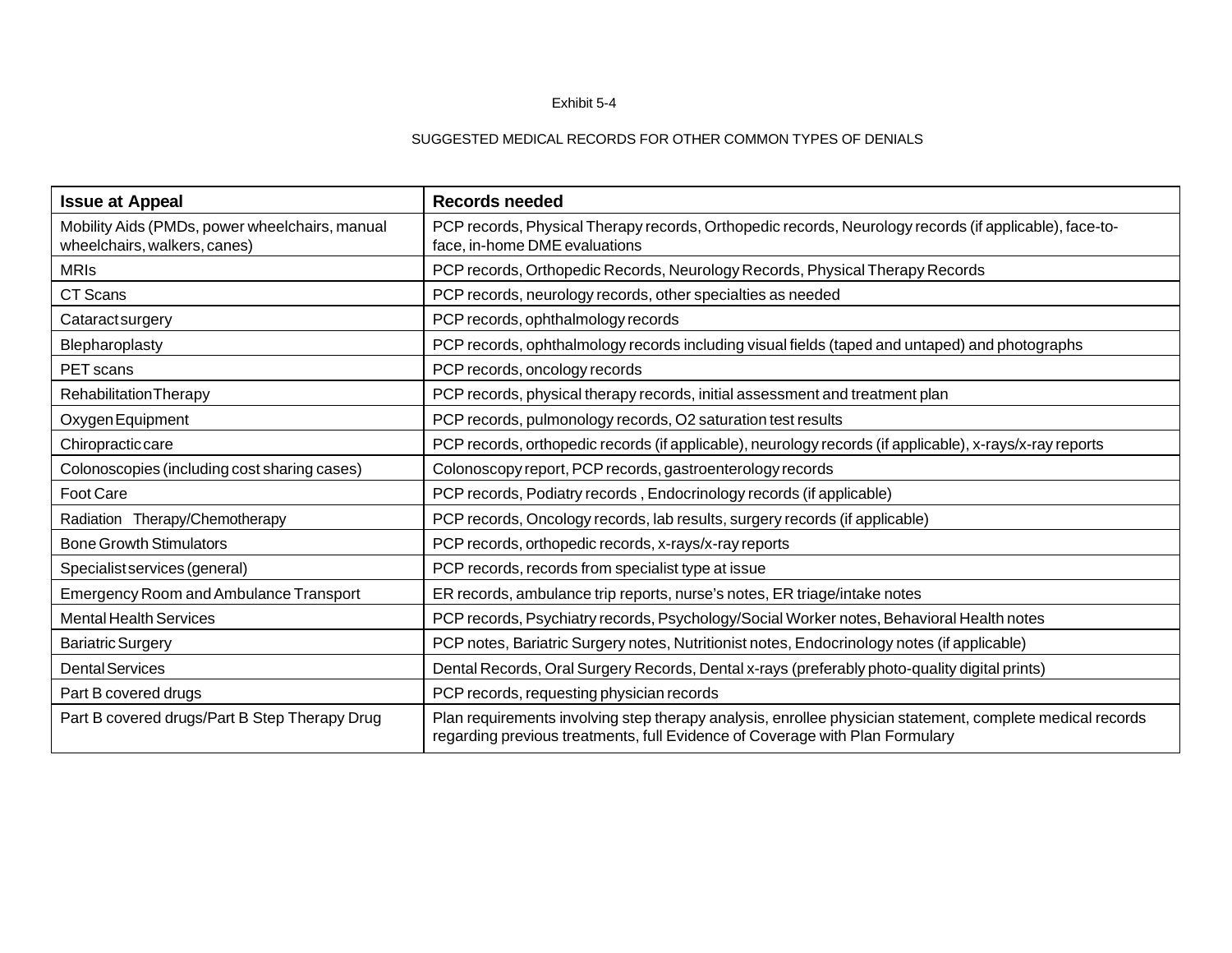#### **5.3.5 CONFIRMATION OF MAXIMUS FEDERAL CASE RECEIPT**

MAXIMUS Federal does not accept responsibility for loss or delay of case files caused by the US Mail or other delivery services. We do attempt to notify Medicare Health Plans and the other party to the appeal of receipt of case files, as follows:

#### *Standard Service and Claim Cases*

MAXIMUS Federal sends the Medicare Health Plan and appealing party an acknowledgement letter by regular first class mail within two (2) business days of our receipt of the case file. Allowing for time for delivery of the Medicare Health Plan case to MAXIMUS Federal, the Medicare Health Plan should contact MAXIMUS Federal if it has not received the acknowledgement letter within 10 business days of its case submission.

#### *Dismissal Review Cases*

MAXIMUS Federal does not send an acknowledgement letter for these types of cases. When the request for a review of the Medicare Health Plan's dismissal is received, MAXIMUS Federal will request the case file from the Medicare Health Plan. Our receipt of the file is confirmed by the appealing party's and Medicare Health Plan's receipt of our reconsideration determination notice (See Section 8).

#### *Cases submitted via the QIC Appeals Portal (all priorities and case types)*

When a case file is submitted to MAXIMUS Federal via the QIC Appeals Portal, the Medicare Health Plan will receive immediate on-screen acknowledgement that the documents have been received by MAXIMUS Federal, as well as a follow-up e-mail confirmation of receipt. Confirmation will include a tracking number.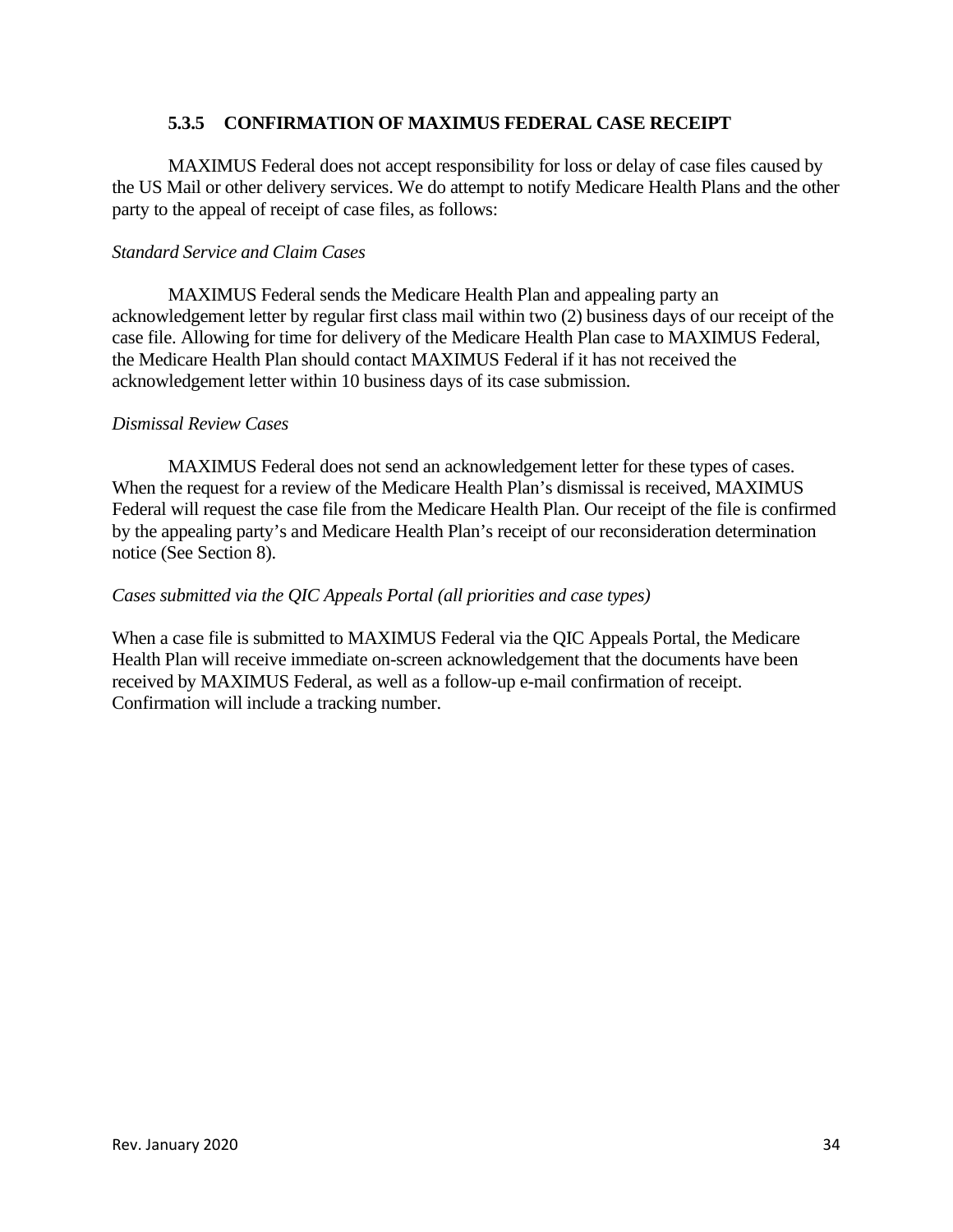# **6. MAXIMUS FEDERAL RECONSIDERATION PROCESS**

The purpose of this Chapter is to provide the Medicare Health Plan with an overview of the procedures and approach that MAXIMUS Federal follows in rendering the IRE level reconsideration. Although the focus is on MAXIMUS Federal procedures, implications for the Medicare Health Plan are highlighted in text contained in shaded boxes. The topics addressed are:

- **6.1** MAXIMUS Federal Case Processing Time Standards
- **6.2** Administrative Case Intake
- **6.3** Policies on Communication with Medicare Health Plan and Appellant during Case Processing
- **6.4** Adjudicator Case Review
- **6.5** Physician Review
- **6.6** Requests to Medicare Health Plan for Additional Information
- **6.7** Reconsideration Determination Notices
- **6.8** Enrollee Requests for Case Files

# **6.1 MAXIMUS FEDERAL CASE PROCESSING TIME STANDARDS**

MAXIMUS Federal is responsible for completing the IRE reconsideration within the same timeframes and standards that apply to Medicare Health Plans.

| <b>CASE CLASS</b>                      | <b>TIME STANDARD</b>                                                                                                                  |
|----------------------------------------|---------------------------------------------------------------------------------------------------------------------------------------|
| Expedited                              | 72 hours, plus 14 calendar day extension if in enrollee's interest, or<br>sooner if warranted by enrollee's medical condition         |
| <b>Standard Service</b>                | 30 calendar days, plus 14 calendar day extension if in enrollee's<br>interest, or sooner if warranted by enrollee's medical condition |
| <b>Standard Service</b><br>Part B Drug | 7 calendar days- no extensions are permitted for these case types<br>(effective January 1, 2020)                                      |
| <b>Standard Claim</b>                  | 60 calendar days                                                                                                                      |

In expedited and standard service appeals, MAXIMUS Federal may extend the decision timeframe by up to 14 calendar days if it is in the enrollee's interest. This 14-day extension is not permitted for standard service Part B drug appeals. MAXIMUS Federal will notify the enrollee and Medicare Health Plan of the extension in writing.

The start of the time period for IRE reconsideration is the date on which the case file is received at MAXIMUS Federal. The end of the time period is the date on which MAXIMUS Federal mails its reconsideration determination notice. Determinations are sent to appellants by standard first class mail and faxed to Medicare Health Plans.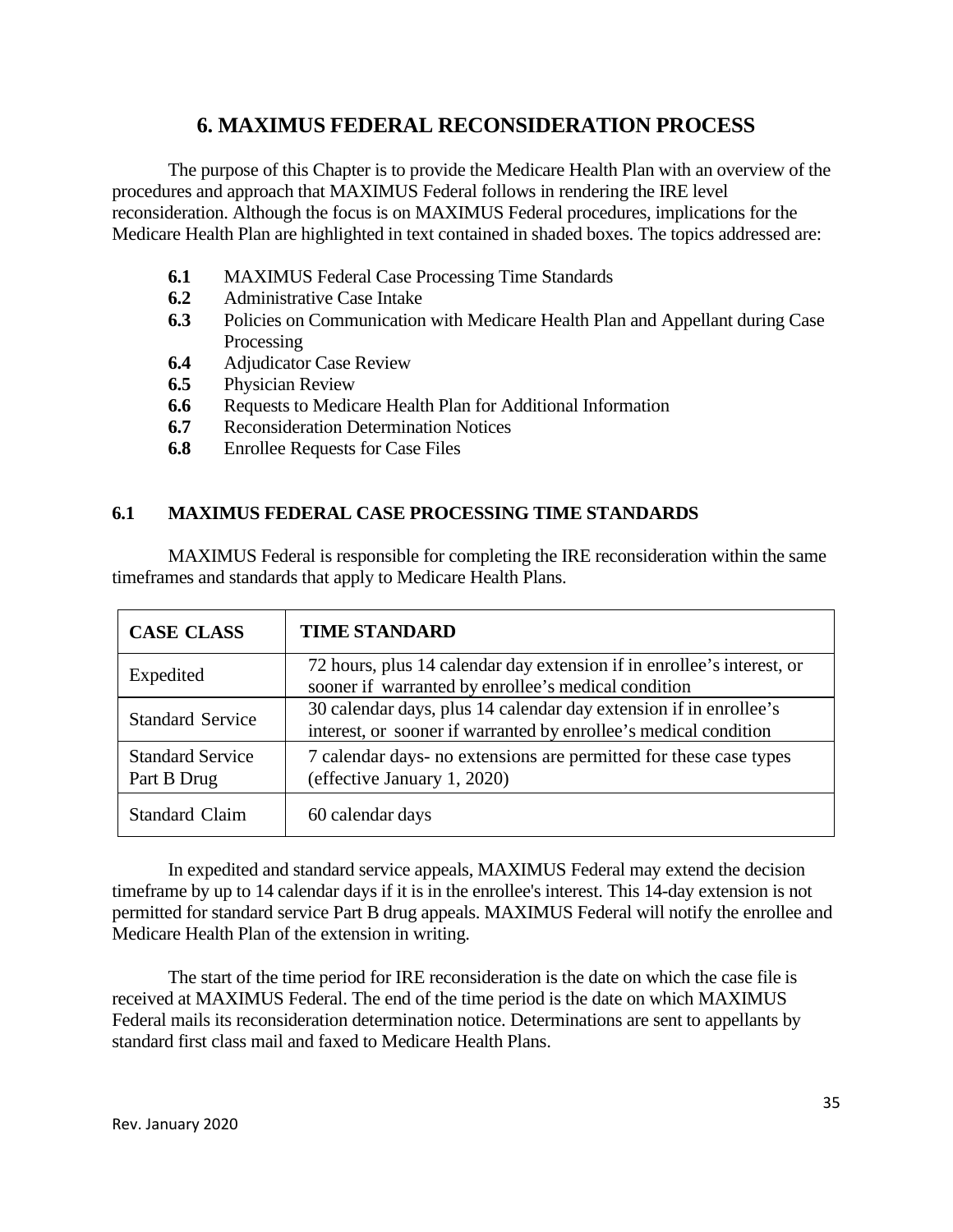# **6.2 ADMINISTRATIVE CASE INTAKE**

The steps in MAXIMUS Federal administrative case intake are:

- Mail Opening and sorting of new case files
- Inquiry on CMS systems to verify beneficiary enrollment in Medicare Health Plan
- · Medicare Appeal System assignment of a random "reconsideration case number"
- Generation of acknowledgement letters (standard service and claim only)
- Assignment of the case to a MAXIMUS Federal Adjudicator

See Section 5.3.5 for the discussion of acknowledgement letters and response the Medicare Health Plan should take if a letter is not received.

Note that our ability to accomplish case intake is compromised if the Medicare Health Plan does not provide the enrollee's Medicare number and all other required fields on the *Reconsideration Background Data Form (See Appendix).* Errors or omissions on the *Reconsideration Background Data Form* will lead to delays in MAXIMUS Federal intake of the case.

# **6.3 POLICIES ON COMMUNICATION WITH MEDICARE HEALTH PLAN AND APPELLANT DURING CASE PROCESSING**

# **6.3.1 ALL EVIDENCE MUST BE IN WRITING**

Federal regulations define the IRE level reconsideration as a de novo determination based upon the documented case file. The IRE level reconsideration does not provide for in-person or telephonic hearings. This means that MAXIMUS Federal may consider only such evidence as is submitted and available in the hard copy record.

If any party calls MAXIMUS Federal, they are advised that the information they relay will not be considered unless it is submitted in writing. The party is advised that he/she should follow up any "telephone testimony" immediately with written documentation.

# **6.3.2 COMMUNICATIONS REGARDING THE POTENTIAL IRE DETERMINATION ARE NOT PERMITTED**

MAXIMUS Federal personnel are not permitted to engage in written or phone communication with parties, where the subject of such communication is any discussion or projection of the IRE determination that MAXIMUS Federal may make. Discussions are limited to review of the IRE process, including instructions on the procedures for submission of written information to MAXIMUS Federal.

# **6.3.3 ENROLLEE SUBMISSION OF ADDITIONAL INFORMATION TO THE IRE CASE FILE**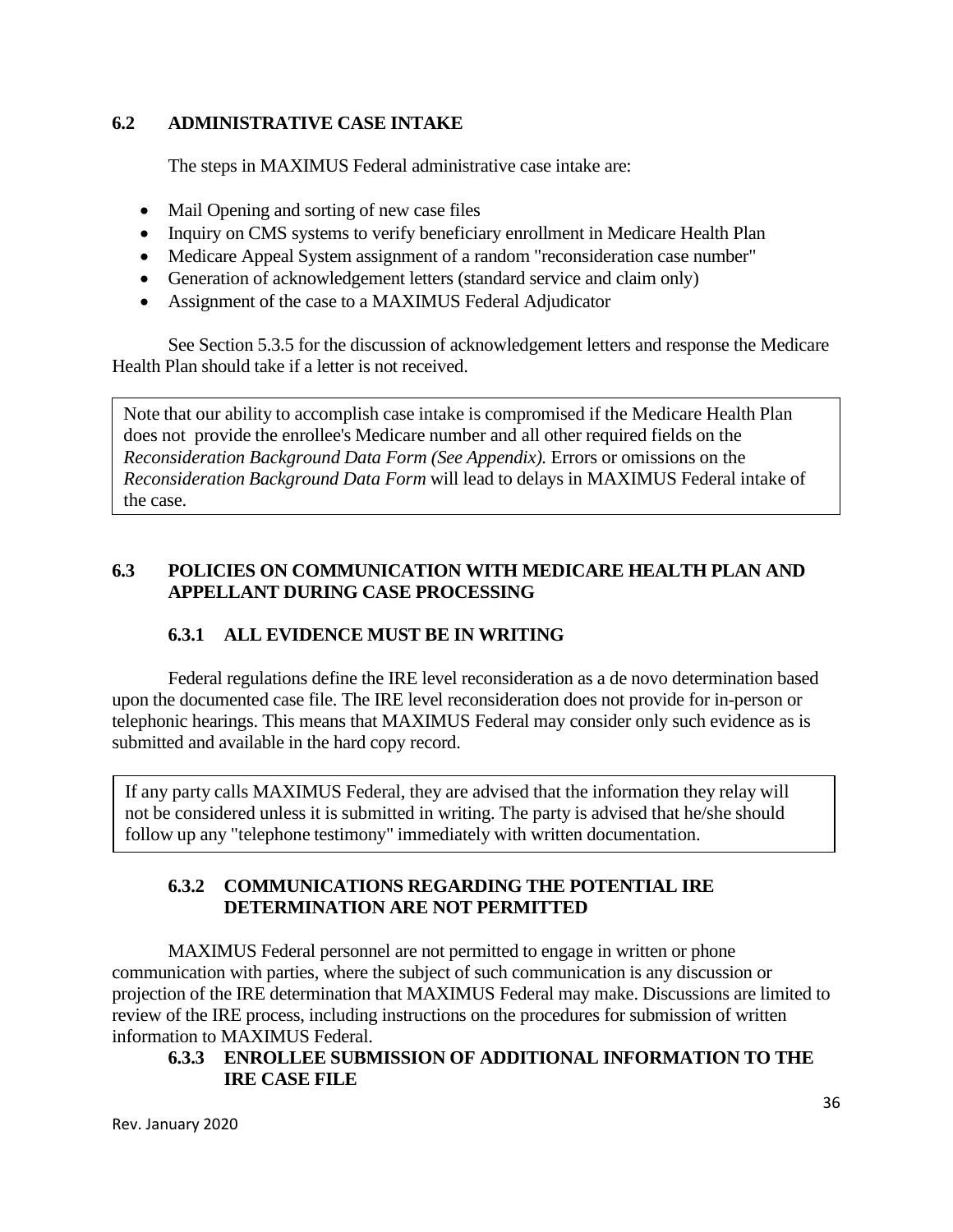The MAXIMUS Federal acknowledgement letter that is sent to the enrollee or valid representative, advises the enrollee of their ability to submit information or arguments directly to MAXIMUS Federal. The acknowledgement letter is not used for expedited cases or standard service Part B Drug cases. For standard service and standard claim reconsiderations (not standard service Part B drug cases), the enrollee is given 10 days to submit information to MAXIMUS Federal.

MAXIMUS Federal may provide a Medicare Health Plan information that the Medicare Health Plan has submitted, but MAXIMUS Federal may not provide information submitted by the enrollee. If information submitted by the enrollee is not already contained in the case file, and if the information calls into question material submitted by the Medicare Health Plan, MAXIMUS Federal may request clarification via a Request for Information (See *Section 6.6*).

Enrollees may be less likely to submit information directly to MAXIMUS Federal if the enrollee believes that: (1) the Medicare Health Plan has provided the enrollee the chance to submit evidence to the Medicare Health Plan and (2) the Medicare Health Plan has advised the enrollee that the entire case file has been submitted to MAXIMUS Federal.

#### **6.4 ADJUDICATOR CASE REVIEW**

An Adjudicator is a professional trained by MAXIMUS Federal to: (1) manage the IRE case reconsideration and (2) make coverage determinations. Adjudicators are not permitted to make medical necessity determinations, which require physician review (See *Section 6.5*).

#### **6.5 PHYSICIAN REVIEW**

Pursuant to 42 CFR §422.590(h)(2), determinations of medical necessity must be made by a physician, where physician is defined to include doctors of chiropractic and osteopathy. MAXIMUS Federal maintains a panel of over 800 medical consultants who are fully credentialed to the standards of our accrediting body, URAC. These medical consultants are located throughout the United States and include a mix of physicians who predominately practice in community rather than academic settings.

The MAXIMUS Federal medical consultants cover all specialties and all relevant subspecialties recognized by the American Board of Medical Specialties (ABMS). Physicians are matched to cases based upon the case clinical issue. For most cases, this means that the specialty of the MAXIMUS Federal reviewer is the same as the specialty of the physician who would render the contested service. In cases in which the issue is the appropriateness of a referral from one specialist to another (for example, internal medicine to dermatology), MAXIMUS Federal may choose to use the specialty of the referring physician.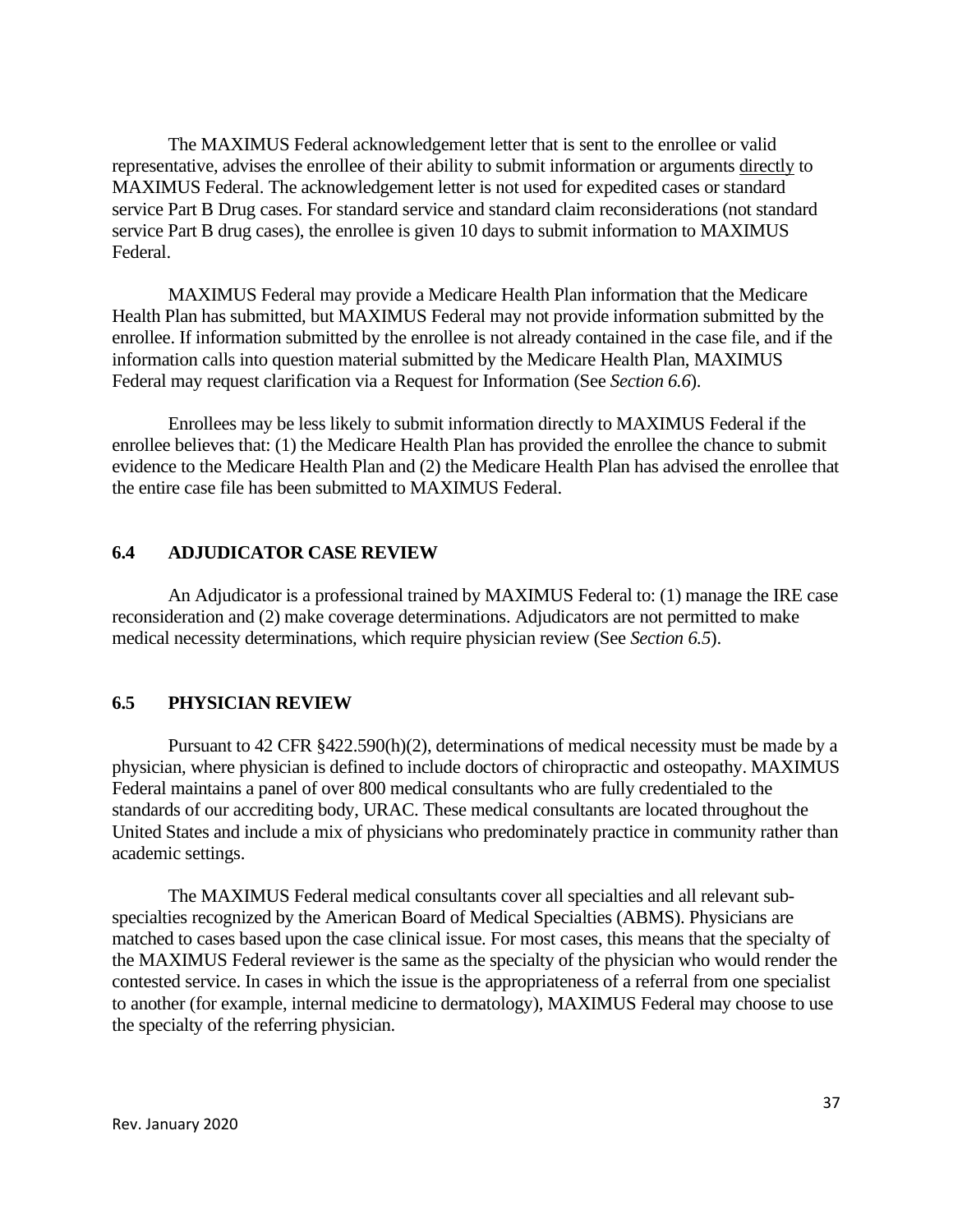The Adjudicator referral to the physician includes a copy of and, where necessary, guidance regarding any applicable Medicare National Coverage Decision (NCD), local coverage decision (LCD) or clinical guidelines. Where the Medicare Health Plan medical necessity determination is based upon a Plan guideline, such guideline and any relevant background from the Medicare Health Plan (including literature from recognized medical publications) will be emphasized to the MAXIMUS Federal reviewer. Medicare Health Plans must include Plan guidelines for this reason.

The physician consultant's report is reviewed by the Adjudicator and, if need be, the MAXIMUS Federal Medical Director. Special emphasis is placed on ensuring that the consultant's determination is consistent with any relevant Medicare policies or permissible and medically appropriate Medicare Health Plan policies.

#### **6.6 REQUESTS TO MEDICARE HEALTH PLAN FOR ADDITIONAL INFORMATION**

"Request for Additional Information" (RI) is the formal process by which MAXIMUS Federal permits the Medicare Health Plan to supply written information to remedy a question or deficiency in the reconsideration case file.

# **6.6.1 REQUEST FOR ADDITIONAL INFORMATION IS AT MAXIMUS FEDERAL DISCRETION**

The MAXIMUS Federal reconsideration is designed as an "on the record" review rather than an "in person" proceeding. Therefore, the Medicare Health Plan reconsideration case file must include all materials submitted and used in making the Medicare Health Plan reconsideration determination and all such material as is specified in *Section 5.3.*

The IRE is under no obligation to seek additional information. The Medicare Health Plan bears the burden to show why the denial is appropriate. Therefore, **missing information is reasonably construed to the enrollee's favor.** MAXIMUS Federal may decide a case at any time based upon the information available. MAXIMUS Federal does not overturn the Medicare Health Plan's denial for case file deficiencies, per se, or on an administrative basis. However, a case file deficiency typically undermines the validity of denial argument of the Medicare Health Plan, hence missing information may result in a determination that is favorable to the appellant.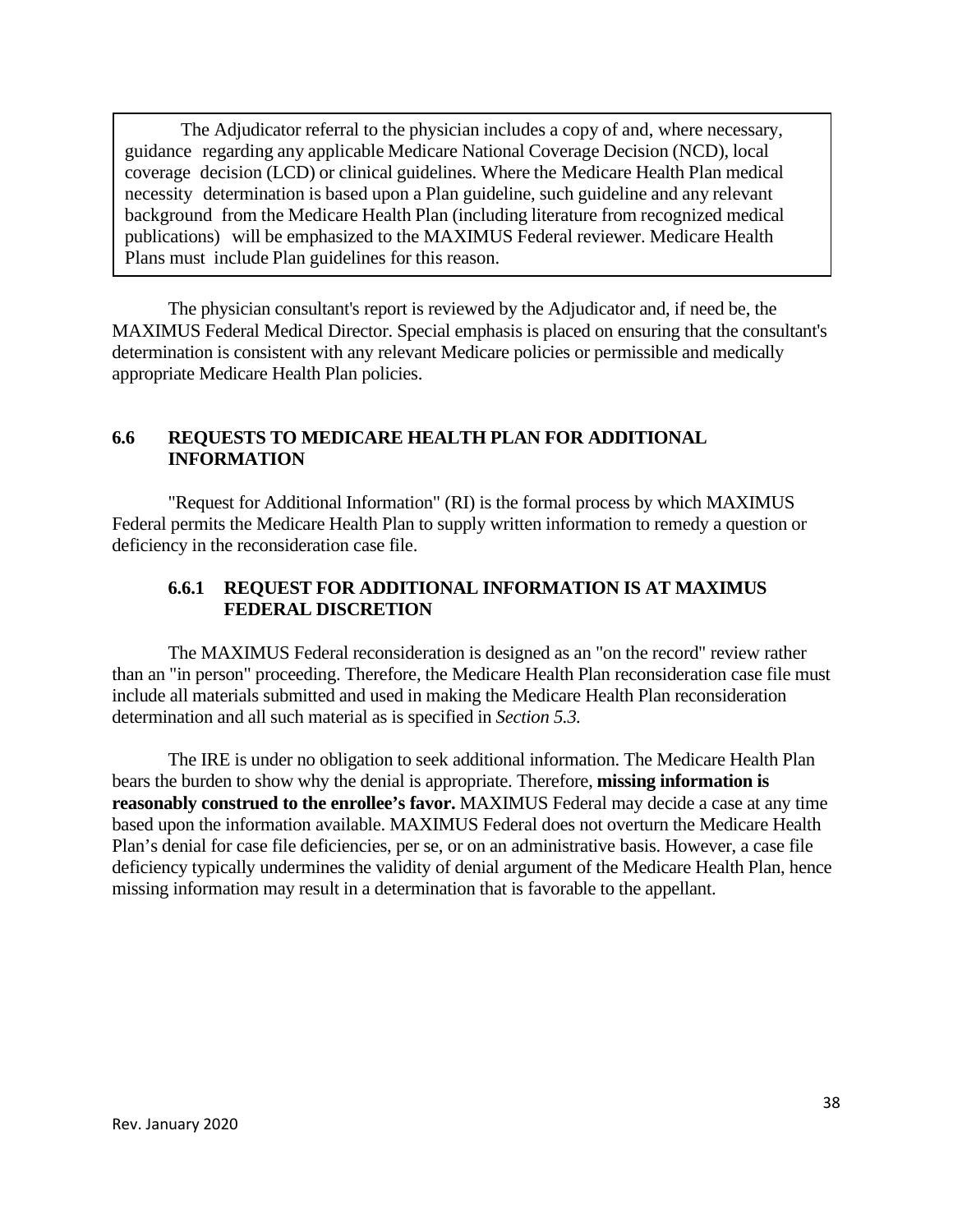# **6.6.2 REQUEST FOR INFORMATION PROCESS**

The process used by MAXIMUS Federal for Request for Information is as follows:

- The Adjudicator determines the deficiency and double checks the case file to verify the information is, in fact, absent
- · The Adjudicator sends a completed Request for Information Form to the fax number or email address provided for the Case Contact on the *Reconsideration Background Data Form*
- The Medicare Health Plan Case Contact calls MAXIMUS Federal if:
- · Questions exist about the RI
- · The RI deadline (See *Section 6.6.3*) cannot be met
- The Medicare Health Plan develops and submits the RI Response
- The Adjudicator reviews the RI response to determine if it is sufficient. If not:
- Minor omissions are resolved by phone
- Major omissions may lead to a repeat of the RI process or may lead to MAXIMUS Federal determination based on available documents.

# **6.6.3 MEDICARE HEALTH PLAN SUBMISSION OF THE RESPONSE TO A REQUEST FOR INFORMATION**

To protect patient confidentiality in accordance with federal standards, the Medicare Health Plan must not transmit confidential information to MAXIMUS Federal by email or fax. All confidential information must be submitted to MAXIMUS Federal by hard copy mail or delivery. For purposes of this discussion, the MAXIMUS Federal assigned reconsideration number is not considered confidential information.

- · If hard copy delivery is used for an RI response, the Medicare Health Plan must place the *Request for Information Response Cover Sheet* (see *Appendix*) on top of the response documents.
- · If the Medicare Health Plan places more than one RI response in a package, separate each RI response with the *Request for Information Response Cover Sheet*.

The Medicare Health Plan may respond to a Request for Information by fax if the Medicare Health Plan can fully address the RI requirements without use of confidential identifiers, or by redacting such identifiers.

The following maximum timeframes apply for Medicare Health Plan response to MAXIMUS Federal Requests for Information:

| Expedited reconsiderations                           | within 3 calendar days from date of request  |
|------------------------------------------------------|----------------------------------------------|
| <b>Standard Service reconsiderations</b>             | within 5 calendar days from date of request  |
| <b>Standard Service Part B Drug reconsiderations</b> | within 24 hours from date of request         |
| <b>Standard Claim reconsiderations</b>               | within 10 calendar days from date of request |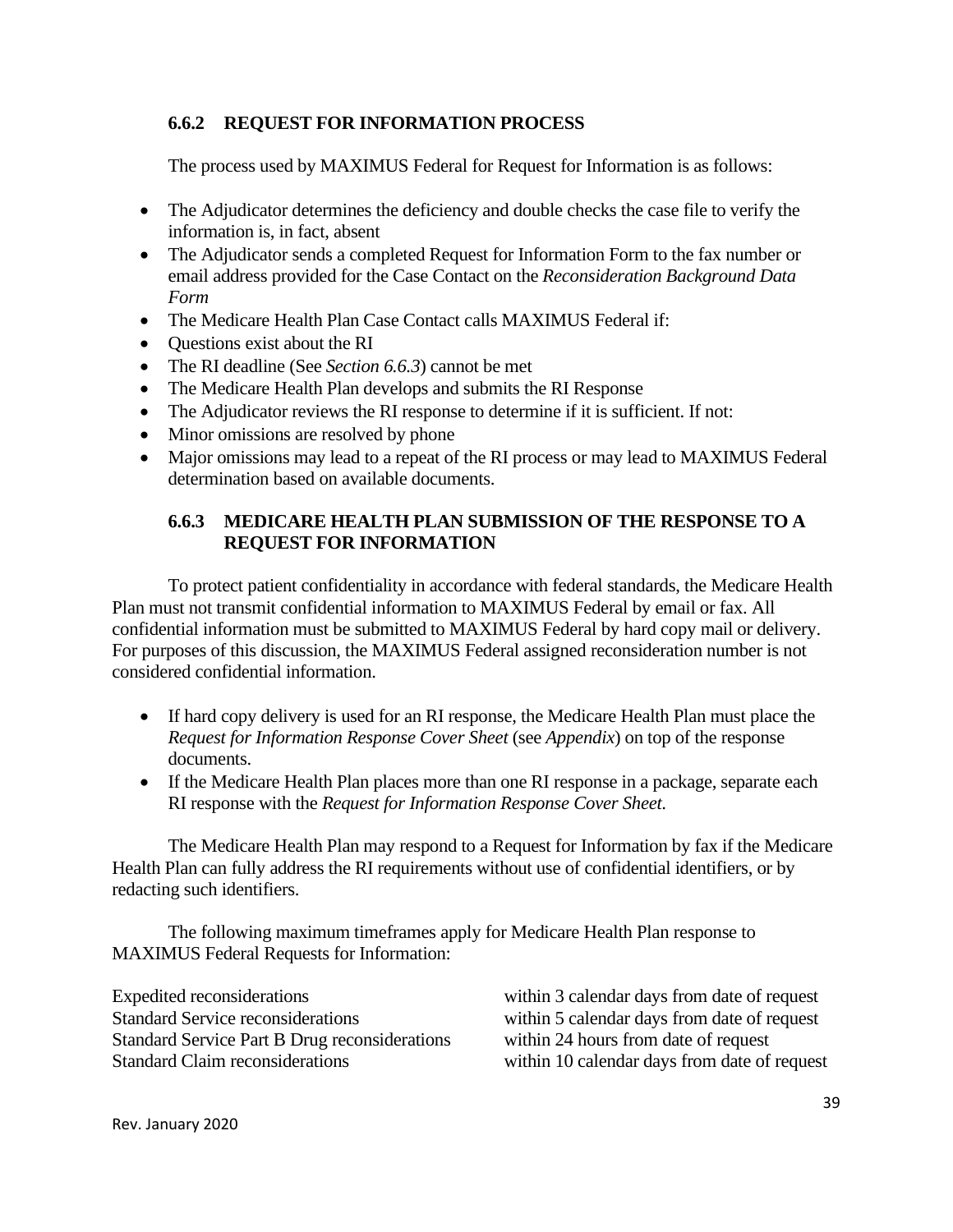The above timeframe deadline is for the date of Medicare Health Plan submission (mailing or fax) of the material to MAXIMUS Federal. Expedited RI responses and Standard Service Part B Drug Reconsideration RI responses must be submitted by fax (if material does not contain confidential information), portal, or by overnight delivery.

MAXIMUS Federal may expedite an RI request if such action is necessary due to the enrollee's health.

#### **6.7 RECONSIDERATION DETERMINATION NOTICES**

#### **6.7.1 ISSUING A RECONSIDERATION DETERMINATION**

Upon completion of its reconsideration, MAXIMUS Federal issues a "reconsideration determination" notice to the appealing party, with a copy to the Medicare Health Plan and the CMS Regional Office.

#### **6.7.2 GENERAL CHARACTERISTICS OF MAXIMUS FEDERAL DETERMINATION NOTICES**

All MAXIMUS Federal reconsideration determination notices that are not fully in the enrollee's favor contain an explanation of the enrollee's right to request further appeal by the Office of Medicare Hearings & Appeals (OMHA). This review can include a Hearing with an Administrative Law Judge (ALJ) or an on-the-record review by an Attorney Adjudicator. A Hearing is a meeting with you and the ALJ so that you can talk about your appeal. An on-the- record review is a review based on the administrative record. Enrollees can ask for the kind of review that they prefer.

A MAXIMUS Federal reconsideration determination notice that overturns a Medicare Health Plan determination, in whole or in part, contains an explanation of how the enrollee can obtain the disputed payment or covered service. The enrollee is directed to the Medicare Health Plan to obtain the service or claim payment.

Although a MAXIMUS Federal reconsideration determination may address or discuss medical care and treatments, the MAXIMUS Federal reconsideration determination is not an assessment of quality of care, nor is it medical advice or instruction. A MAXIMUS Federal determination is a ruling on the Medicare Health Plan's obligation for coverage (payment or arrangement for a specific benefit, service, or treatment).

For any full or partial overturn determination, MAXIMUS Federal also issues to the Medicare Health Plan a *Notice to Comply with IRE Part C Reconsideration Determination*. This document references the overturn determination notice and advises the Medicare Health Plan of its obligation to effectuate the overturn decision.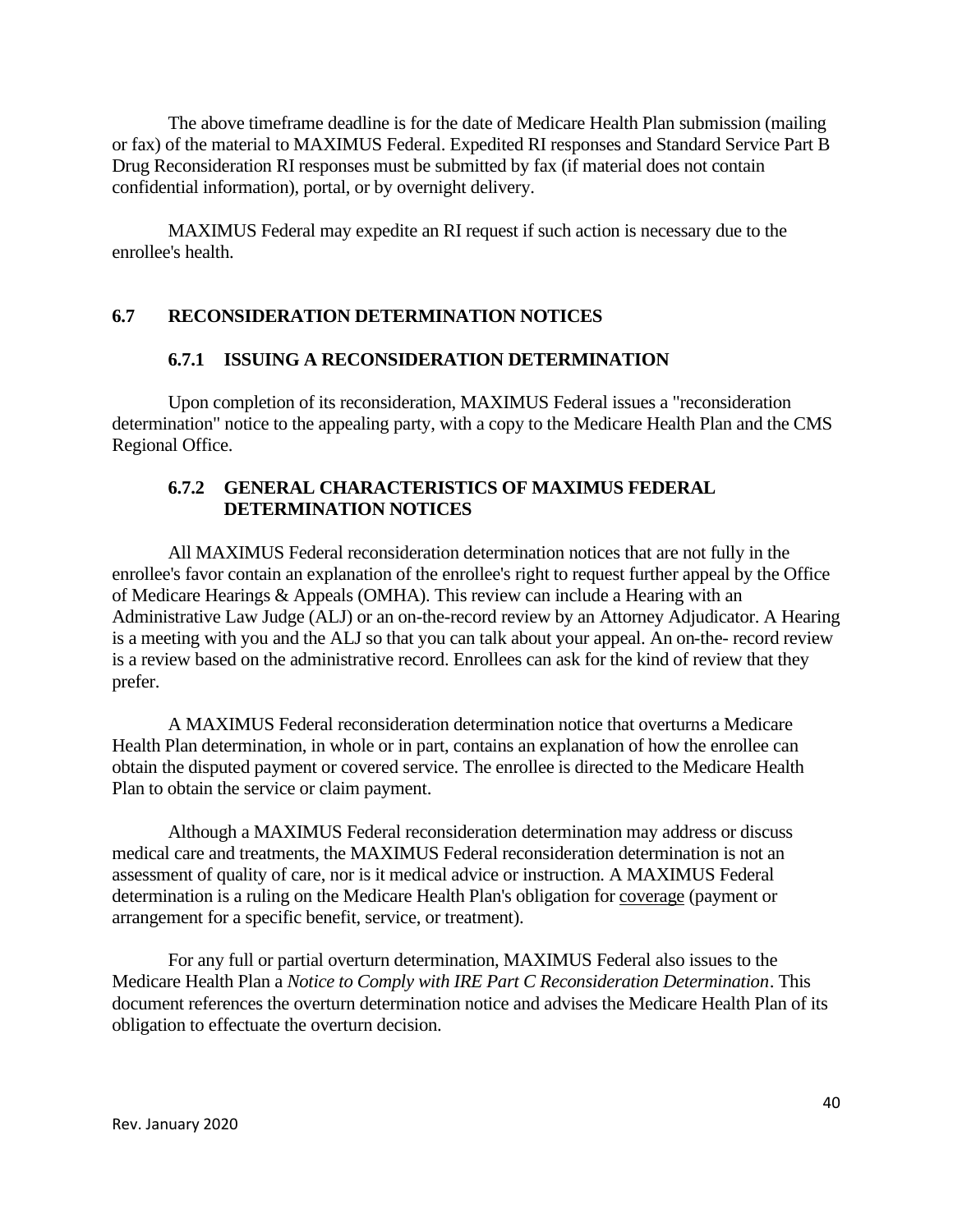#### **6.7.3 TRANSLATION OF CORRESPONDENCE**

Upon request of the enrollee or Medicare Health Plan, MAXIMUS Federal is required by CMS to translate its final reconsideration determination notice into the native language of the enrollee. The Medicare Health Plan notifies MAXIMUS Federal of the need for translation on the *Reconsideration Background Data Form* (See *Appendix*).

#### **6.7.4 PROVISION OF COMMUNICATION IN ALTERNATE FORMATS**

MAXIMUS Federal is required by CMS to arrange to provide communication in alternate formats, if needed. The Medicare Health Plan notifies MAXIMUS Federal of the need for alternate formats on the *Reconsideration Background Data Form* (See *Appendix*).

#### **6.8 ENROLLEE REQUESTS FOR CASE FILES**

The MAXIMUS Federal acknowledgement letter and brochure advise enrollees of the right to obtain a copy of the reconsideration case file from the Medicare Health Plan and/or MAXIMUS Federal. Under instruction from CMS, and subject to the provisions of the Privacy Act and Freedom of Information Act, MAXIMUS Federal will release a copy of a reconsideration case file to an enrollee or other authorized individual.

MAXIMUS Federal may release to a Medicare Health Plan only copies of documentation the Medicare Health Plan has submitted in the case file.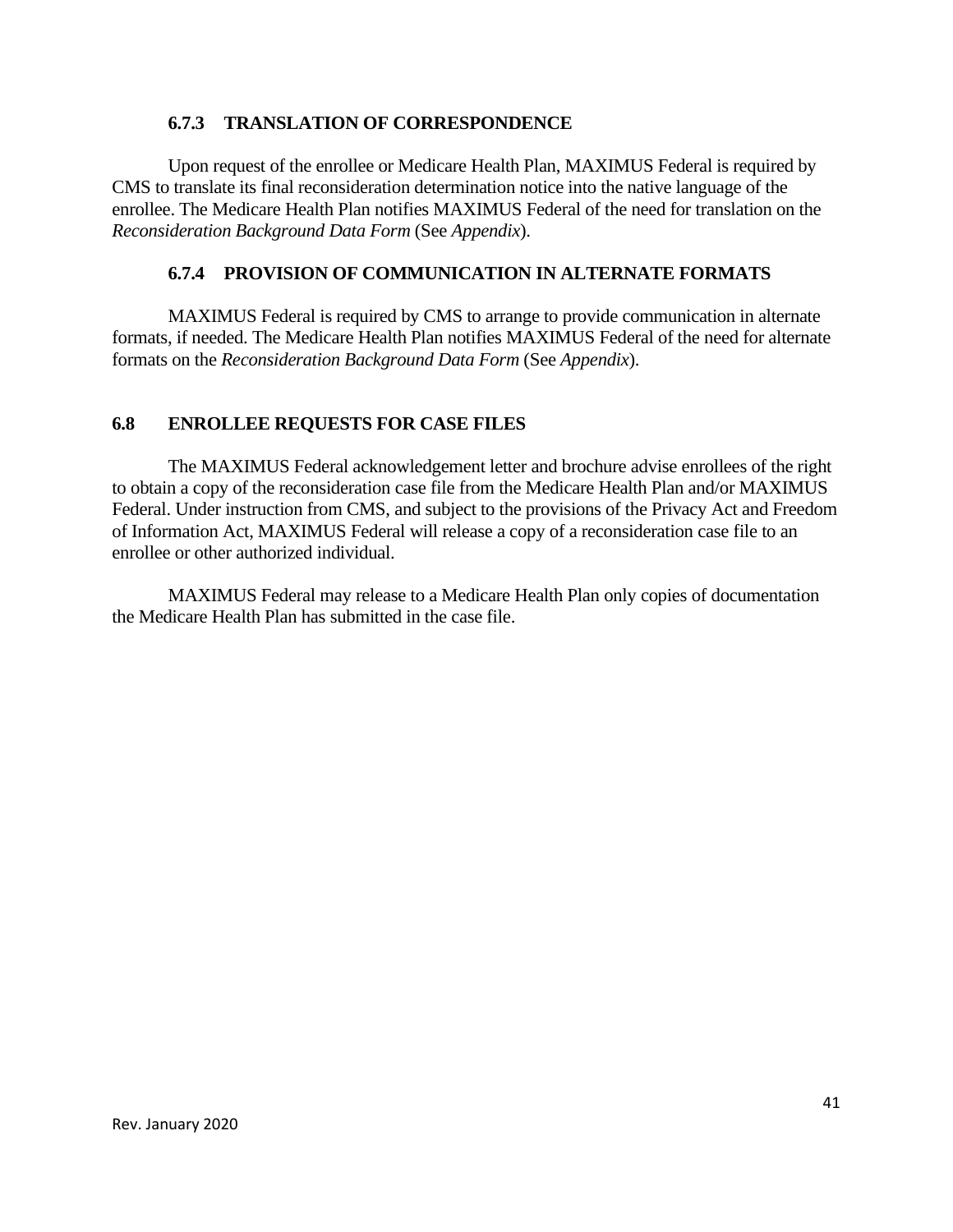# **7. POST RECONSIDERATION DETERMINATION PROCESSING**

A number of processes may be invoked after MAXIMUS Federal issues its reconsideration determination notice. This Chapter provides useful information on these various post determination processes. The topics addressed are:

- **7.1** MAXIMUS Federal Monitoring of Medicare Health Plan Compliance with Overturned Determinations
- **7.2** IRE Reopening Process
- **7.3** Administrative Law Judge (ALJ) Process
- **7.4** Medicare Appeals Council (MAC) Process

# **7.1 MAXIMUS FEDERAL MONITORING OF MEDICARE HEALTH PLAN COMPLIANCE WITH OVERTURNED DETERMINATIONS**

Compliance ("effectuation") is defined as the Medicare Health Plan's payment of a claim (overturned standard claim denial), or authorization and arrangement for a service or continuation of services (overturned expedited, standard service denial, or standard service Part B drug denial), as instructed in the MAXIMUS Federal reconsideration determination notice.

# **7.1.1 MEDICARE HEALTH PLAN EFFECTUATION TIMEFRAMES**

The following table summarizes CMS requirements for timeliness of Medicare Health Plan effectuation:

|                         | APPEAL PRIORITY   TIME REQUIREMENT (from receipt of | <b>REFERENCE</b>      |
|-------------------------|-----------------------------------------------------|-----------------------|
|                         | notice)                                             |                       |
| <b>Expedited</b>        | Authorize or provide within 72 hours, or            | 42 CFR §422.619(b)    |
|                         | earlier if enrollee health dictates                 |                       |
| <b>Standard Service</b> | Authorize within 72 hours, or provide within 14     | 42 CFR §422.618(b)(1) |
|                         | days, or earlier if enrollee health dictates        |                       |
| <b>Standard Service</b> | Authorize within 72 hours, or provide within 14     | 42 CFR §422.618(b)(1) |
| Part B Drug             | days, or earlier if enrollee health dictates        |                       |
| <b>Standard Claim</b>   | Pay within 30 days                                  | 42 CFR §422.618(b)(2) |

If you have questions regarding a MAXIMUS Federal determination, please send your request to the Plan Liaison at [medicareappeal@maximus.com](mailto:medicareappeal@maximus.com) .Please note MAXIMUS Federal is not authorized to waive compliance with any final determination. If you feel that you cannot comply with the MAXIMUS Federal reconsideration determination notice, you must notify your Account Manager at the CMS Regional Office.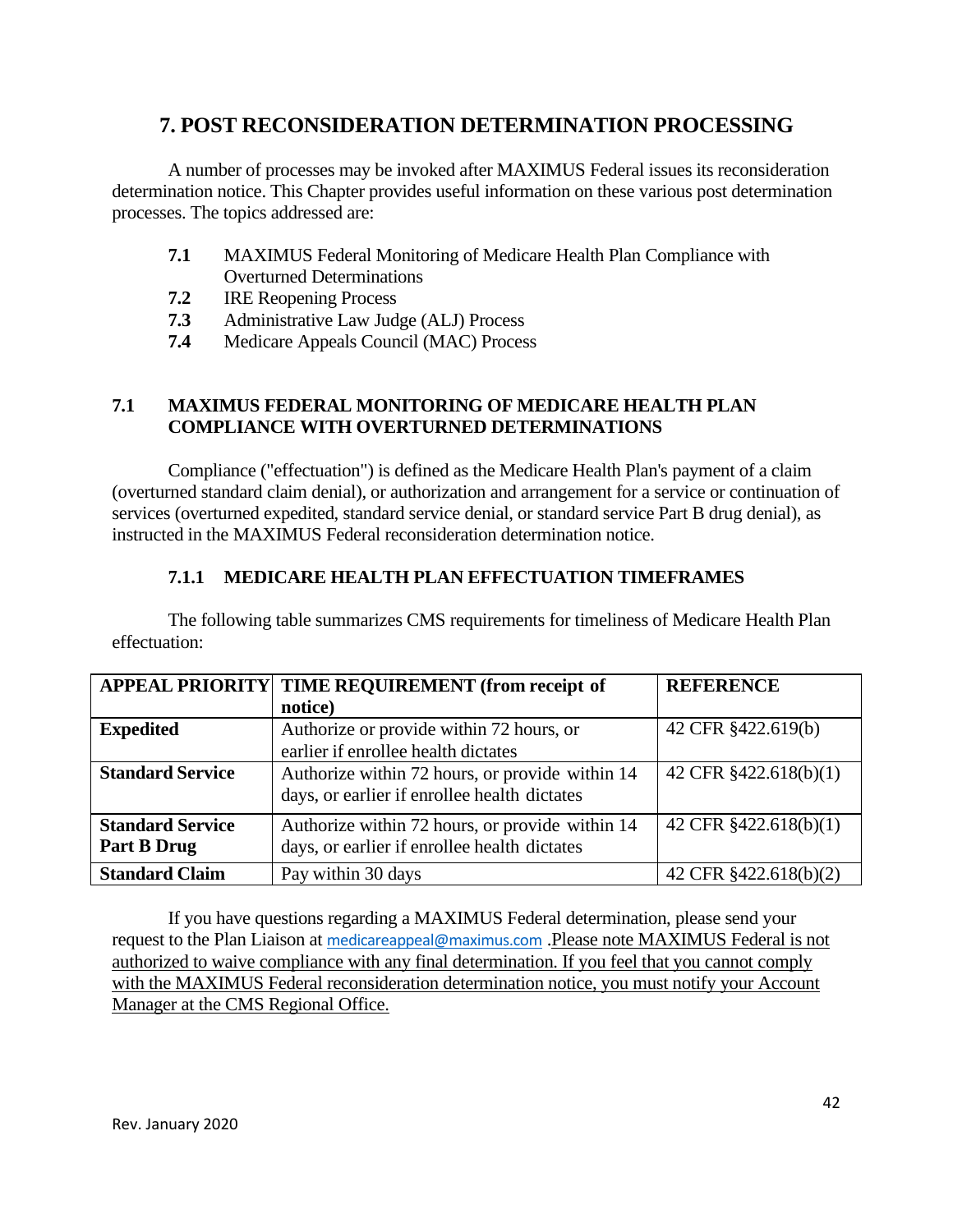A Medicare Health Plan request for a reopening (See *Section 7.2*), whether granted by MAXIMUS Federal or not, does not stay or pend the date of the Medicare Health Plan compliance obligation.

# **7.1.2 MAXIMUS FEDERAL RECONSIDERATION COMPLIANCE MONITORING**

CMS requires MAXIMUS Federal to monitor Medicare Health Plan compliance with the effectuation process, via the following procedure:

- 1. MAXIMUS Federal issues the Medicare Health Plan a copy of the reconsideration determination notice. Included with this copy is a *Notice to Comply with IRE Part C Reconsideration Determination*, that details the Medicare Health Plan's responsibilities, including the timeframe by which a compliance notice must be received by MAXIMUS Federal
- 2. The Medicare Health Plan is required to submit a statement attesting to compliance (effectuation) to MAXIMUS Federal. The Statement must be submitted to MAXIMUS Federal in accordance with timeframes noted within the *Notice to Comply with IRE Part C Reconsideration Determination*.
- 3. MAXIMUS Federal provides 5 days from the due date of submission for mailing time.
- 4. If MAXIMUS Federal does not receive the Medicare Health Plan statement of compliance within 30 days, MAXIMUS Federal reports the Medicare Health Plan's failure to comply to CMS. The Medicare Health Plan is not copied on this report to CMS.

The Medicare Health Plan statement of compliance may be in a form designed by the Medicare Health Plan, but must contain all of the information found on the recommended *Medicare Health Plan Statement of Compliance Form* contained in the *Appendix*. Please do not submit unidentified internal computer screen prints as the statement of compliance.

Medicare Health Plan *Statements of Compliance* should be sent to:

MAXIMUS Federal Medicare Managed Care Reconsideration Project Attn: Compliance 3750 Monroe Ave. Ste. 702 Pittsford, NY 14534-1302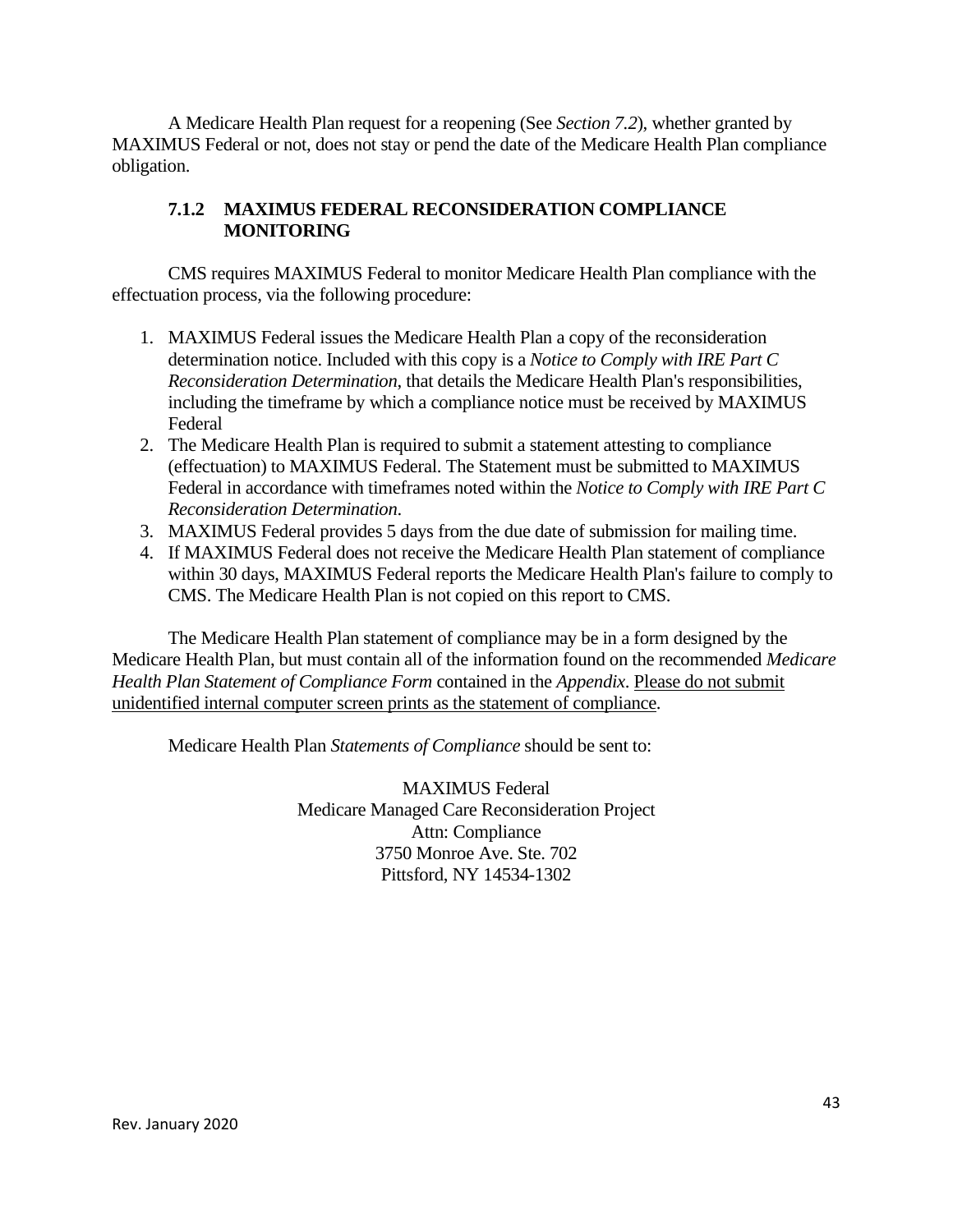#### **7.2 IRE REOPENING PROCESS**

An IRE Reopening is an administrative procedure in which the IRE re-evaluates its reconsideration determination for the purpose of addressing an error, fraud, or information not available at the time of IRE initial determination. A reopening is not an appeal right.

MAXIMUS Federal may accept or reject a request for a reopening at its sole discretion. Within 30 calendar days of receipt of a request for reopening, MAXIMUS Federal will make a determination as to whether or not it shall reopen a case and inform the appellant and the plan of that determination.

MAXIMUS Federal may initiate a reopening on its own initiative. In addition, any of the parties to a reconsideration determination may request a reopening. The reopening request must be in writing and clearly state the basis on which the request is made:

- 1. Error on the face of the evidence by MAXIMUS Federal in its review,
- 2. Fraud, or
- 3. New and additional information that was not available at the time MAXIMUS Federal made its initial determination in the case.

The process by which MAXIMUS Federal administers and adjudicates a reopening request is similar to the reconsideration process:

- 1. MAXIMUS Federal receives and logs the Reopening Request.
- 2. An acknowledgement letter is sent to the party and Medicare Health Plan.
- 3. An Adjudicator not involved in the reconsideration reviews the Reopening.
- 4. The Adjudicator makes a determination, incorporating a physician review if indicated.
- 5. A Reopening Determination Notice is issued.
- 6. If the Reopening Determination reverses a reconsideration Unfavorable (that is, the Reopening finds in favor of the enrollee), a *Notice to Comply with IRE Part C Reconsideration Determination* is also issued to the Medicare Health Plan. The Medicare Health Plan is then responsible for "effectuation" per the discussion of compliance in *Section 7.2* above.

A Medicare Health Plan's request for a reopening does not relieve the Medicare Health Plan of the burden of compliance, and reporting of compliance, within the required timeframes (See *Section 7.2*). The Medicare Health Plan is relieved of this burden if the Medicare Health Plan obtains a Reopening Reversal (of a Favorable reconsideration) prior to the Medicare Health Plan compliance date. The Medicare Health Plan is not relieved of the burden of compliance with the original favorable reconsideration if the Medicare Health Plan receives a Reopening Reversal after the original compliance date.

MAXIMUS Federal's contract with CMS allows 120 days for the processing of Reopening cases. In many cases, especially those requiring physician review, the full timeframe may be required. However, MAXIMUS Federal endeavors to process Reopenings within the same time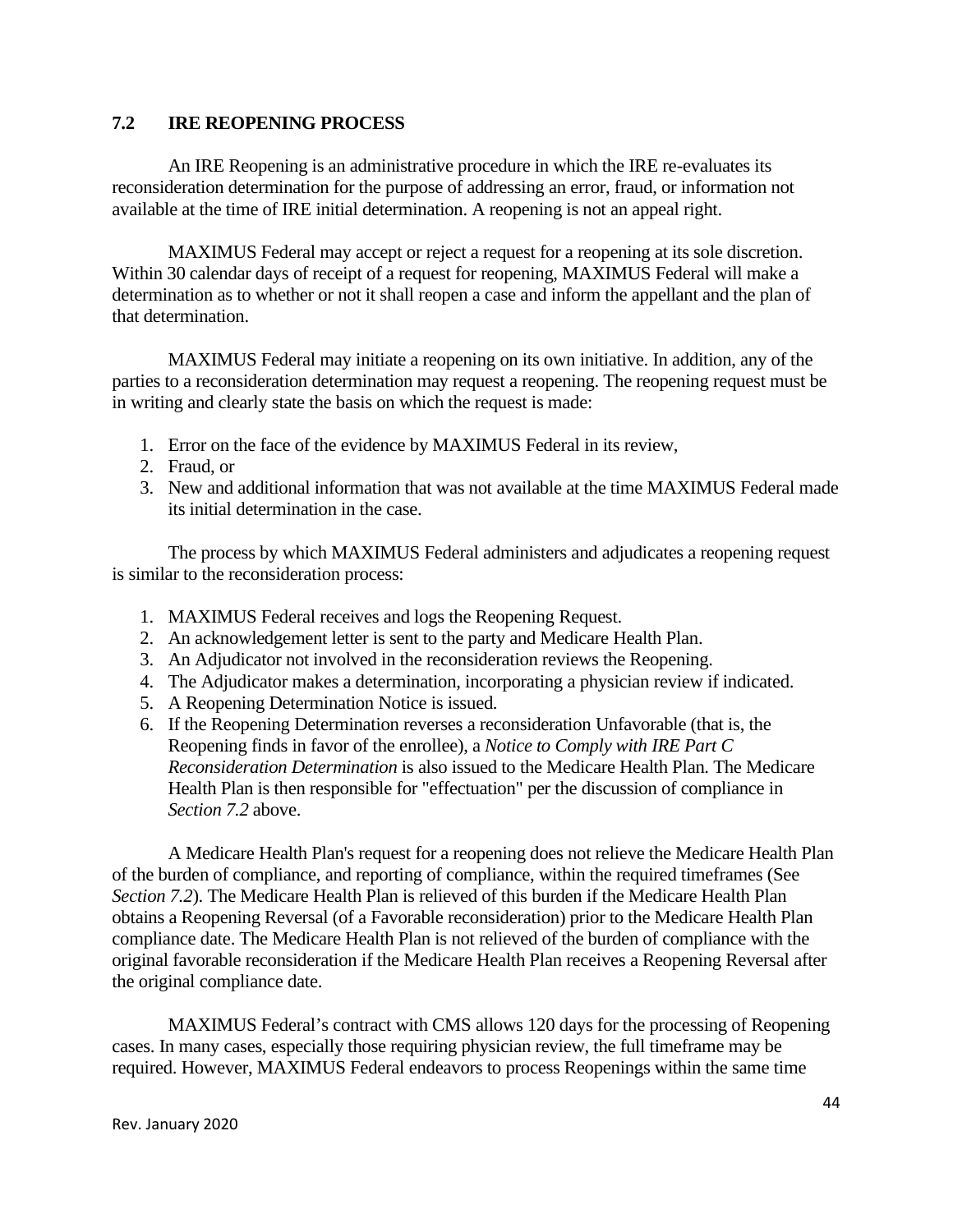standards that are applied to reconsiderations whenever possible. Special consideration is given to Reopenings of Expedited cases.

# **7.3 OFFICE OF MEDICARE HEARINGS AND APPEALS (OMHA) PROCESS**

The appellant (enrollee, his/her representative, or the non-contract provider) may request an appeal of the MAXIMUS Federal reconsideration determination before an Administrative Law Judge (ALJ) or Attorney Adjudicator (AA) with the Office of Medicare Hearings and Appeals. MAXIMUS Federal does not determine an enrollee's right to a hearing, nor does it schedule, conduct, or administer hearings.

The Medicare Health Plan does not have a right to request a review by OMHA. The Medicare Health Plan does have the right to be present at the ALJ hearing and the right to present additional evidence at the hearing.

# **7.3.1 NOTICE OF RIGHTS TO HEARING AND SUBMISSION OF REQUEST FOR ALJ OR AA HEARING**

The right to request an ALJ or AA hearing is explained in the MAXIMUS Federal reconsideration determination notice and brochure. An enrollee may submit a written request for an ALJ or AA hearing to MAXIMUS Federal. If the Medicare Health Plan receives a request for an ALJ or AA hearing, it should immediately forward the request to MAXIMUS Federal.

MAXIMUS Federal forwards the reconsideration case file to the appropriate Office of Medicare Hearings and Appeals. MAXIMUS Federal does not communicate directly with Medicare Health Plans or parties during the OMHA review process. MAXIMUS Federal's role is limited to providing complete case files to the OMHA office.

# **7.3.2 TRACKING AND CONDUCT OF ALJ OR AA HEARING**

MAXIMUS Federal does not schedule ALJ or AA hearings and does not have direct access to OMHA scheduling information. The Office of Medicare Hearings and Appeals is responsible for contacting the requesting party and Medicare Health Plan to schedule the matter before the ALJ. Both parties (that is, requesting party and the Medicare Health Plan) have a right to be present and present testimony at the ALJ hearing. Any concerns regarding the ALJ hearing should be directed to the Office of Medicare Hearings and Appeals.

# **7.3.3 ALJ OR AADETERMINATION PROCESSING**

The ALJ or AA Determination is mailed directly to both parties (enrollee and Medicare Health Plan). The Office of Medicare Hearings and Appeals returns a copy of the ALJ or AA decision and the complete case file to MAXIMUS Federal. MAXIMUS Federal reviews the ALJ or AA determination for two purposes: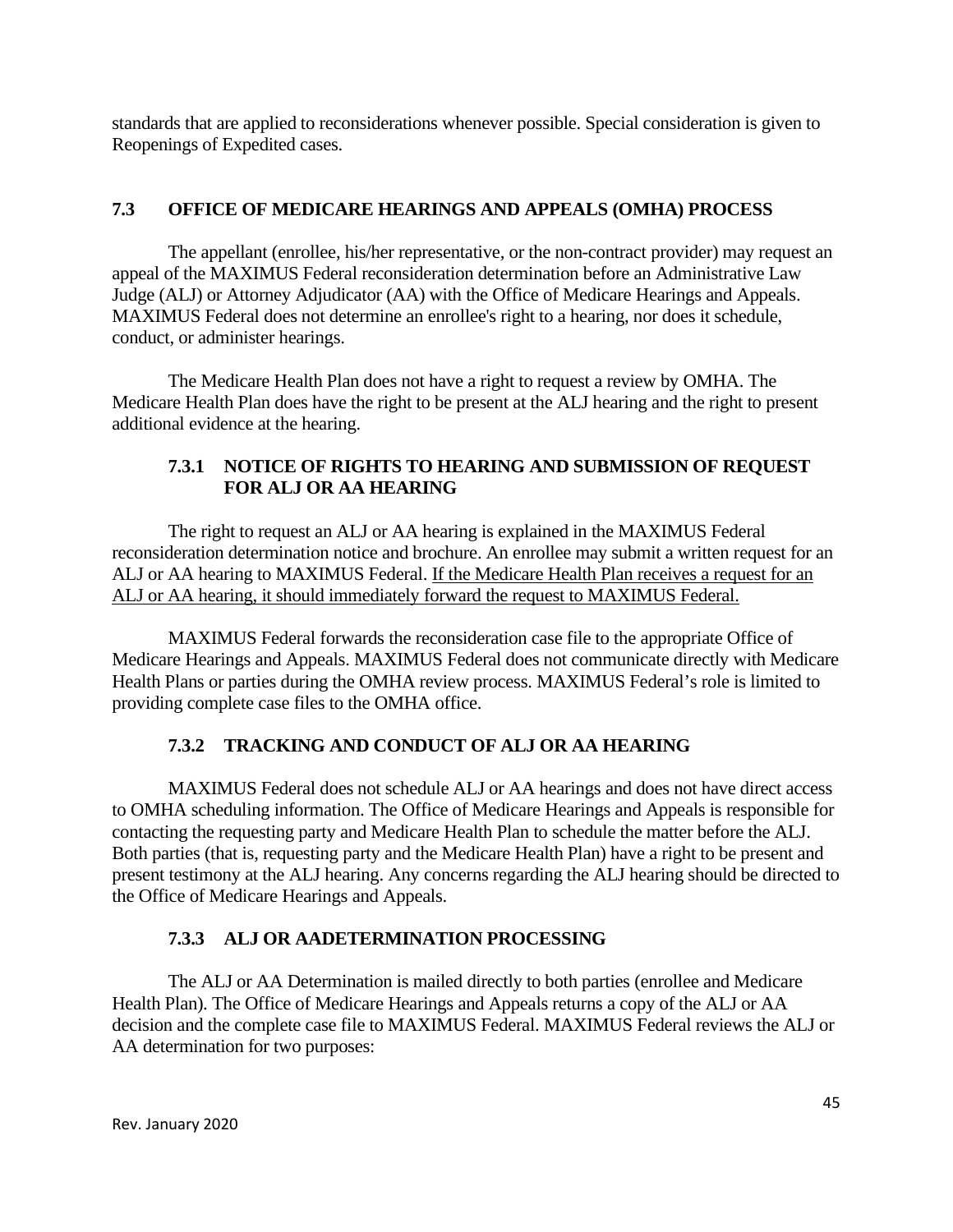- 1. MAXIMUS Federal determines whether the Medicare Health Plan was given the opportunity to appear at the Hearing. If not, MAXIMUS Federal informs the Medicare Health Plan.
- 2. If the ALJ has reversed or modified MAXIMUS Federal reconsideration determination, MAXIMUS Federal sends a copy of the ALJ determination to the Medicare Health Plan with a *Notice to Comply* with the Administrative Law Judge Determination. MAXIMUS Federal also sends a copy of this notice to the appealing party.

The Medicare Health Plan is obligated to effectuate the ALJ's determination as expeditiously as the enrollee's health condition requires, but no later than 60 calendar days from the date it receives notice reversing the organization determination. The Medicare Health Plan must report the compliance to MAXIMUS Federal in the same manner as for a MAXIMUS Federal reconsideration reversal.

#### **7.3.4 EFFECT OF MEDICARE APPEALS COUNCIL REQUEST ON ALJ DECISION EFFECTUATION**

If the Medicare Health Plan requests Medicare Appeals Council (Appeals Council) review consistent with 42 CFR §422.608, the Medicare Health Plan may await the outcome of the review before it pays for, authorizes, or provides the service under dispute. A Medicare Health Plan that files an appeal with the Appeals Council must concurrently send a copy of its appeal request and any accompanying documents to the enrollee and must notify the MAXIMUS Federal that it has requested an appeal before the Appeals Council.

# **7.4 MEDICARE APPEALS COUNCIL PROCESS**

Federal regulations permit any party to an ALJ hearing to request a further hearing before the Appeals Council (See 42 CFR §422.608). If a hearing before the Appeals Council is requested, MAXIMUS Federal is contacted by the Appeals Council to provide a copy of the entire case file in dispute. MAXIMUS Federal does not communicate directly with Medicare Health Plans or parties regarding the Appeals Council review process. MAXIMUS Federal's role is to provide complete case files to the Appeals Council.

#### **7.4.1 TRACKING AND CONDUCT OF MEDICARE APPEALS COUNCIL HEARING**

MAXIMUS Federal does not schedule Appeals Council hearings and does not have direct access to Appeals Council scheduling information. Any concerns regarding the Appeals Council hearing process should be directed to the Medicare Appeals Council.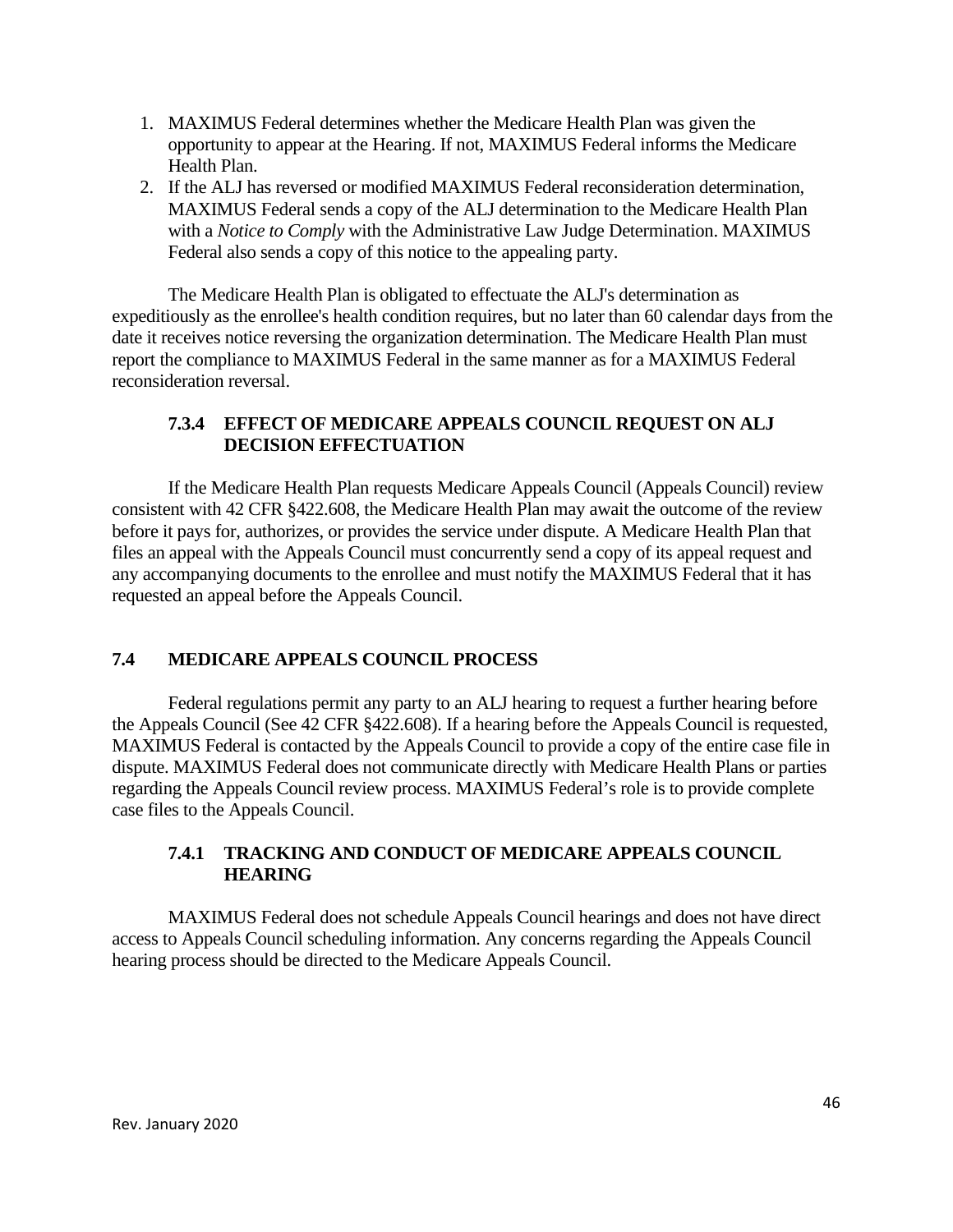#### **7.4.2 MEDICARE APPEALS COUNCIL DETERMINATION PROCESSING**

The Appeals Council Determination is mailed directly to both parties (enrollee and Medicare Health Plan). The Medicare Health Plan is obligated to effectuate the Appeal Council's determination as expeditiously as the enrollee's health condition requires, but no later than 60 calendar days from the date it receives notice reversing the organization determination. The Medicare Health Plan must report the compliance to MAXIMUS Federal in the same manner as for a MAXIMUS Federal reconsideration reversal.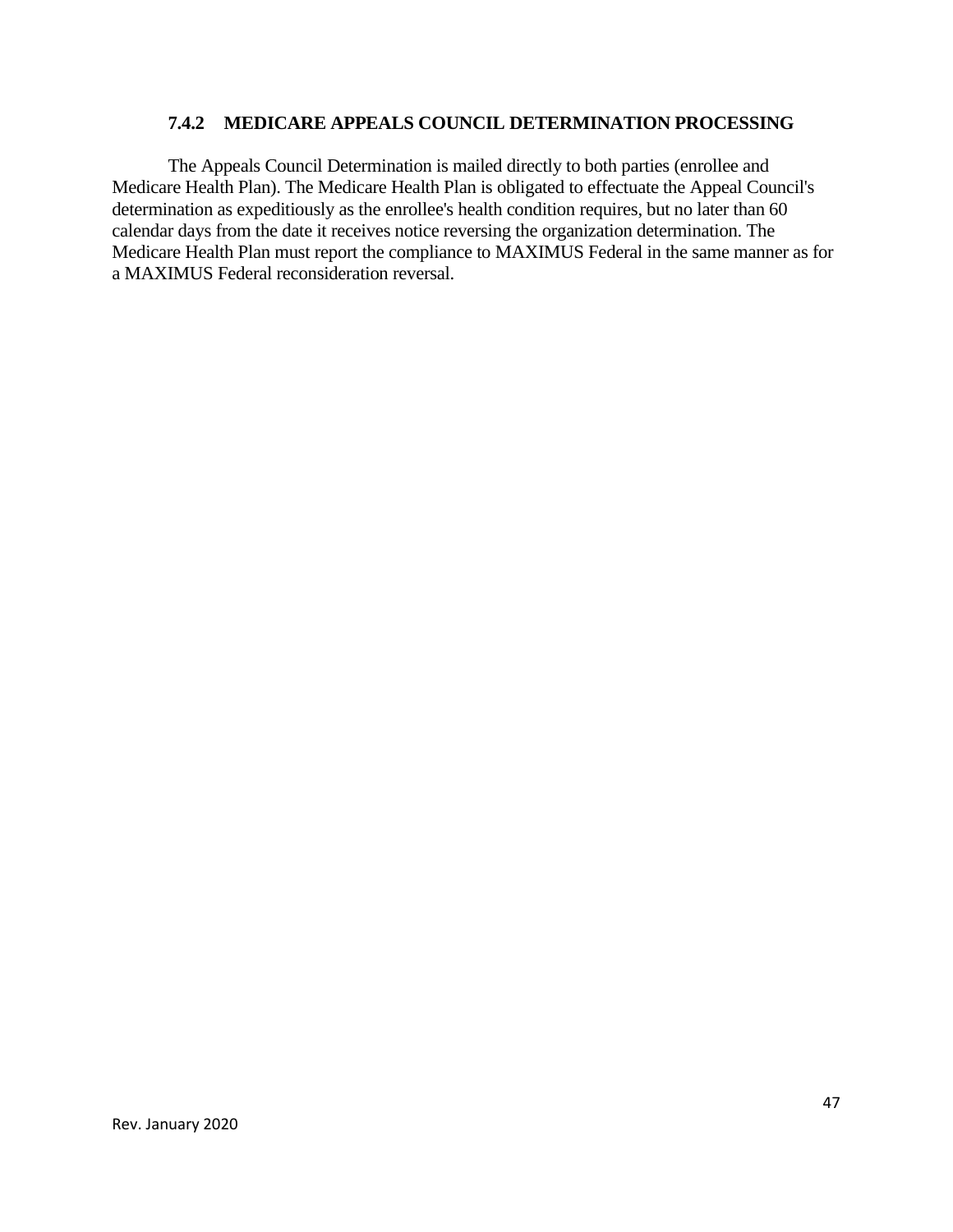# **8. HEALTH PLAN DISMISSAL PROCESSING AND APPEALS**

Effective January 1, 2014, Medicare Health Plans are not required to automatically forward dismissed reconsideration requests to MAXIMUS Federal. Rather, Medicare Health Plans are required, when dismissing an appellant's reconsideration request, to inform the appellant about the right to request IRE review of the dismissal. CMS guidance explicitly states that Medicare Health Plans should use the model *Notice of Dismissal of Appeal Request* to advise appellants when their request is being dismissed. Appellants will then have the right to request a review of the Medicare Health Plan's dismissal determination directly to MAXIMUS Federal. Plans should include the model dismissal appeal request form with all dismissals. This form is intended to standardize incoming dismissal appeal requests and to provide MAXIMUS Federal with the information necessary to initiate the appeal request and case file request from the plan. Additional information is provided in 8.1. Topics discussed in this section are:

- **8.1** Notice of Dismissal of Appeal Request
- **8.2** Dismissal Case File Requests
- **8.3** MAXIMUS Federal Review of Dismissal Decision
- **8.4** Dismissal Case File Documentation
- **8.5** Timeframes for MAXIMUS Federal Review
- **8.6** Dismissal Decisions are binding

#### **8.1 NOTICE OF DISMISSAL OF APPEAL REQUEST**

The Notice of Dismissal of Appeal Request provides MAXIMUS Federal with sufficient information to begin processing an appellant's dismissal review request. MAXIMUS Federal recommends that Medicare Health Plans include either the Medicare Health Plan appeal case number or the date of services on the Notice of Dismissal of Appeal Request.

Appellants should either fax or mail a copy of this Notice of Dismissal of Appeal Request, along with any supporting documentation relevant to the review request, directly to MAXIMUS Federal.

Plans should include the model dismissal appeal request form with dismissals. If the plan has the ability to populate information in this form (e.g., names, dates of service), MAXIMUS Federal recommends that plans do so. Plans should customize this form to include their Plan information and a fax number for MAXIMUS Federal to utilize to request a case file. The model form is included in Appendix A.

#### **8.2 DISMISSAL CASE FILE REQUESTS**

Once MAXIMUS Federal receives a dismissal review request from the appellant, MAXIMUS Federal will contact, via fax, the individual or department that the Medicare Health Plan has listed on the Notice of Dismissal of Appeal Request as the party responsible for providing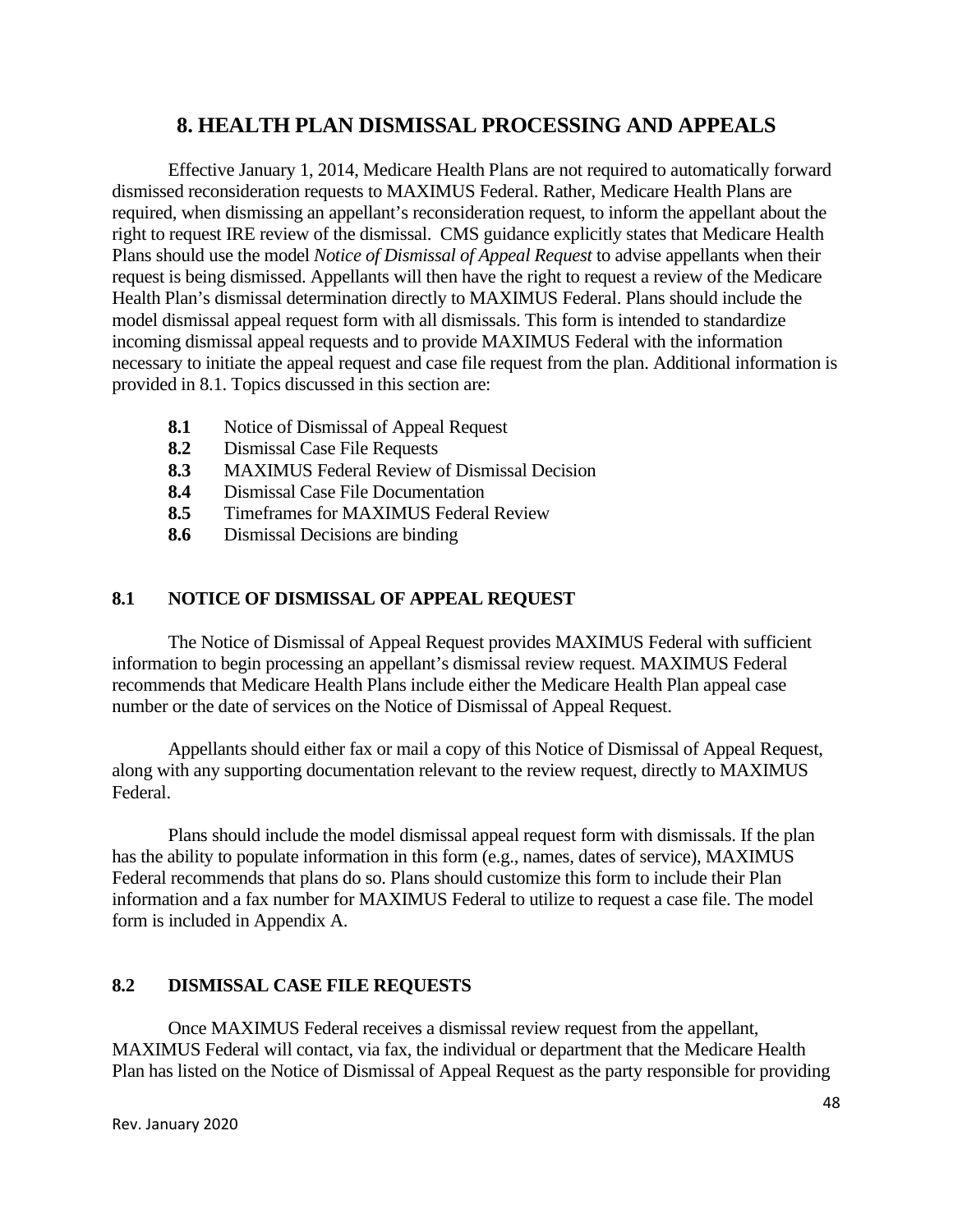a copy of the case file to MAXIMUS Federal. Per CMS guidance, Medicare Health Plans will have 24 hours from receipt of the case file request to forward the requested case file to MAXIMUS Federal. CMS permits a 5-day mailing window for receipt of case files.

#### **8.3 MAXIMUS FEDERAL REVIEW OF DISMISSAL DECISION**

Once MAXIMUS Federal has received the case file from the Medicare Health Plan, MAXIMUS Federal will review the contents of the file and the *Notice of Dismissal of Appeal Request*, along with any supplemental information submitted by the appellant. After this review, MAXIMUS Federal will determine if the Medicare Health Plan's dismissal was appropriate. If MAXIMUS Federal agrees that the dismissal was appropriate, MAXIMUS Federal will affirm the Medicare Health Plan's dismissal. If MAXIMUS Federal finds that the Medicare Health Plan's dismissal was NOT appropriate (or new information has been discovered since the time of the Medicare Health Plan's dismissal making the appeal request valid), MAXIMUS Federal will overturn the Medicare Health Plan's dismissal and advise the Medicare Health Plan that it needs to perform a substantive reconsideration.

#### **8.3.1 FACTORS THAT MAY RESULT IN AN OVERTURN OF A PLAN'S DECISION TO DISMISS**

- The appellant has shown good cause for filing their appeal outside of the 60-day appeal window and the reason for the Medicare Health Plan's dismissal is untimely filing of the appeal.
- · The Medicare Health Plan has not provided proof that it made attempts to secure representative or Waiver of Liability documentation in accordance with Chapter 13 of the Medicare Managed Care Manual.

If MAXIMUS Federal decides that the Medicare Health Plan's dismissal should be overturned, then the Medicare Health Plan is responsible for rendering a full, substantive reconsideration of the issue at appeal. If, at the end of this reconsideration, the Medicare Health Plan denies coverage of or payment for the item or service in dispute, in whole or in part, the Medicare Health Plan should follow the appropriate steps for forwarding the case for independent review to MAXIMUS Federal as per the instructions in this Manual.

Please note: when Medicare Health Plans send these cases to MAXIMUS Federal for substantive reconsideration review, Medicare Health Plans should include in the case file a copy of the MAXIMUS Federal overturn decision from the dismissal review. The date of the overturn decision will serve as the date of the reconsideration request for purposes of completing the Reconsideration Background Data Form.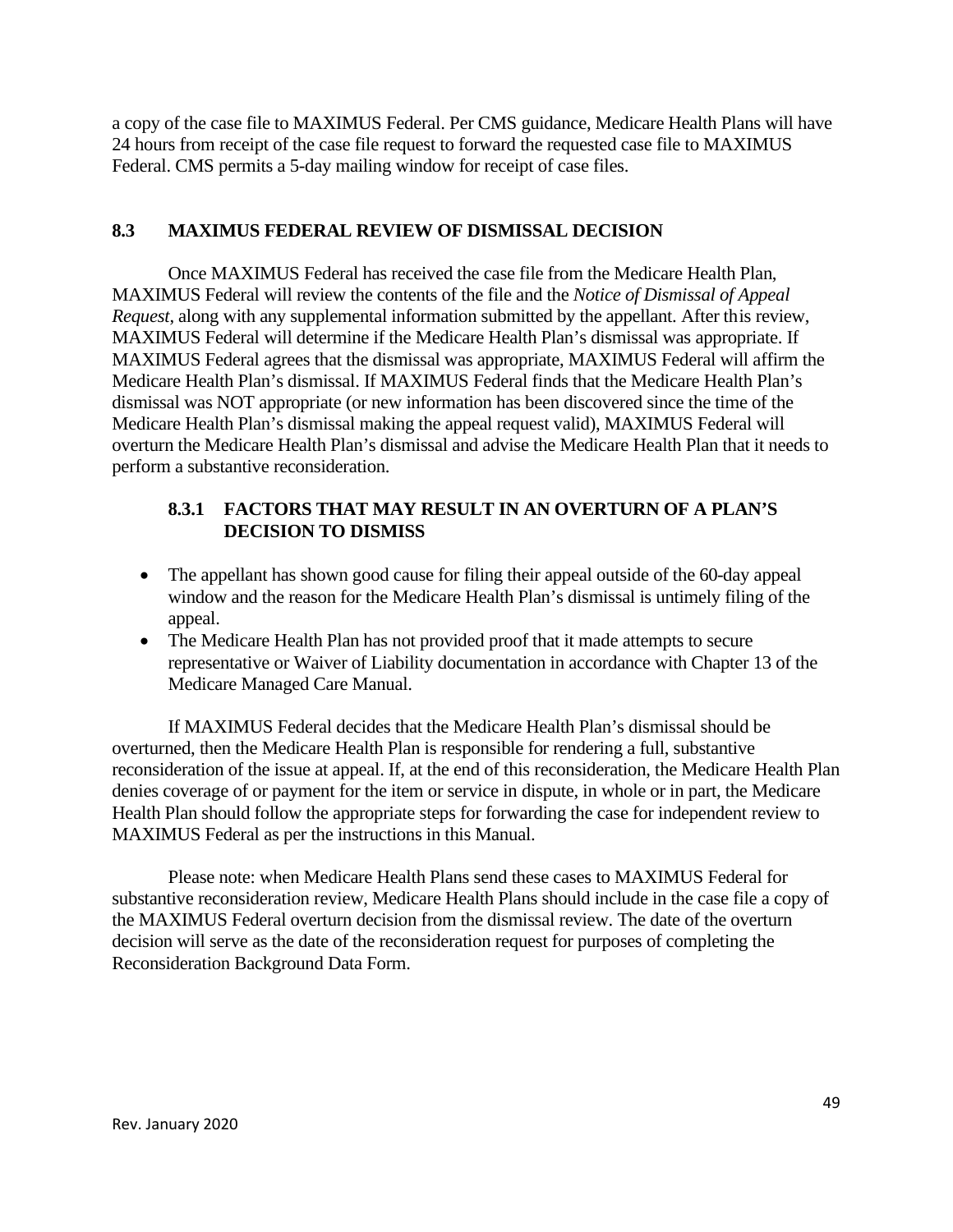#### **8.4 DISMISSAL CASE FILE DOCUMENTATION**

For dismissal review case files being submitted by the Medicare Health Plan at MAXIMUS Federal request, Medicare Health Plans should send an abbreviated case file. The case file should include:

- · The *Medicare Managed Care Dismissal Case File Data Form*
- A Dismissal Case File Narrative
- The organization determination documents
- The appeal request documents
- · A copy of the *Notice of Dismissal of Appeal Request*
- Documentation of attempts made by the Medicare Health Plan to have the appealing party correct any appeal request deficiency

# **8.4.1 THE MEDICARE MANAGED CARE DISMISSAL CASE FILE DATA FORM**

Every request from MAXIMUS Federal to a Medicare Health Plan for a dismissal case file needs to be accompanied by the *Medicare Managed Care Dismissal Case File Data Form*. While similar to the *Reconsideration Background Data Form*, this form contains fewer and different data elements. The Medicare Health Plan must designate a contact person on the *Medicare Managed Care Dismissal Case File Data Form*. Medicare Health Plans **must** also include the MAXIMUS Federal Appeal Number on this form. This Appeal Number will be provided to the Medicare Health Plan on the faxed case file request form.

# **8.4.2 ACKNOWLEDGMENT LETTERS**

MAXIMUS Federal will not issue acknowledgment letters to either the appellant or the Medicare Health Plan regarding dismissal review requests.

# **8.5 TIMEFRAMES FOR MAXIMUS FEDERAL REVIEW**

All dismissal review requests will be reviewed by MAXIMUS Federal in accordance with the timeframes applicable to the priority of the appeal. This means that for expedited dismissal reviews, MAXIMUS Federal will render its dismissal decision within 72 hours of receipt of the case file from the Medicare Health Plan. For standard service (pre-service) dismissal review requests, decisions will be made within 30 days of receipt of the case file from the Medicare Health Plan. For standard service Part B drug dismissal review requests, decisions will be made within 7 days of receipt of the case file from the Medicare Health Plan. For standard claim (payment) dismissal review requests, decisions will be made within 60 days of receipt of the case file from the Medicare Health Plan. If MAXIMUS Federal needs to request additional information from the Medicare Health Plan in order to process the dismissal review, an extension of 14 days is permitted for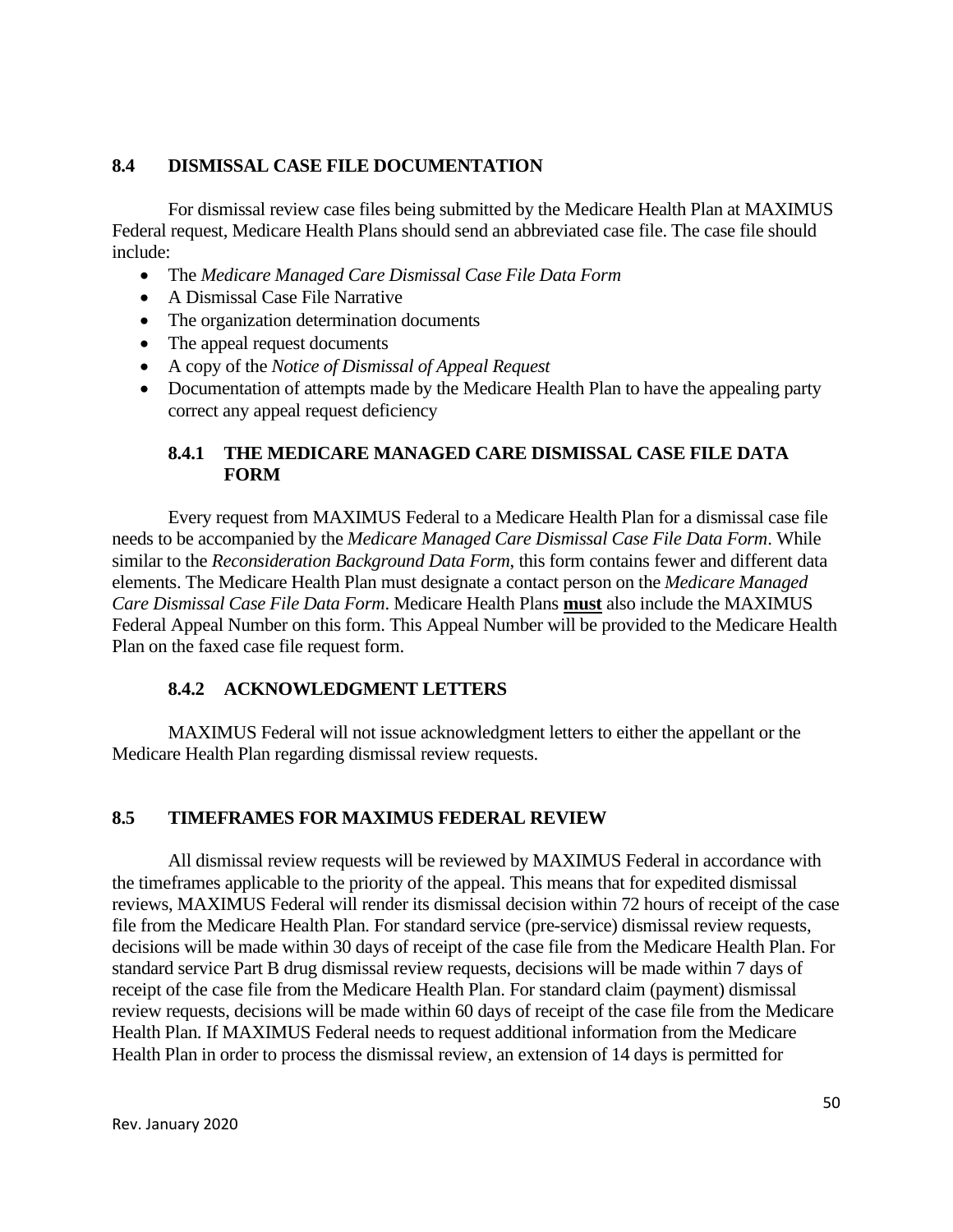expedited and standard service (pre-service) cases. No extensions are permitted for standard service Part B drug and standard claim (payment) dismissal reviews.

# **8.6 DISMISSAL REVIEW DECISIONS ARE BINDING**

As per CMS guidance, MAXIMUS Federal decisions regarding dismissal reviews are binding. No parties to the dismissal will have further appeal rights of the dismissal decision.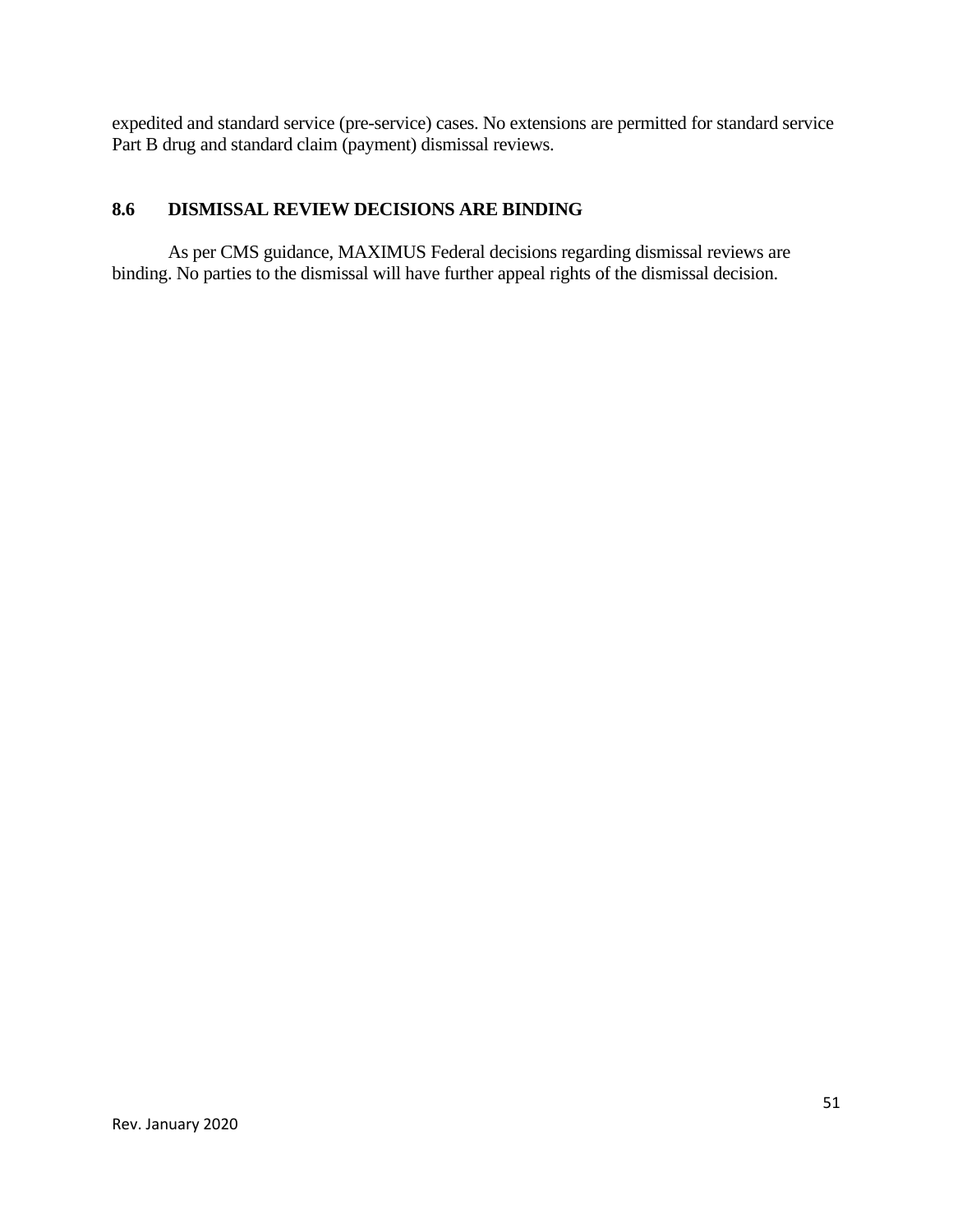#### **9. RECONSIDERATION DATA**

MAXIMUS Federal extracts numerous data elements from submitted reconsideration case files and provides reports to CMS based on the collected data. This Section discusses the related data systems and how the collected information is used within the reports.

The topics addressed are:

- **9.1** Medicare Appeals System
- **9.2** Medicare Health Plan Monitoring Reports
- **9.3** Using the MAXIMUS Federal Website to Track Timeliness and Effectuation

# **9.1 MEDICARE APPEALS SYSTEM**

MAXIMUS Federal utilizes the Medicare Appeal System (MAS) to support administration of the reconsideration process. Data is obtained and entered into MAS from the following sources:

- CMS data systems, which provide enrollee and Medicare Health Plan identifying information;
- · *Reconsideration Background Data Forms*, from which certain data fields completed by the Medicare Health Plans are entered, as given, to MAS;
- · Adjudicator abstraction of information from other reconsideration case file documents.

In addition to providing data to MAXIMUS Federal for general program administration, MAS data is relevant to Medicare Health Plans in the following ways:

- · CMS obtains reports, based upon MAS data, to monitor certain aspects of Medicare Health Plan compliance with appeal requirements.
- MAXIMUS Federal publishes Reconsideration Statistical Reports on the Project web site [www.medicareapppeal.com.](www.medicareapppeal.com)

# **9.2 MEDICARE HEALTH PLAN MONITORING REPORTS**

MAXIMUS Federal reports information to CMS related to:

- · Timeliness of Medicare Health Plan organization determination and reconsideration determination
- · Medicare Health Plan effectuation of IRE, ALJ, or Medicare Appeals Council overturned reconsideration determinations

It is important to note that MAXIMUS Federal provides the above reports to CMS Central and Regional Offices to advise those offices of *potential* non-compliance. CMS personnel determine how such reports should be used in discharge of their Medicare Health Plan monitoring function. Typically, CMS personnel will contact the Medicare Health Plan if a significant issue (for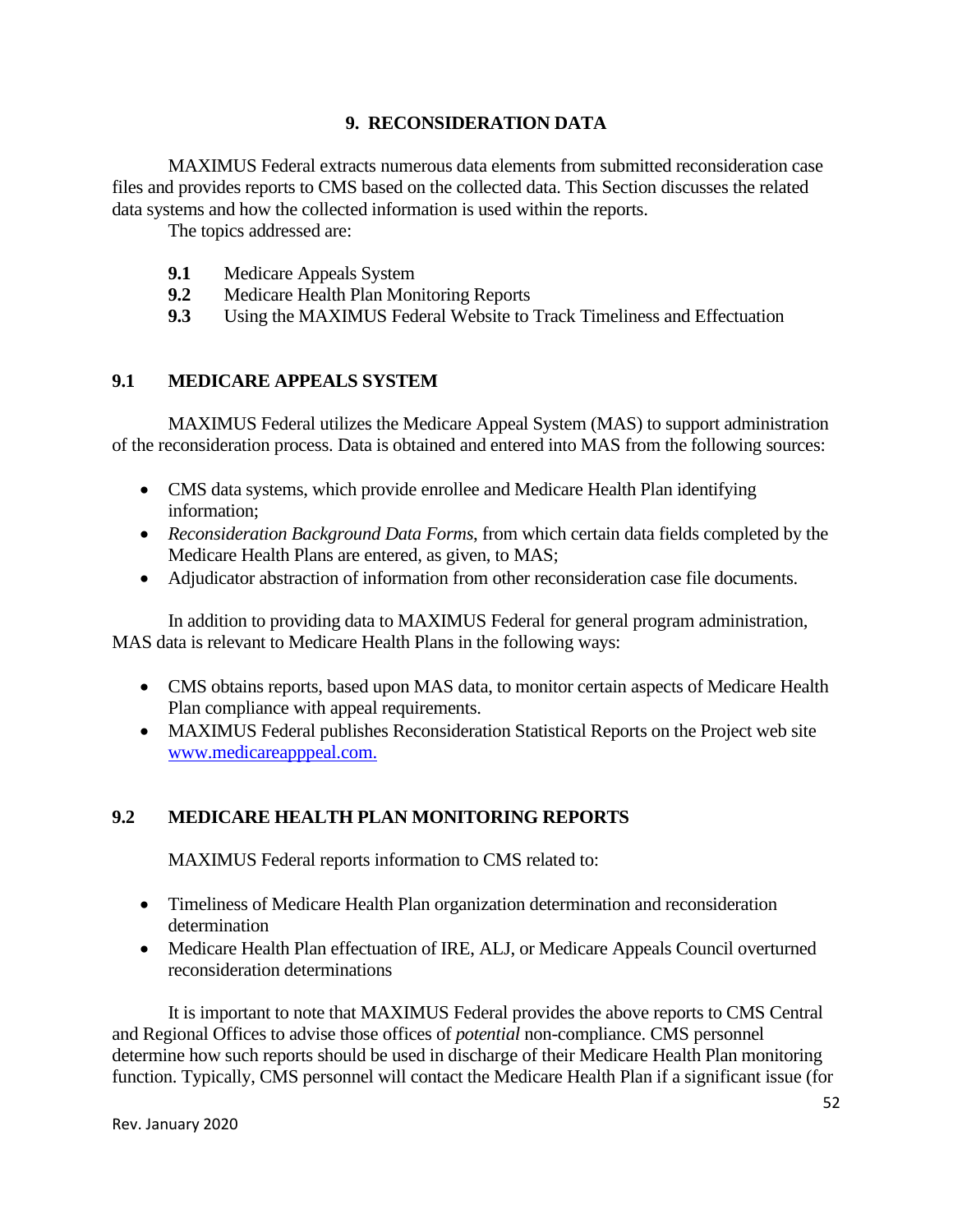example, outlier) or pattern appears to exist, and will provide the Medicare Health Plan the opportunity to research the case(s) more thoroughly.

However, as will be explained below, the source of the reported compliance data is primarily the Medicare Health Plan itself—specifically entries made to the *Reconsideration Background Data Form* by the Medicare Health Plan. It is vital that the Medicare Health Plan carefully and accurately complete the form.

#### *Proper Use of CMS Prescribed Adverse Determination Notices*

MAXIMUS Federal Adjudicators review the case file and ascertain which notice, if any, is contained. The type of notice is compared against the type required for the given appeal. The format and content of the Notice is also compared against related CMS requirements.

#### *Timeliness of Medicare Health Plan - Organization Determination and Reconsideration*

*The Reconsideration Background Data Form* (See *Appendix*) requires the Medicare Health Plan to:

- Classify the case by priority (expedited, standard service, standard service Part B drug, standard claim)
- Enter "date of receipt" and "date of completion" of the organization determination and Medicare Health Plan reconsideration
- · Enter requests for expedited processing and related Medicare Health Plan decision
- Indicate if a 14-day extension was taken "in the enrollee's interest" (this extension is not applicable to standard claim and standard service Part B drug appeals).

This data is used to calculate the time interval within which the organization determination and reconsideration should occur, and compares this interval with the actual timeliness reported by the Medicare Health Plan. A variety of reports that measure Medicare Health Plan timeliness are submitted to CMS using these calculations*. This set of reports relies upon the information exactly as given by the Medicare Health Plan on the Reconsideration Background Data Form*. Consequently, Medicare Health Plan errors or omissions on this form will result in reporting of either missing data or cases outside of timeframe compliance.

In addition, the MAXIMUS Federal Adjudicators compare the contents of the case file (for example, notices and correspondence) to the data reported by the Medicare Health Plan on the *Reconsideration Background Data Form*. If the Adjudicator determines that an error or omission exists on the Reconsideration Background Data Form, this error or omission is, if possible, corrected and reported separately. MAXIMUS Federal uses this information to report "discrepancies" with respect to Medicare Health Plan reported timeliness to CMS.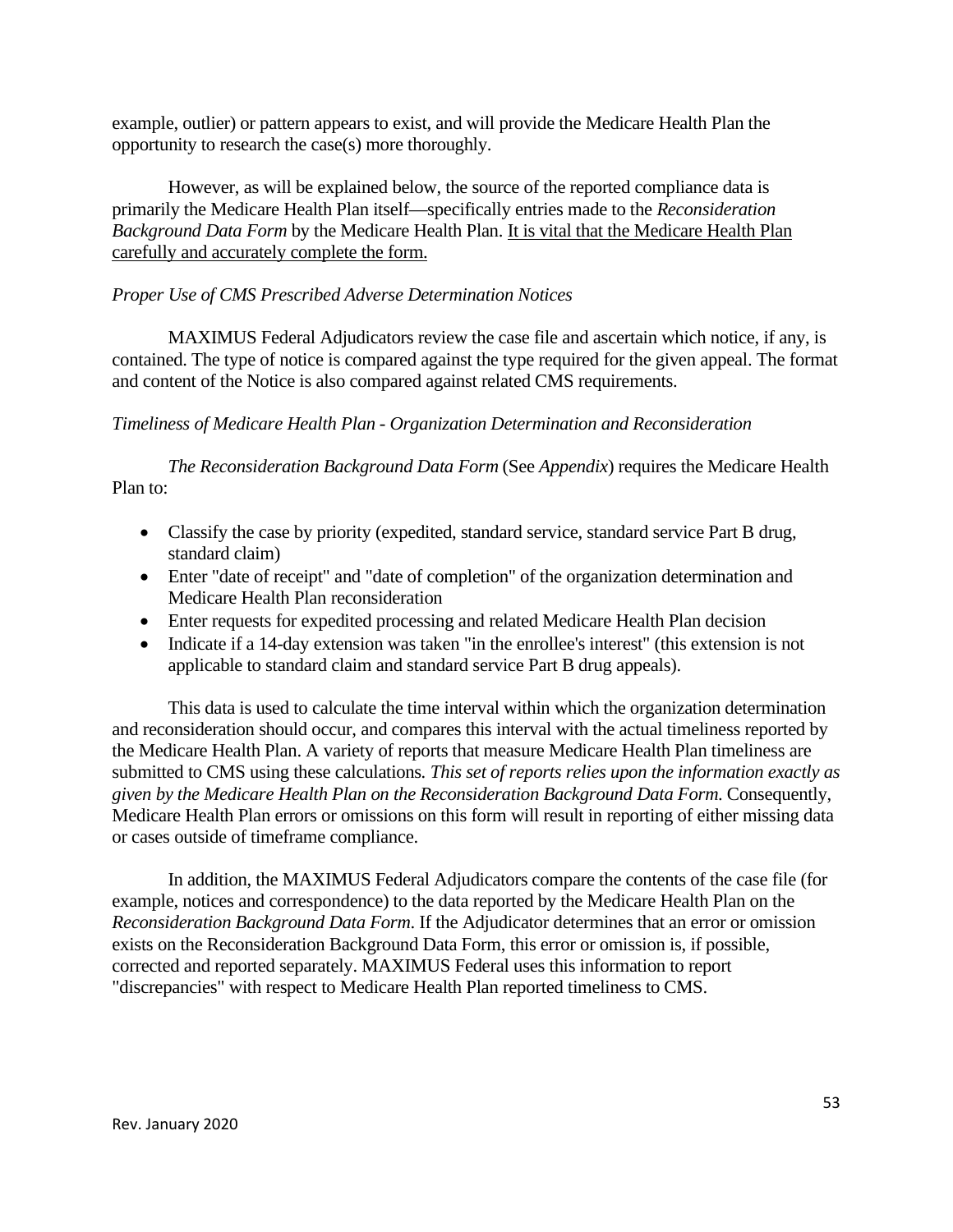#### *Timeliness of Effectuation Compliance*

Using the Medicare Health Plan's report of effectuation to MAXIMUS Federal, we report to CMS listings of cases without compliance notice and statistics on effectuation compliance.

#### **9.3 USING THE MAXIMUS FEDERAL WEBSITE TO TRACK TIMELINESS AND EFFECTUATION**

MAXIMUS Federal is responsible for providing CMS with data for certain STAR rating measures and for data in support of Regional Office (RO) Medicare Health Plan oversight activity. Specifically, MAXIMUS Federal provides CMS with timeliness data for STAR metric C32 and with overturn rates for metric C33. In addition, MAXIMUS Federal provides reports indicating cases where MAXIMUS Federal has not been notified of overturned cases requiring compliance effectuation.

In order to allow Medicare Health Plans to proactively monitor the cases that they have sent to MAXIMUS Federal for processing, we have developed a website that allows Medicare Health Plans to access timeliness and compliance data in real time: [www.medicareappeal.com.](www.medicareappeal.com) This website is updated daily and is current as of the close of business on the previous business day.

It is important that Medicare Health Plans continuously review their underlying measure data that are the basis for the Part C Star Ratings. CMS expects Medicare Health Plans to routinely monitor these data. Medicare Health Plans that notice discrepancies or have questions about the data should bring these issues to the attention of MAXIMUS Federal as they arise. Medicare Health Plans are encouraged to submit any questions they may have about the data to the email box linked under the 'Contact Us' tab on the MAXIMUS Federal Part C appeals website or on the Contact Information page in the Medicare Advantage Reconsideration Process Manual. Medicare Health Plans that wait to raise issues with their data until CMS' plan preview periods may find there is inadequate time to investigate and resolve them within the production schedule for the release of the Star Ratings. Any issues or problems should be raised well in advance of CMS' plan preview periods.

The following sections will review the resources that are available on the website so that Medicare Health Plans can use the information throughout the year to monitor their own cases as well as report any discrepancies well in advance of STAR data being reported.

#### **9.3.1 PLAN TIMELINESS DATA**

Plans can access timeliness data from the <www.medicareappeal.com> website by hovering over the "Health Plans" tab at the top of the main interface page of the site. The drop-down menu that appears there will have a selection option called "Search for Your Appeals Case." Once selected, this tab gives Medicare Health Plans the option of searching for data for a particular contract number or case number. It also allows Medicare Health Plans to limit the search by either the date that MAXIMUS Federal receives the case or the date that MAXIMUS Federal renders its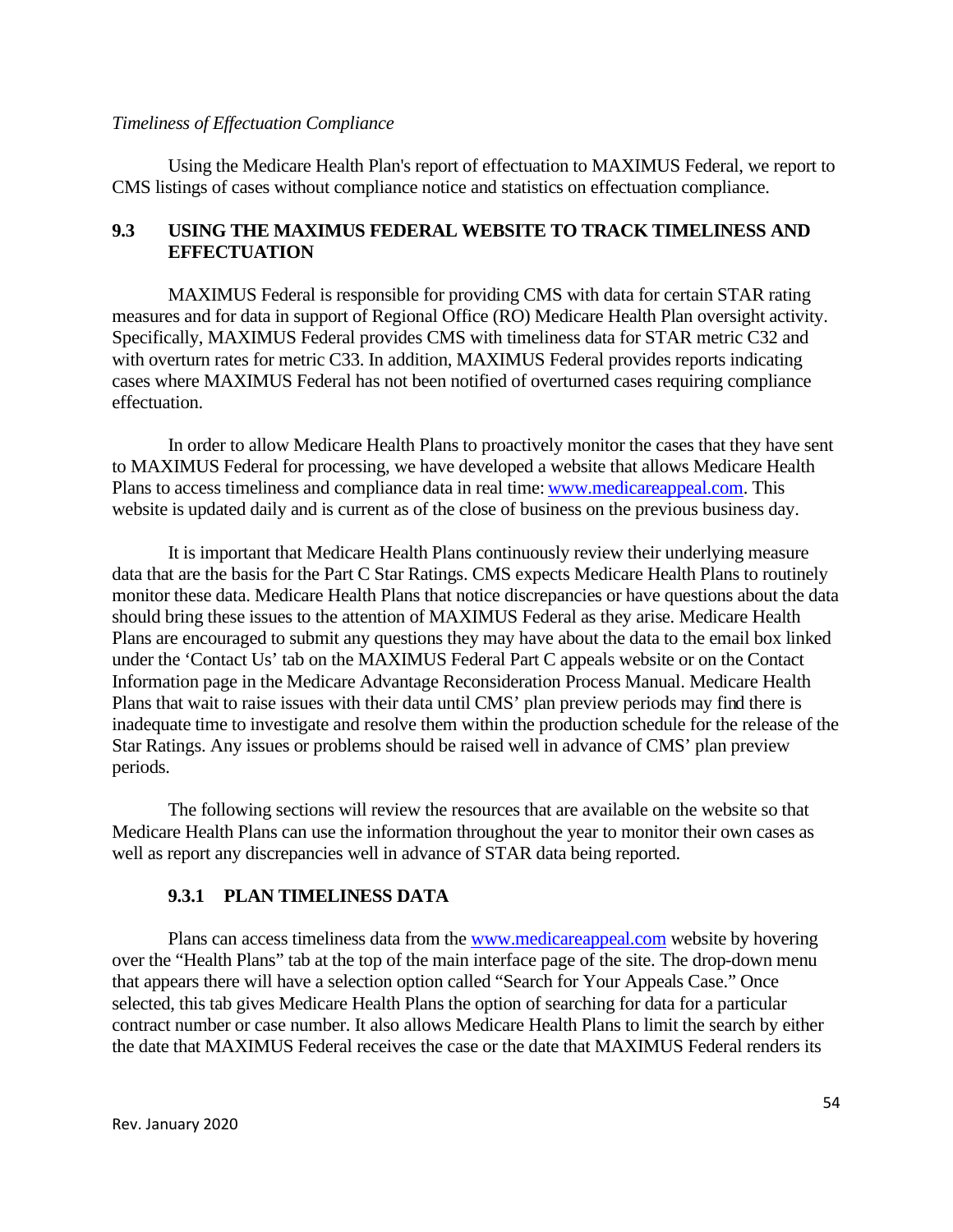decision. Once the limiting information is entered into this search box, a list of results data will appear.

MAXIMUS Federal provides two different data elements to CMS to calculate timeliness. As mentioned above, after performing a search, a list of results data will appear. These case search results are divided into columns. The data columns used to report timeliness data to CMS are columns 2 (IRE Request Received Date), column 4 (Plan Reported Recon Receipt Date), and column 5 (IRE Corrected Recon Receipt Date). Column 2 represents the date that MAXIMUS Federal receives the case file from the Medicare Health Plan. Column 4 represents the date that the Medicare Health Plan reports to MAXIMUS Federal on the *Reconsideration Background Data Form* that they received the valid appeal request from the appellant. Column 5, if filled in, is the date that, after going through the documentation in the case file, MAXIMUS Federal has determined is the actual appeal start date. Timeliness is based on the number of days between columns 2 and 4. If there is a date in column 5, then timeliness is based on the number of days between columns 2 and 5.

For example, for retrospective (i.e., payment) cases, Medicare Health Plans have 60 days to render their reconsiderations. In addition, for purposes of calculating timeliness, MAXIMUS Federal allows 5 days for mailing of standard pre-service and retrospective cases (see Section 5.2). Therefore, if columns 2 and 4 are more than 65 days apart, the case will be considered late. If there is a date in column 5, the case will be considered late if there are more than 65 days between columns 2 and 5.

The calculation works in the same manner for expedited, standard pre-service cases, and standard Part B drug cases, although with different timeframes allowed. For standard pre-service cases, Medicare Health Plans have 30 days to render their reconsideration. Once again, MAXIMUS Federal allows 5 days for mailing. Therefore, standard pre-service cases received more than 35 days beyond the date in column 4 will be considered late. Of course, for standard pre-service cases, extensions are allowed for Medicare Health Plans to gather additional information. If the Medicare Health Plan has alerted MAXIMUS Federal via the *Reconsideration Background Data Form* that they have taken an extension, it will be noted in column 6. A 'Y' finding in this column will allow for an additional 14 days for standard pre-service cases. Therefore, for standard pre-service cases where there was an extension taken, there should be no more than 49 days between columns 2 and 4.

For expedited cases, the standard timeframe is 72 hours (or 3 days). However, due to the nature of expedited appeals, only one business day is allowed for mailing. Medicare Health Plans are expected to submit expedited cases to MAXIMUS Federal via overnight mail or the QIC Appeals Portal. Because Sundays and Federal holidays are not considered business days, for appeals where the mailing day would fall on a Sunday or a Federal holiday, one extra day is permitted for those cases to arrive. The same caveat for extensions for standard pre-service cases applies to expedited cases as well.

Effective January 1, 2020, for standard Part B drug cases, Medicare Health Plans have 7 days to render their reconsideration. Due to the nature of these appeals, only one business day is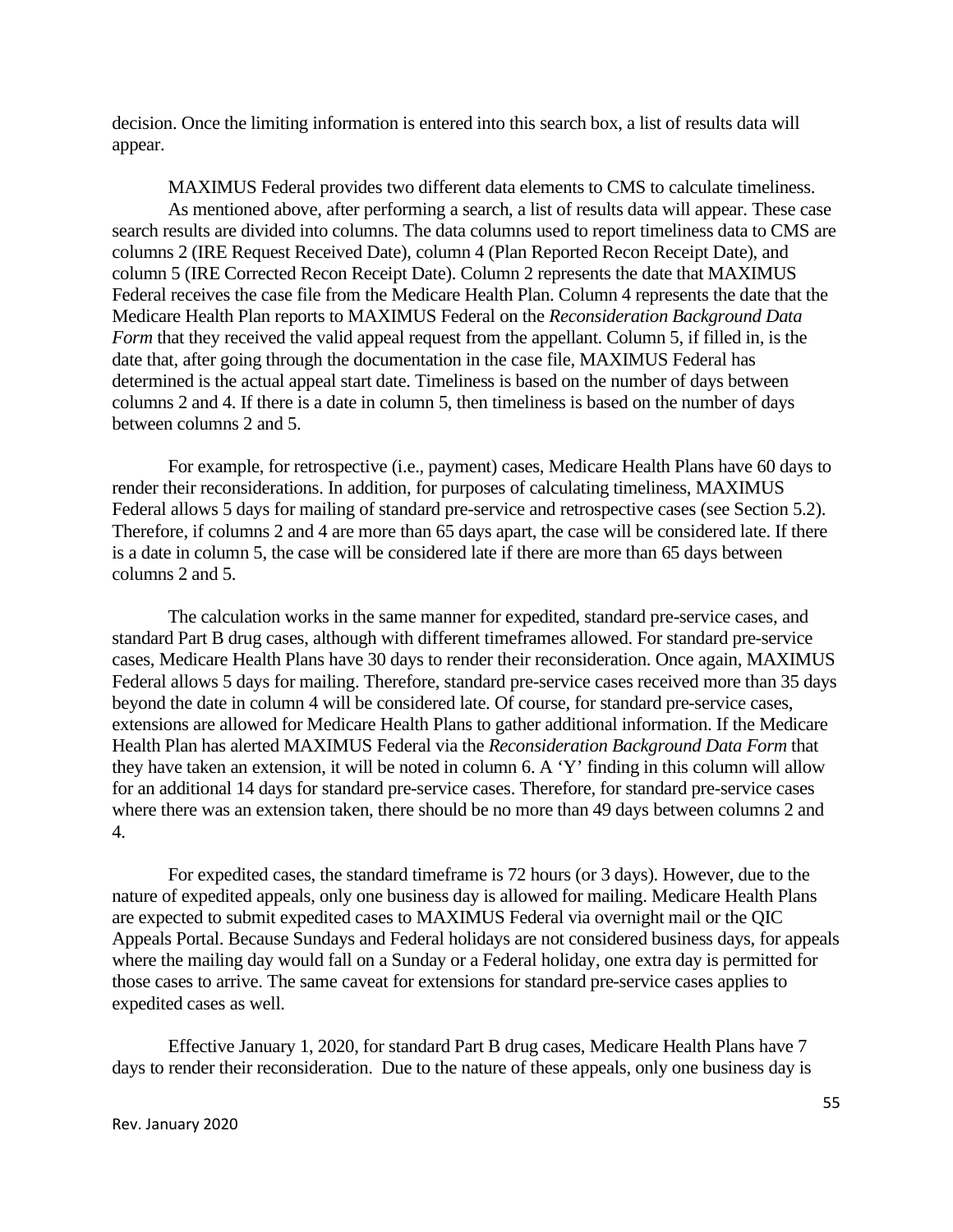allowed for mailing. Medicare Health Plans are expected to submit standard Part B drug cases to MAXIMUS Federal via overnight mail or the QIC Appeals Portal. Because Sundays and Federal holidays are not considered business days, for appeals where the mailing day would fall on a Sunday or a Federal holiday, one extra day is permitted for those cases to arrive.

In 2019, MAXIMUS added a column to the website to represent plan timeliness at CMS' request. All cases found to be timely using the above described formula, will be indicated as "Yes" timely. All cases found to be untimely will be indicated as "No".

#### **9.3.2 PLAN EFFECTUATION DATA**

The<www.medicareappeal.com> website can also be used by Medicare Health Plans to monitor effectuation and compliance. The method of performing a search for this data on the website is very similar to the method used for seeing timeliness data. From the main page of the website, Medicare Health Plans can hover over the "Health Plans" tab at the top of the page. A drop down menu will appear, with a selection entitled "Search Effectuation Data." This selection allows Medicare Health Plans to monitor which of their cases have been overturned or partially overturned and determine if MAXIMUS Federal has received Medicare Health Plan compliance information. As with timeliness data, Medicare Health Plans can limit the search by contract number, case number, or date. Once search criteria are entered, a results data list will appear.

This data listing advises Medicare Health Plans what the MAXIMUS Federal decision was and if notice of their compliance with that decision has been received. Medicare Health Plans may wish to check this data daily if they are waiting to see if MAXIMUS Federal has received compliance information. In addition, Medicare Health Plans can monitor those cases where MAXIMUS Federal has not noted a compliance was received. MAXIMUS strongly encourages Medicare Health Plans to review effectuation data on our website and address any outdated effectuations.

#### **9.3.3 DATA DISCREPANCIES**

If a Medicare Health Plan notices that there is no compliance data entered for a case where they have sent compliance information to MAXIMUS Federal, or that timeliness data listed on the website appears to be inaccurate, MAXIMUS Federal can investigate that discrepancy. With either the timeliness or effectuation data, if a Medicare Health Plan has a question about a data element or wants to report a discrepancy, they can send an email to the email box linked under the "Contact" Us" tab in the upper right hand corner of the website. This email box is continuously monitored and questions are answered promptly.